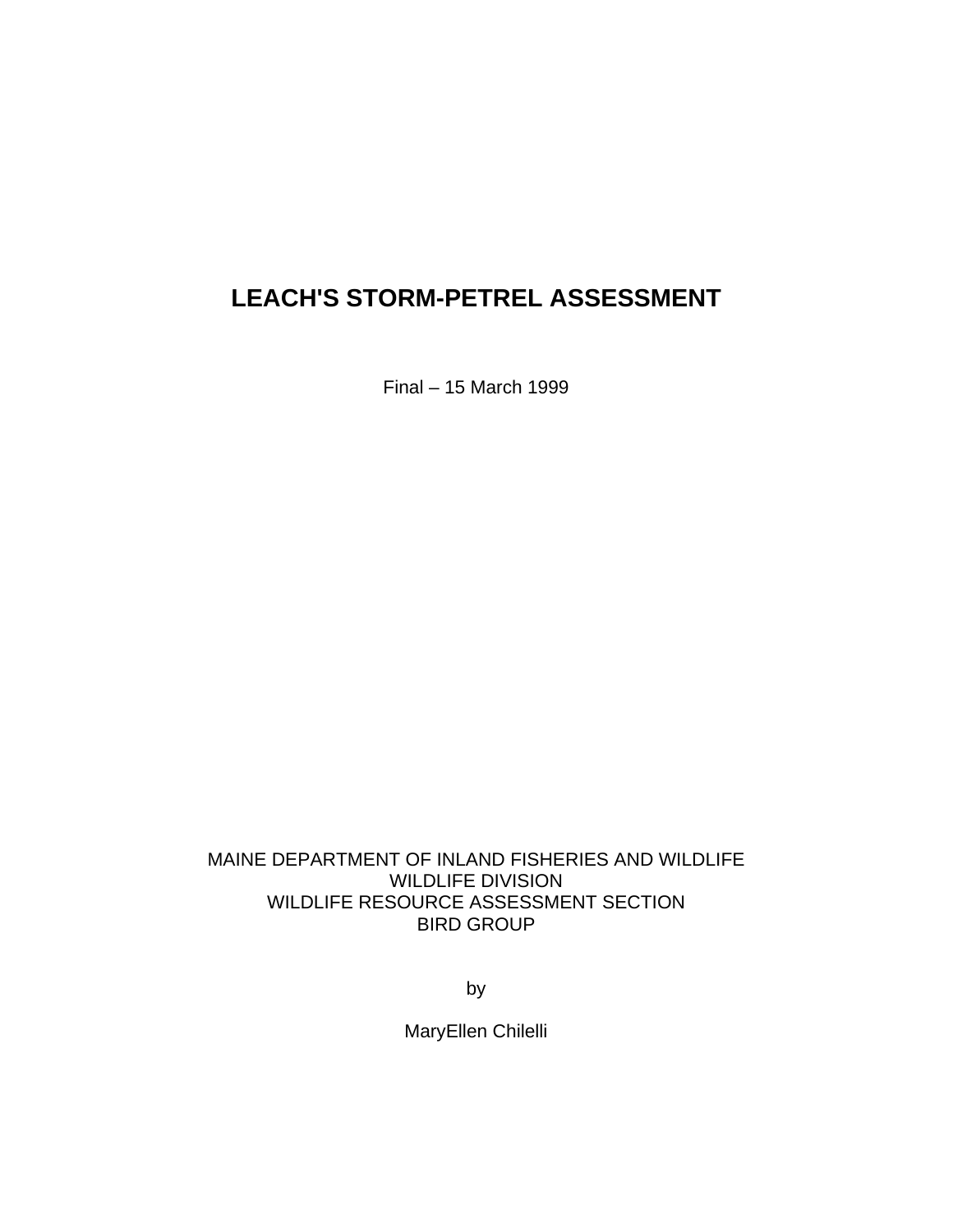## TABLE OF CONTENTS

## Page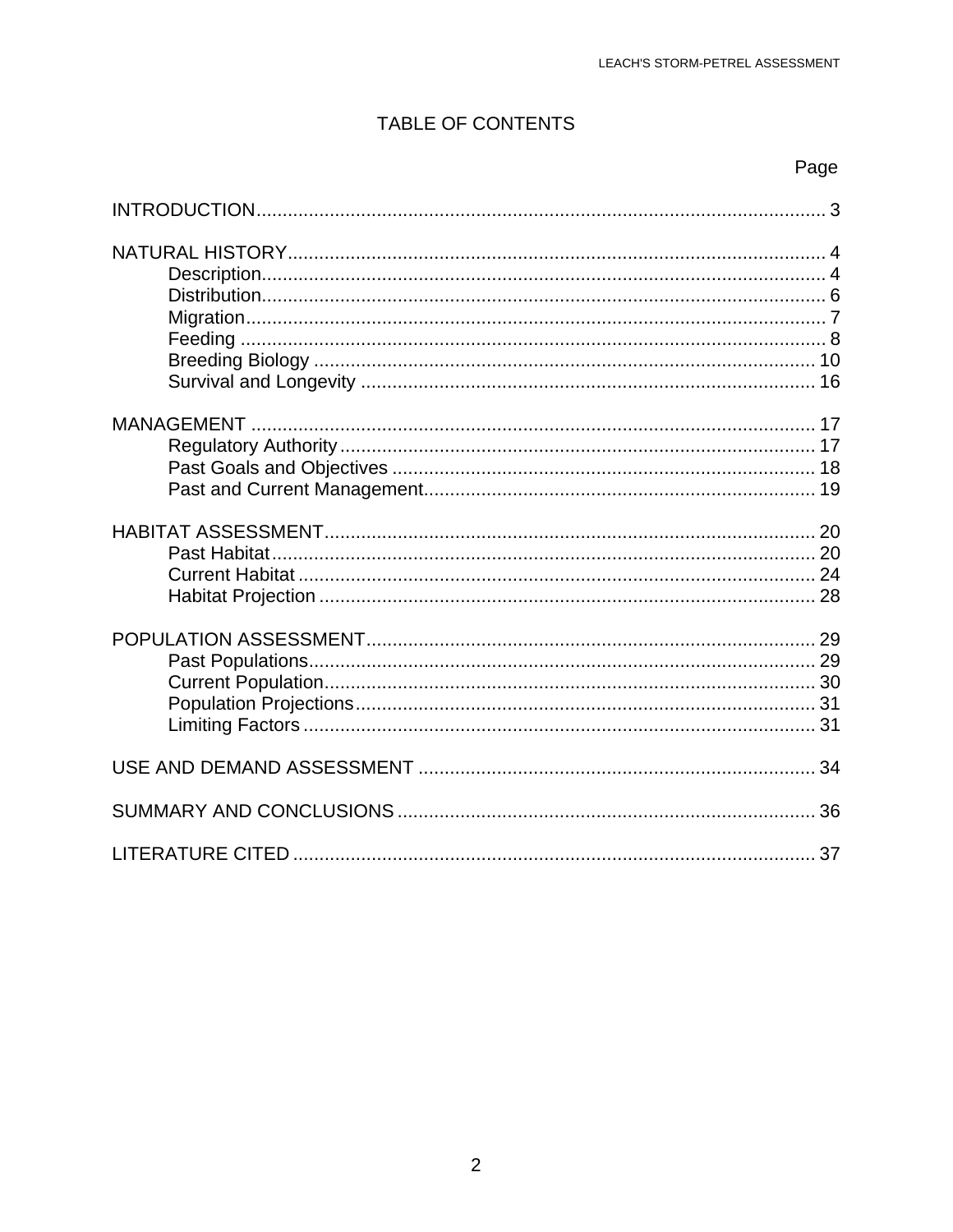#### **INTRODUCTION**

 Since 1968, the Maine Department of Inland Fisheries and Wildlife (MDIFW) has aggressively pursued development and refinement of wildlife species assessments and implementation of cost-effective comprehensive programs that support selected goals and objectives for the next 15 years. Assessments are based upon available information and the judgments of professional wildlife biologists responsible for individual species or groups of species. Precise data may not always be available or are too limited for meaningful statistical analysis; however, many trends and indications are sometimes clear and deserve management consideration.

 The assessment has been organized to group information in a user-meaningful way. The Natural History section discusses biological characteristics of the species that are important to its management. The Management section contains history of regulations and regulatory authority, past management, past goals and objectives, and current management. The Habitat and Population sections address historic, current, and projected conditions for the species. The Use and Demand section addresses past, current, and projected use and demand of the species and its habitat. A Summary and Conclusions sections summarizes the major points of the assessment.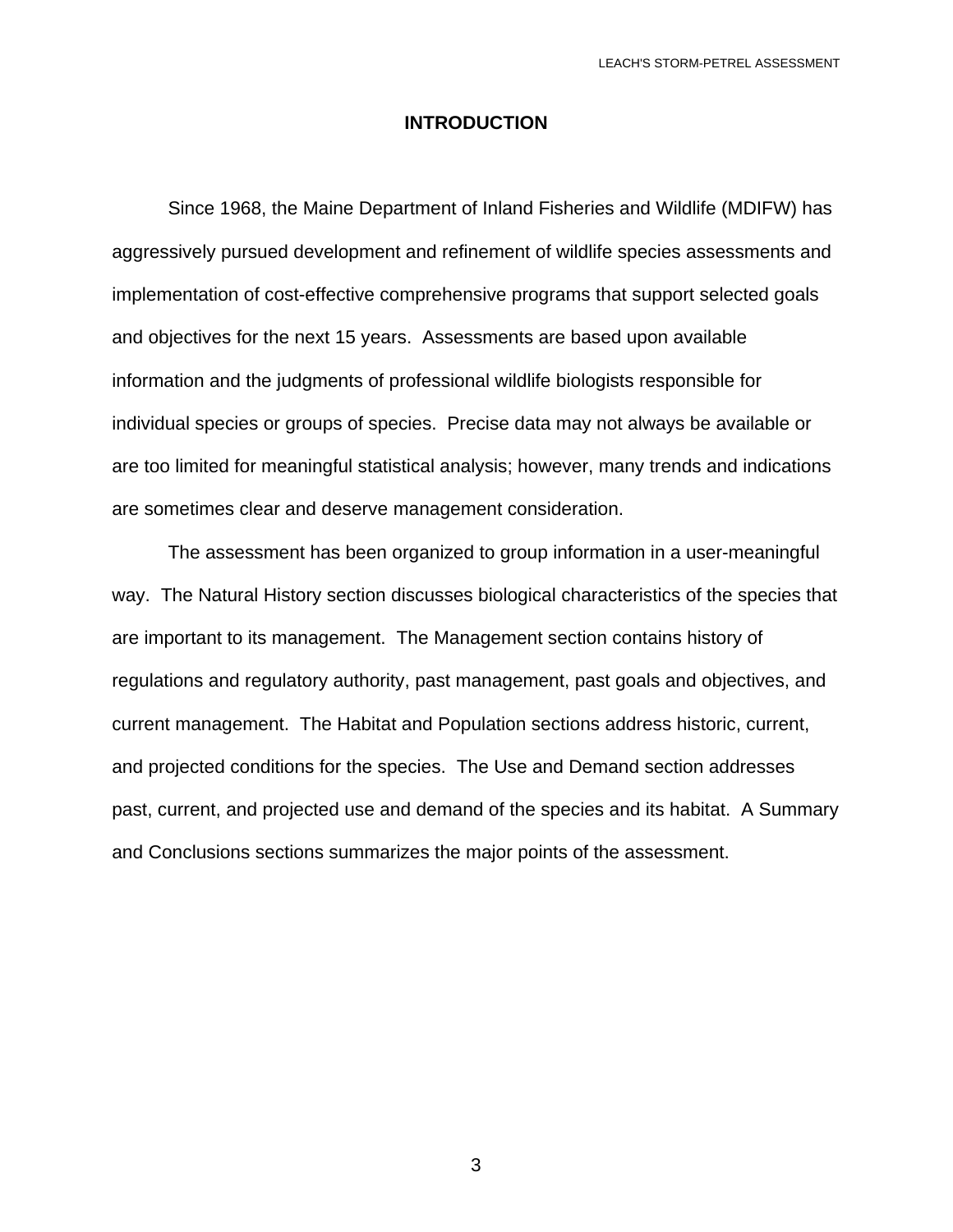### **NATURAL HISTORY**

#### **Description**

 Within the Family Hydrobatidae (Order Procellariiformes), there are 22 species that range over the world's oceans. Leach's Storm-Petrel (*Oceanodroma leucorhoa*) is one of 12 species (including the probably extinct *Oceanodroma macrodactyla*) reported in North American waters (Terres 1980).

 A subspecific taxonomy for *Oceanodroma leucorhoa* in the western North Atlantic Ocean and along the eastern North Pacific Ocean from the Aleutian Islands to San Benitos Islands has been suggested by Ainley (1983) and Power and Ainley (1986). Breeding localities of *O. l. leucorhoa* encompass the North Atlantic Ocean and eastern North Pacific Ocean from the Aleutians south to the Farallon Islands. Other subspecies tentatively assigned include *O. l. chapmani*, San Benitos and Los Coronados islands; *O. l. socorroensis*, Guadalupe Island, summer breeding; and *O. l. cheimomnestes*, Guadalupe Island, winter breeding. *O. l. leucorhoa* is the subspecies nesting within Maine (Palmer 1949, 1962).

 Procellariiformes (tubenoses) are characterized by a musky odor, thick plumage, webbed feet, and deeply grooved, hooked bill with tubular nostrils (Gross 1935, Cowger 1976*b*). Salt glands, an osmoregulatory mechanism, remove much of the salt that birds ingest. This salty fluid is forcibly ejected out the tubular nostrils (Welty 1975). Leach's Storm-Petrels (Fig. 1), measuring 18-22 cm in length and weighing 50.0-78.6 g, have a deeply forked tail (tail: 9.6 cm, forked for >2 cm), with feet (tarsus: 2.3 cm) barely showing beyond it. Wing length is 15.4-15.9 cm, with a 45-48 cm wingspread. The bill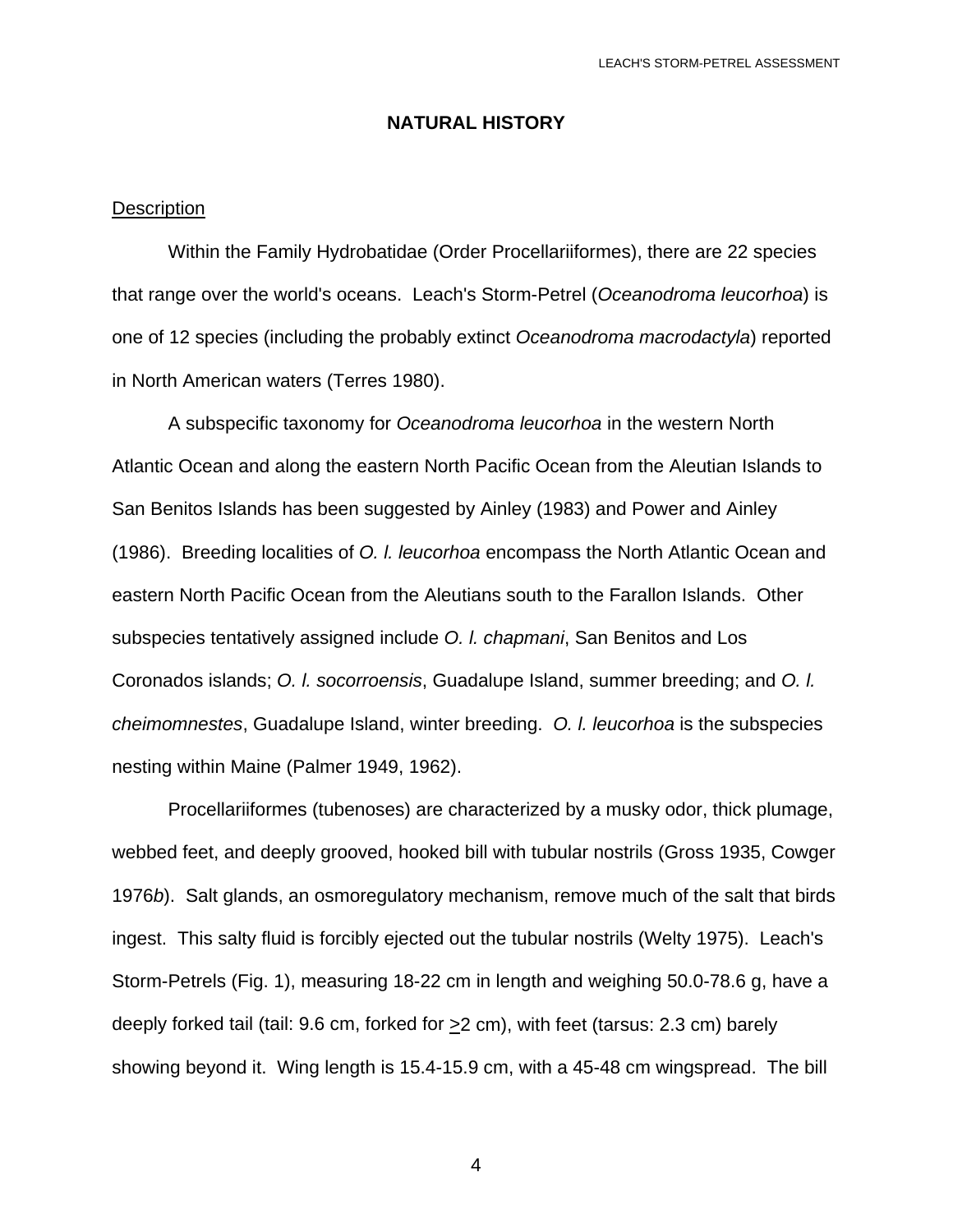(culmen: 1.5 cm), legs, and feet are black (Knight 1908, Palmer 1962, Cowger 1976*b*, Peterson 1980, Terres 1980, Harrison 1983).



Figure 1. Leach's Storm-Petrel (sketch by Paul Donahue in Pierson (1978))

 Leach's Storm-Petrels are buoyant in flight with an irregular course, typified by sudden swift changes in direction and speed (Bent 1922, Palmer 1962, Peterson 1980, Harrison 1983). They cannot rise easily from the ground, half running and half flying around breeding grounds until they gain flight (Bent 1922). They may settle briefly on the water, but typically hover close to the water surface while feeding (Bent 1922, Palmer 1962).

 Leach's Storm-Petrels have a sooty plumage in all seasons. The entire body (except the rump) is blackish-brown, darkest on crown, lesser upper wing coverts, and flight feathers. The middle and greater upper wing coverts and scapulars are paler brown with whitish edges, forming a pale diagonal bar. Upper tail coverts are white with dark shafts. The white rump is conspicuous. However, the rump is interrupted in most Pacific coast birds by a vertical dark strip; some have a dark rump. The sexes are alike, with no seasonal variation. Juveniles and adults have similar plumages, although wing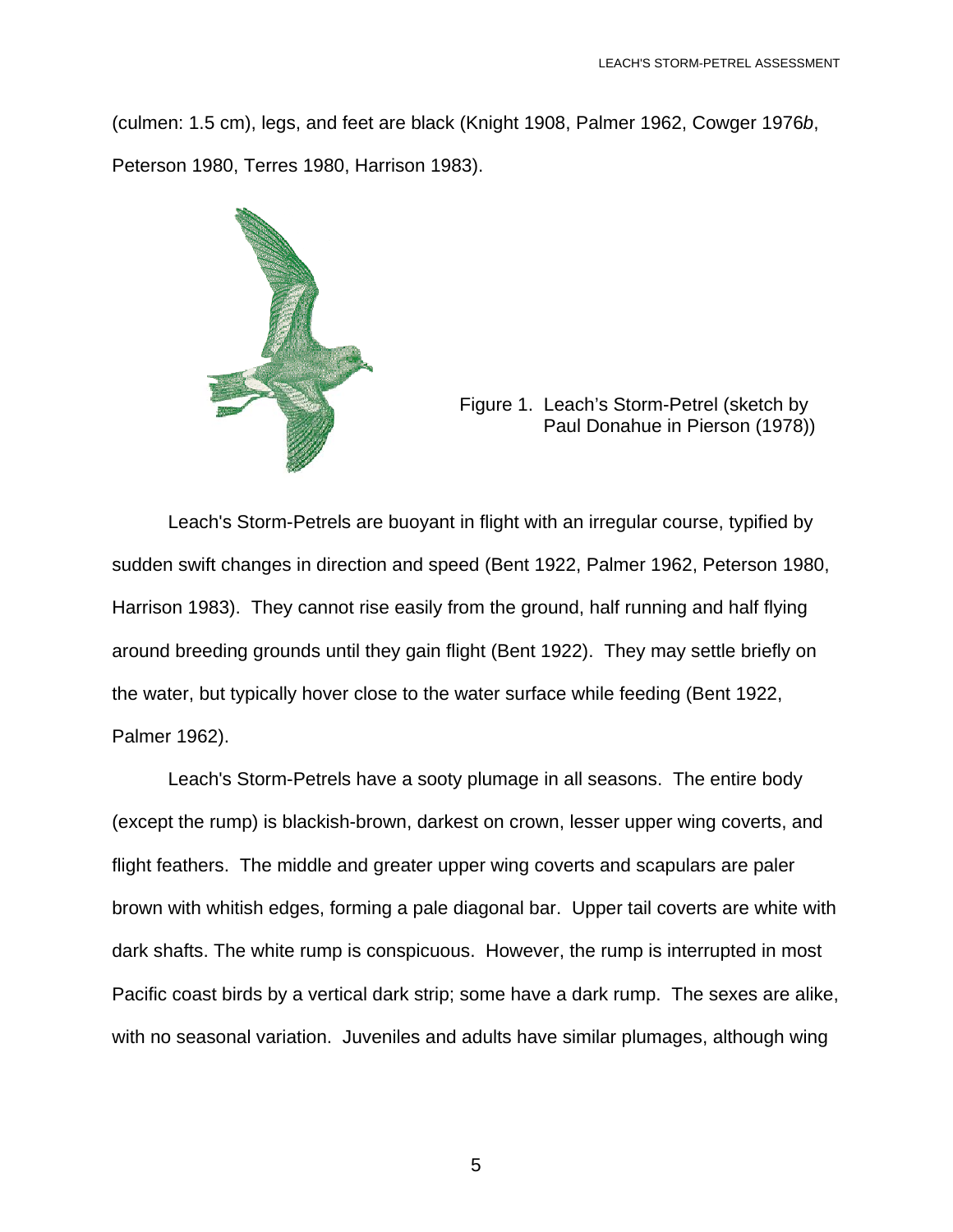bars may be more pronounced in juveniles (Knight 1908, Palmer 1962, Cowger 1976*b*, Peterson 1980, Terres 1980, Harrison 1983).

 Leach's Storm-Petrel is distinguished from the Wilson's Storm-Petrel (*Oceanites oceanicus*) and other common petrels off the Atlantic coast by its larger size and relatively shorter legs that are hidden in flight by the tail (legs project 1.3 cm beyond the tail in the Wilson's). The Leach's Storm-Petrel has dark feet and a forked tail. Whereas, the blacker plumaged Wilson's Storm-Petrel has yellow feet and a square tail. In flight these 2 species can be further differentiated by the shorter, wider wing of the Wilson's Storm-Petrel, skimming in flight like a swallow. The wings of the Leach's Storm-Petrel are longer, more angled, with a more erratic flight pattern (Bent 1922, Cowger 1976*b*, Palmer 1962, Peterson 1980, Harrison 1983).

#### **Distribution**

 The breeding range of the Leach's Storm-Petrel encompasses offshore islands in the North Temperate Zone. In the North Pacific Ocean, these petrels nest along an arcshaped distribution from Baja California (San Benito, Guadalupe) in the east, north to Alaska and the Aleutian Islands, and southwest to Japan. Breeding range in the eastern North Atlantic includes Iceland and Norway, to the British Isles. Along the western Atlantic coast, breeding range of the Leach's Storm-Petrel extends from southern Greenland to Labrador, Newfoundland, Maine, and Massachusetts (Bent 1922, Gross 1935, Cowger 1976*b*, Terres 1980, Harrison 1983, Spendelow et al. 1988).

 The largest breeding colonies in the North Atlantic occur in southeastern Newfoundland. Nearly all petrels nesting in the United States along the Atlantic coast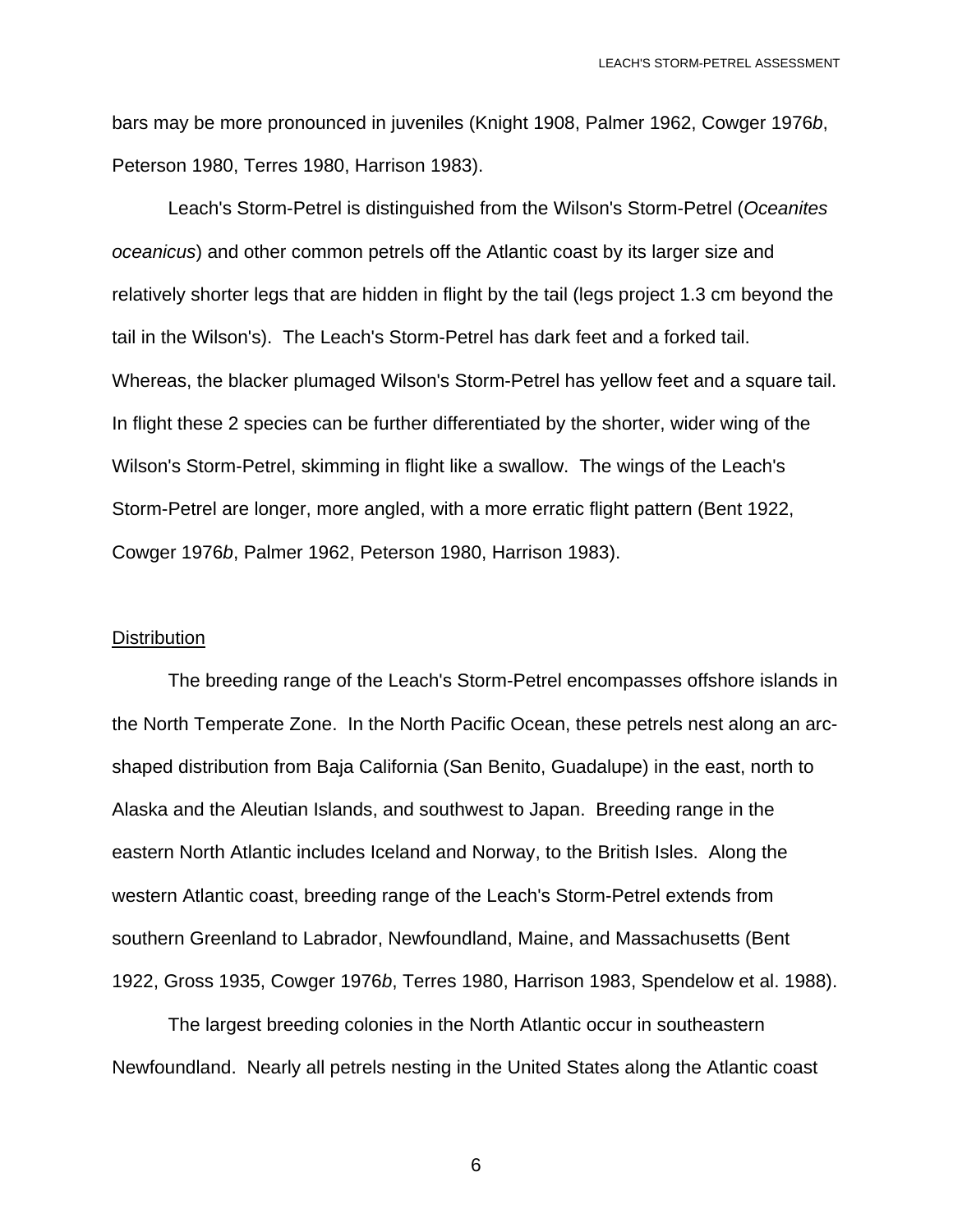nest on several Maine coastal islands, with the exception of one small colony on Penikese Island, Massachusetts (Gross 1935, Cowger 1976*b*, Brown 1988).

 The main wintering area of Leach's Storm-Petrel in the Atlantic is considered to be off Brazil, in the Gulf of Guinea (off Africa), and south to Namibia and South Africa. In the Pacific, winter ranges extend south at least to Peru (Bent 1922, Terres 1980, Harrison 1983). During winter, these petrels are rare in the Gulf of Maine (43<sup>°</sup>N) (Palmer 1962).

#### **Migration**

 Spring migration of Leach's Storm-Petrels off the coast of Brazil has been reported in mid-April (Bent 1922). Petrels commonly occur at upwelling sites on the outer continental shelf and slope in the South Atlantic Bight (Cape Hatteras, N.C. to Cape Canaveral, Fla.) while migrating northward (Haney 1985). Birds begin coming ashore in the Gulf of Maine approximately 8-12 May (Palmer 1962), with migration continuing to late May (Palmer 1949).

 As the breeding season winds down, the Leach's Storm-Petrel population builds up offshore of nesting islands, peaking in Maine about 15 August-20 September. Populations then decline as birds migrate south towards wintering areas, with most birds leaving Maine by about 20 October (Bent 1922; Palmer 1949, 1962).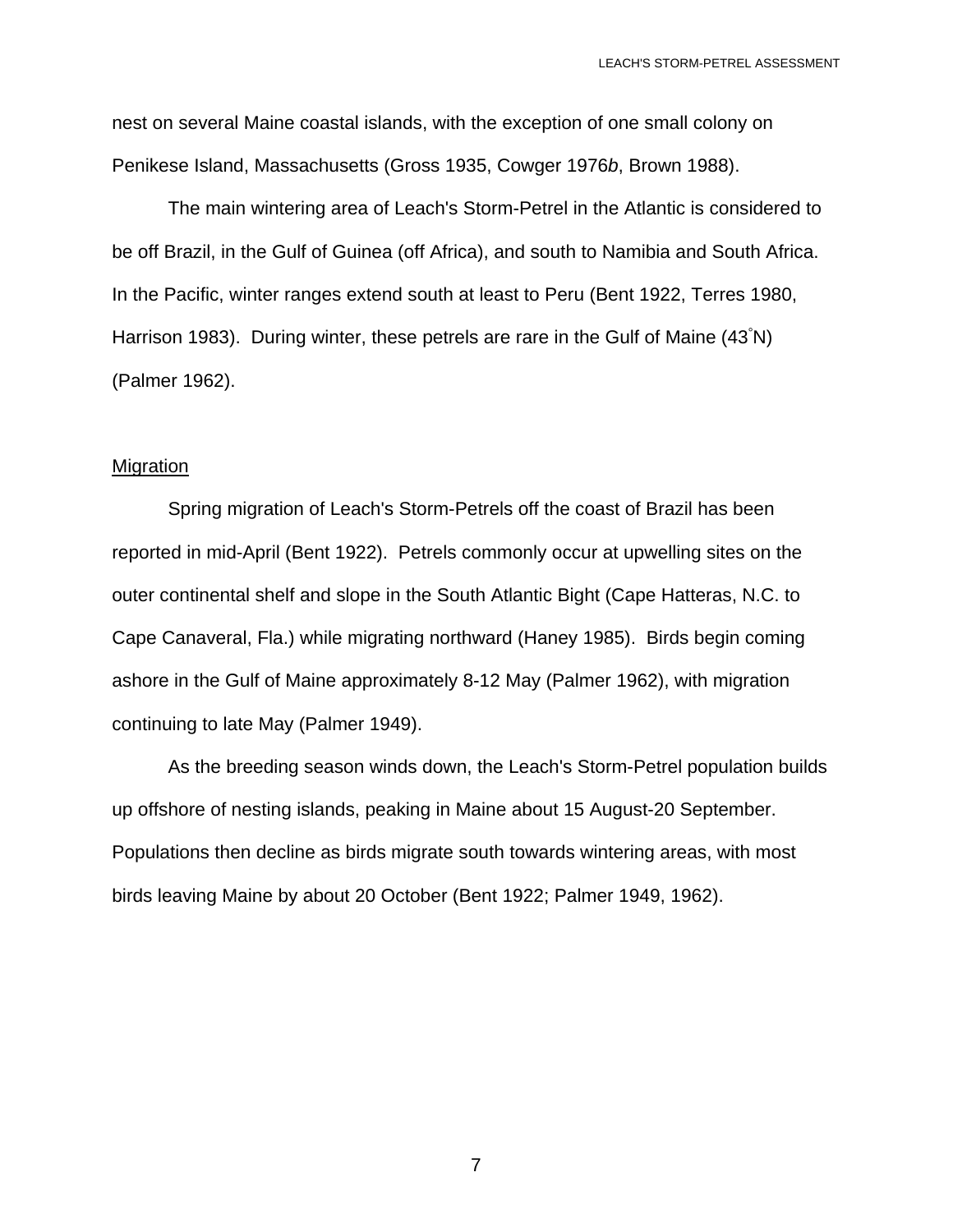#### Feeding

 Leach's Storm-Petrels are pelagic surface feeders. Individual food items are picked from the water surface while the bird is in flight, hovering close to the surface (Knight 1908, Bent 1922, Palmer 1949, Terres 1980, Brown 1988). Brown (1988) suggests that this foraging technique requires prey to occur in relatively high concentrations (i.e., at tidal-induced upwellings and convergences) to be energetically efficient.

 Olfactory foraging is common in Procellariiformes, associated with the extreme development of olfactory structures (Hutchison and Wenzel 1980, Verheyden and Jouventin 1994). Smaller procellariiform species (e.g., storm-petrels) show more obvious olfactory capacities than larger species and are able to detect food from great distances. Arriving first at a food source is an advantage for small procellariiform species when there is a high risk of being displaced by larger species (Verheyden and Jouventin 1994).

 When using olfactory cues during foraging, procellariiforms have a specific searching behavior related to the direction, height, and speed of odor diffusion by wind. Flying just above the water surface, the birds approach the odor source downwind in zig-zag, crosswind excursions that become narrower as birds come closer to the food source. A storm-petrel flying at 30 km/hr can detect a food source up to 8 km away (Verheyden and Jouventin 1994).

 The diet of Leach's Storm-Petrels has been described during the breeding season. In the northwestern Atlantic Ocean, petrels fed mostly on myctophids (lanternfish) and amphipods (mostly *Hyperia galba*). Other food items included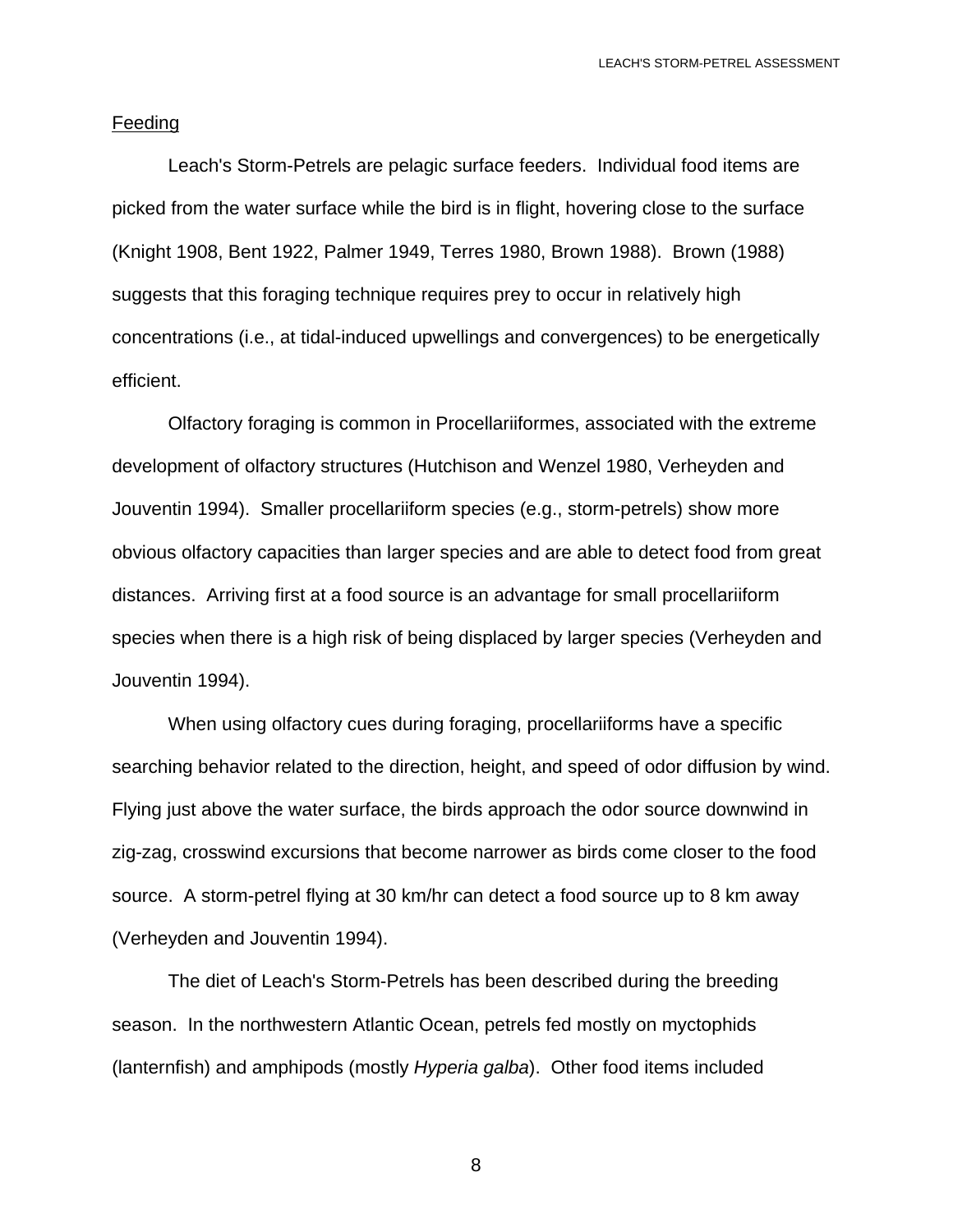euphausiids (mostly *Meganyctiphanes norvegica*), decapods, copepods, and isopods (Montevecchi et al. 1992). In Japan, Watanuki (1985) determined that fish, squid, and euphausiids dominated the diet; amphipods, copepods, and fish eggs were next in importance; decapods and isopods were least important. Petrels also feed on oily substances obtained from whale and seal feeding wastes or oils exuded from wounds of these species, as well as offal from fishing vessels (Knight 1908, Bent 1922, Palmer 1962, Cowger 1976*b*, Terres 1980).

 Due to diurnal vertical migrations, prey may be more available to petrels at night. The occurrence of prey species in the diet may be correlated with geographical and seasonal changes in prey availability. However, diet may also be influenced by 1) breeding adults switching to food with greater energetic advantages during chick rearing; and 2) differing food preferences between breeders and nonbreeders, with seasonal changes in proportion of nonbreeders in the population contributing to seasonality in general diet composition (Watanuki 1985).

 Adult petrels can concentrate energy from consumed prey 5- to 35-fold by producing stomach oils. This ability to concentrate dietary constituents into a high energy form with smaller volume and lower osmotic load is advantageous to adults by enabling them to potentially increase their foraging area (Place et al. 1991). Stomach oils are also important to the breeding ecology of these pelagic seabirds; 30% of energy metabolized by incubating Leach's Storm-Petrels resides in stomach oils. It is energetically advantageous for petrels to metabolize stomach oils than fat from adipose tissue during fasts (Place et al. 1989).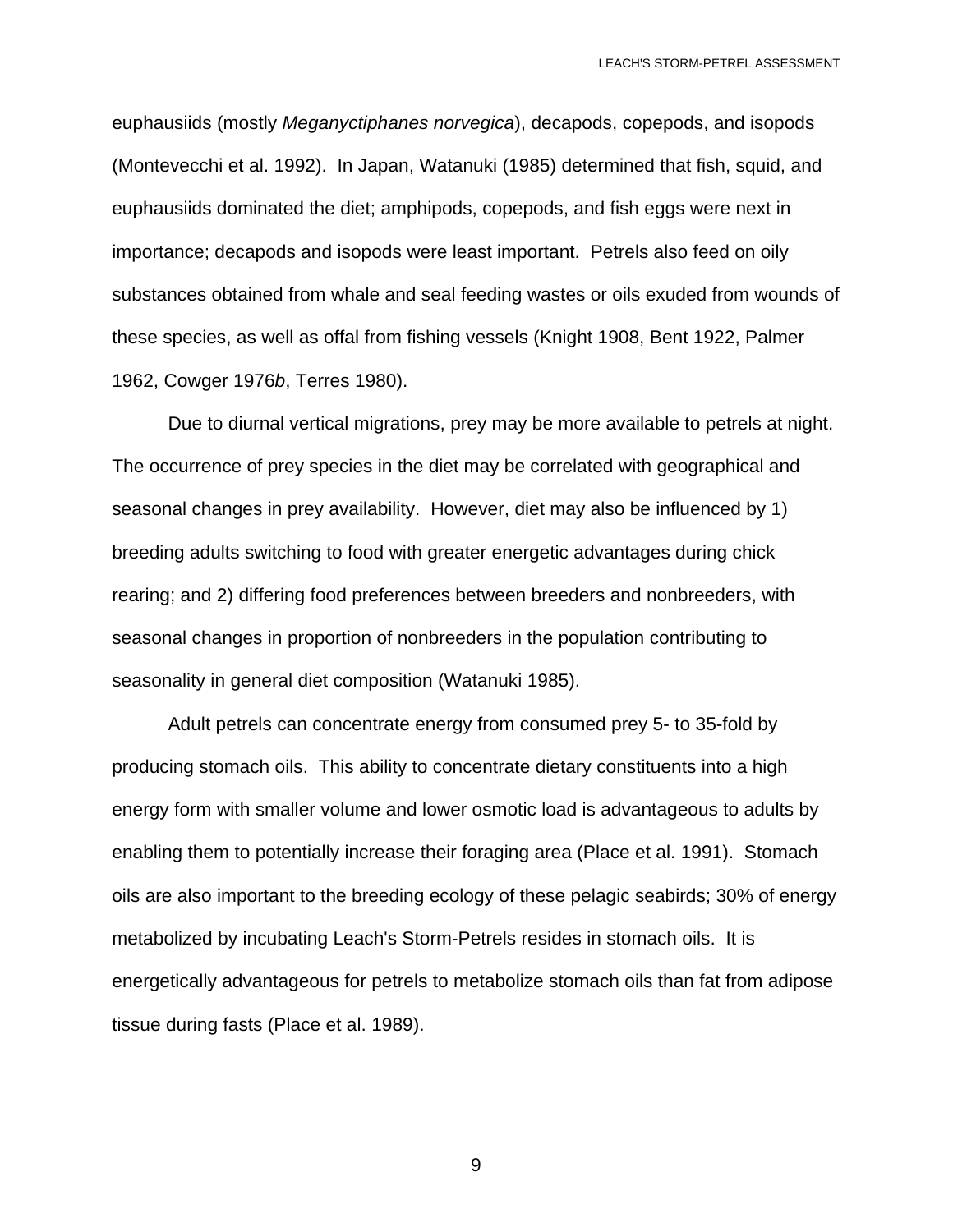#### Breeding Biology

 Pelagic seabirds, such as storm-petrels, are characterized by low reproductive rates, delayed onset of reproduction, protracted development periods, and long life spans (Ricklefs 1990). The earliest age of first breeding for Leach's Storm-Petrels is 3 years (Gross 1947, Lack 1968, Wilbur 1969). However, mean age of first breeding is 4- 5 years (Huntington and Burtt 1972 cited in Cowger 1976*b*, Morse and Buchheister 1977), with breeding recorded to occur up to 28 years of age (Morse and Buchheister 1979).

 After spending the winter at sea, Leach's Storm-Petrels come ashore only to breed. They arrive at breeding colonies in the Gulf of Maine in April and May (Gross 1935, Wilbur 1969, Cowger 1976*b*). Older breeding birds are first to return to breeding grounds (Terres 1980). Sixty-six to 75% of adults that previously nested return the following year to the same breeding colony (Morse and Buchheister 1979). Remating (retaining mate from one breeding season to next) in Leach's Storm-Petrels is a consequence of site tenacity (fidelity to previous nesting burrow), not mate fidelity (Morse and Buchheister 1979, Morse and Kress 1984).

 Leach's Storm-Petrels usually nest in burrows dug in open fields or under brush, boulders, stumps, tree roots, and in banks. Occasionally, nests may be located in rock crevices or hollow logs (Palmer 1949, 1962). Nesting burrows are excavated by males, primarily by kicking and scraping with feet. Bills also may be used in excavation (Gross 1935, Grubb 1970). Generally, the male digs for 2 successive nights, then the following day and night to complete the burrow (Palmer 1962). Although, it may take >3 days to complete the burrow (Wilbur 1969).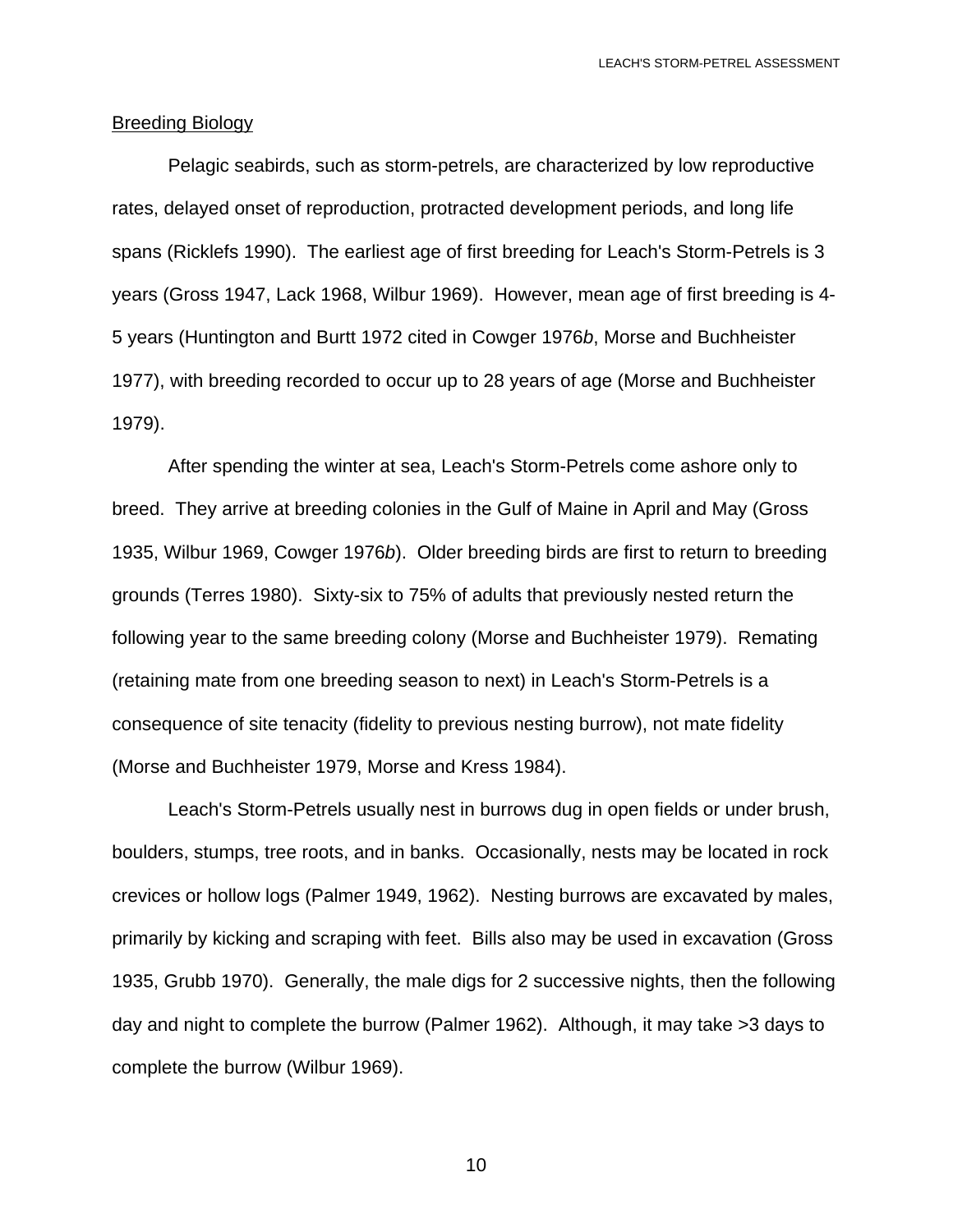Burrows angle downward with several sharp turns (Gross 1935), extending up to 2 m in length including lateral offshoots (Cowger 1976*b*). Gross (1935) determined estimates of mean burrow dimensions: length = 50.8 cm; depth = 25.1 cm; burrow entrance =  $8.2$  cm (horizontal),  $6.5$  cm (vertical); and nesting chamber =  $16.2$  cm (length), 16.3 cm (width), 8.7 cm (height). The nesting chamber at the end of the burrow may be unlined or lined with loose grass, rootlets, twigs, bark, dried leaves, and feathers (Bent 1922, Palmer 1949).

 The pair mates in the burrow the night excavation is completed. They desert the burrow during the day, and a single egg is laid in the nesting chamber the following night (Palmer 1962, Cowger 1976*b*, Terres 1980).

 Leach's Storm-Petrels' eggs are white; some may be finely dotted with purple, red, and lilac (Knight 1908, Bent 1922). Eggs weigh approximately 20% of adult body weight (Morse and Buchheister 1979) and are laid May to mid-August (Knight 1908; Bent 1922; Palmer 1949, 1962; Wilbur 1969; Harrison 1983). The egg is incubated for 41-42 days by both adults, relieving each other at night (Gross 1935; Palmer 1949, 1962; Hatch and Hatch 1990).

 Morse and Buchheister (1979) estimated nesting success (% June eggs hatching) as 66-82%, fluctuating annually as a function of climatic variation. Late nesting birds were less successful than earlier nesters. Possible attempts to renest were infrequent. Most loss occurred during incubation, with minimal loss occurring among chicks after the first few days.

 Leach's Storm-Petrels arrive and depart from breeding colonies at night (Gross 1935, Cowger 1976*b*, Grubb 1979). Birds that have been relieved of incubating duties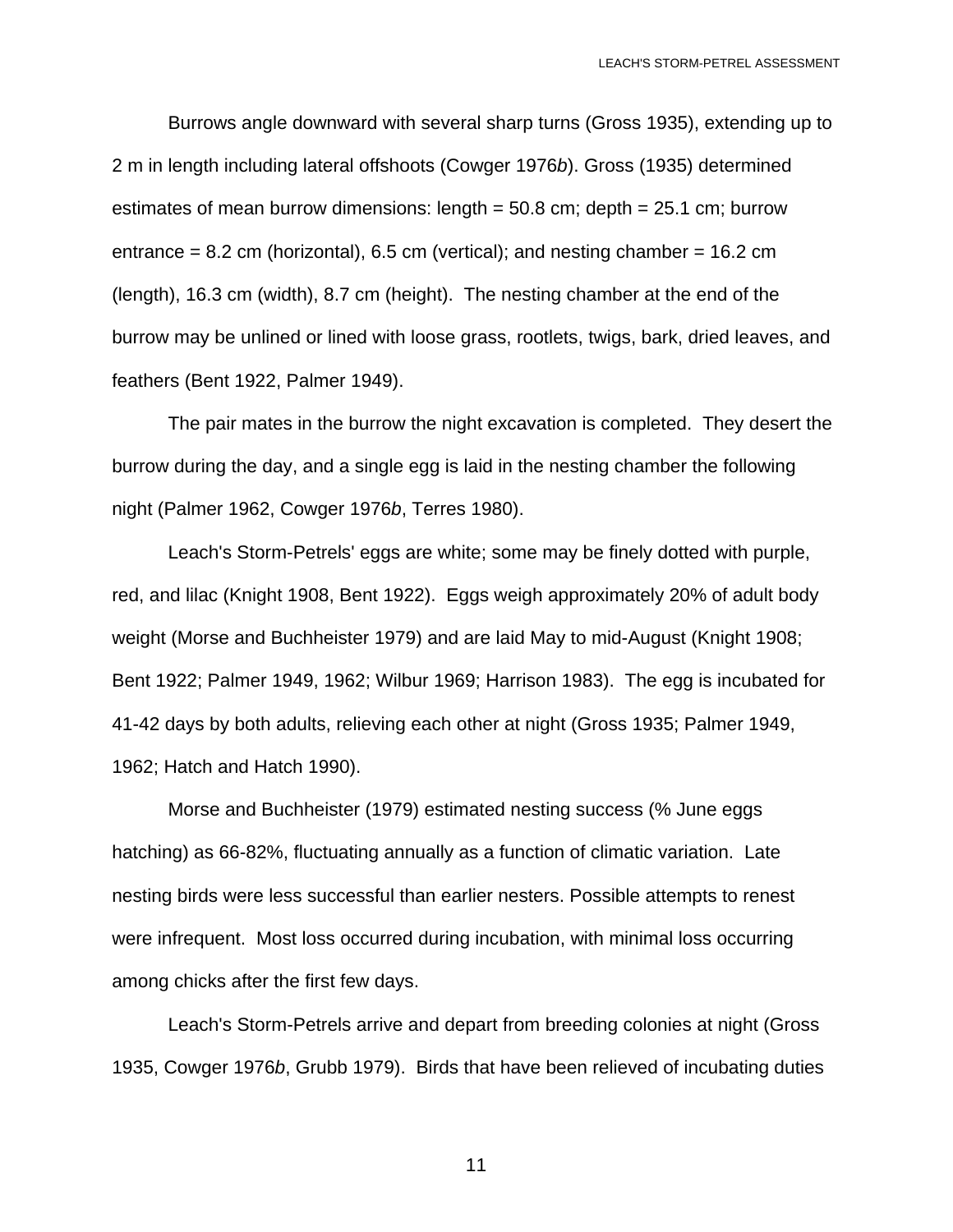spend the day foraging at sea. This nocturnal habit around the burrow reduces or eliminates harassment from gulls (Gross 1935, Watanuki 1986, Spendelow et al. 1988). During nights of full moonlight and clear skies, there is little petrel activity with birds flying into nests quickly and quietly (Gross 1935, Watanuki 1986). Whereas, birds are more active around burrows and come to land earlier during foggy nights and nights of little or no moonlight (Gross 1947, Palmer 1962). In self-defense, petrels will discharge the musky oil from their mouth and nostrils when handled or disturbed at nesting sites (Knight 1908, Terres 1980).

 Breeding colonies and burrows are located by petrels using olfactory navigation when birds are within several hundred kilometers of their breeding site (Grubb 1974, 1979). Navigation must be based on other senses until petrels get within the general vicinity of their breeding island (Grubb 1979). When homing to nesting islands after being experimentally displaced, homing speed averaged 15 km/day (Pierson et al. 1989), with birds navigating over unfamiliar territory (Griffin 1940, Billings 1968, Pierson et al. 1989).

 Adult storm-petrels are strongly attracted to conspecific vocalizations (Podolsky and Kress 1989), calling to mates at night (Bent 1922, Gross 1935). The vocal repertoire of adults consists of 3 main call types: flight, chatter, or chuckle call; burrow or purr call; and screech call (Naugler and Smith 1992). The chuckle call is usually given in flight and rarely uttered from the burrow. This call has a characteristic rhythm with about 10 syllables. It is used for sex recognition, with male calls higher in frequency than female calls (Taoka et al. 1989, Taoka and Okumura 1990). The purr call is given exclusively from the burrow (Podolsky and Kress 1989).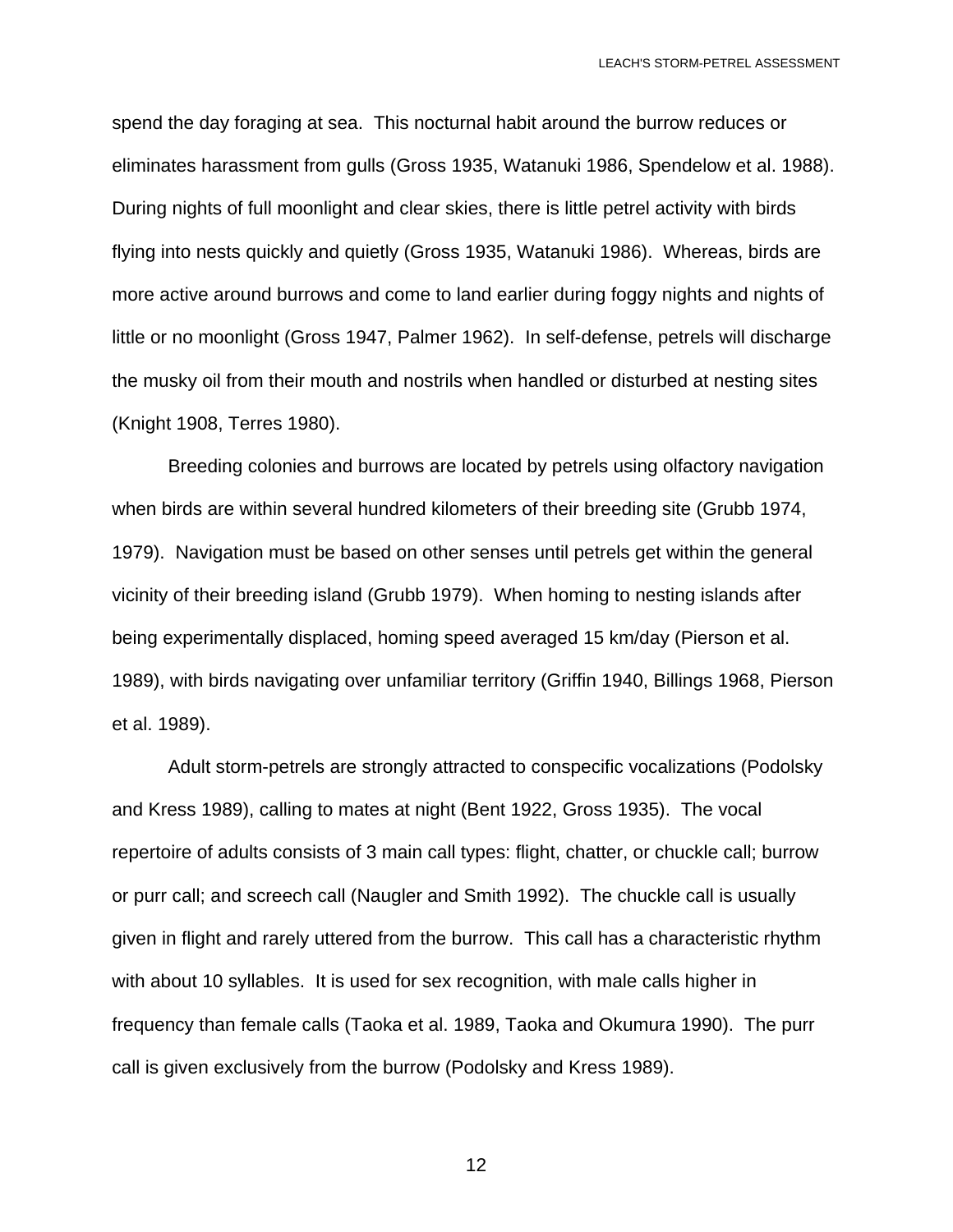In Maine, Leach's Storm-Petrel chicks hatch mid-July through late September; most nests have chicks by late August (Gross 1935, Palmer 1949). Chicks are seldom brooded after 5 days old; at this age weight has doubled since hatching (Bent 1922, Gross 1935, Wilbur 1969). The brood patch in Leach's Storm-Petrels is refeathered within a few days after hatching (Ainley et al. 1975). This rapid refeathering of brood patches may be an adaptation to reduce heat loss during cooler air temperatures of the nesting season (Vermeer et al. 1988).

 Leach's Storm-Petrel chicks develop slowly (Ricklefs et al. 1980). Young fledge 63-70 days after hatching (Palmer 1962, Vermeer et al. 1988, Hatch and Hatch 1990), resulting in >100 days required to raise a single young per season.

 Nestlings have 3 basic vocalizations: 1) the rhythmic call, a series of narrow band notes repeated at specific intervals (2-4 kHz range), functions as a food begging call and is often given by nestlings when a parent enters the nesting burrow; 2) the short call, a short broad spectrum vocalization emitted singly or in series, is used in apparent defense or threat situations when the threat is non-tactile (i.e., disturbance around the burrow entrance) and often is accompanied by defensive behavior (head thrusts and bill snappings); and 3) the high call is a series of notes of varying length and pitch used in alarm or distress situations. In absence of visual cues, nestling vocalizations probably are an important means in adult-chick interactions. The call repertoire of Leach's Storm-Petrel nestlings is smaller and more stereotyped than reported for other nonpasserine species. The isolation of chicks in burrows limits their experience of behavioral interactions. This limited experience, combined with infrequent contacts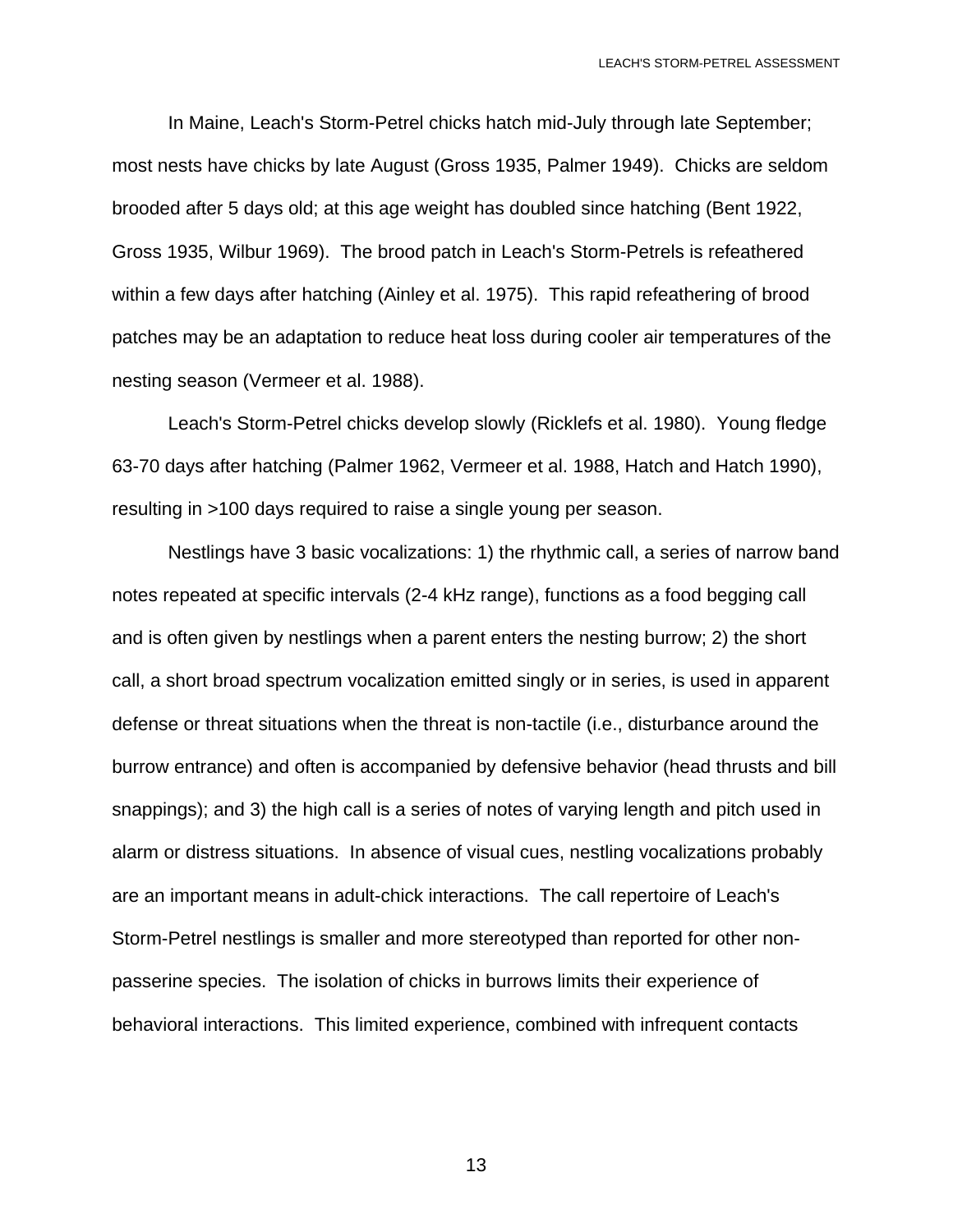between parents and young, may have favored the existence of stereotyped vocalizations (Naugler and Smith 1992).

 After the brooding period, nestlings are left alone in the burrow during the day and fed at night by parents. By 15 days-old, chicks weigh 3 times their hatching weight (Gross 1935). Parents feed young by regurgitation. Initially, parents regurgitate a clear, musky, stomach oil to the chick. When the nestling is older, partly digested shrimp and squid are added to the chick's diet (Bent 1922, Terres 1980).

 Marine prey items impose large salt loads that require energy dependent mechanisms in nasal salt glands to excrete excess dietary salts. By feeding chicks stomach oils, adults increase the energy density of the meal by concentrating dietary lipids and also lower the dietary osmotic load for the chick. With lower costs of digesting marine prey items, energy reserves of chicks may be more available for maintenance and growth (Place et al. 1989).

 Parents return independently to feed the chick, once every 2-3 nights (Bent 1922, Palmer 1962, Wilbur 1969, Ricklefs et al. 1985). Between feedings by an individual parent, the chick's nutritional state may change greatly depending on whether its mate fed the chick in the interim. Adults do not appear to adjust feeding rate to short-term fluctuations in the nutritional status of their chick (Ricklefs 1992). However, the amount of food delivered by each parent, determined independently of food demand, is usually sufficient to allow chicks to recover mass quickly if they become undernourished (Ricklefs 1987).

 As Leach's Storm-Petrel chicks near fledging (>60 days old), they accumulate greater volumes of stomach oil than younger chicks by restricting the rate of gastric lipid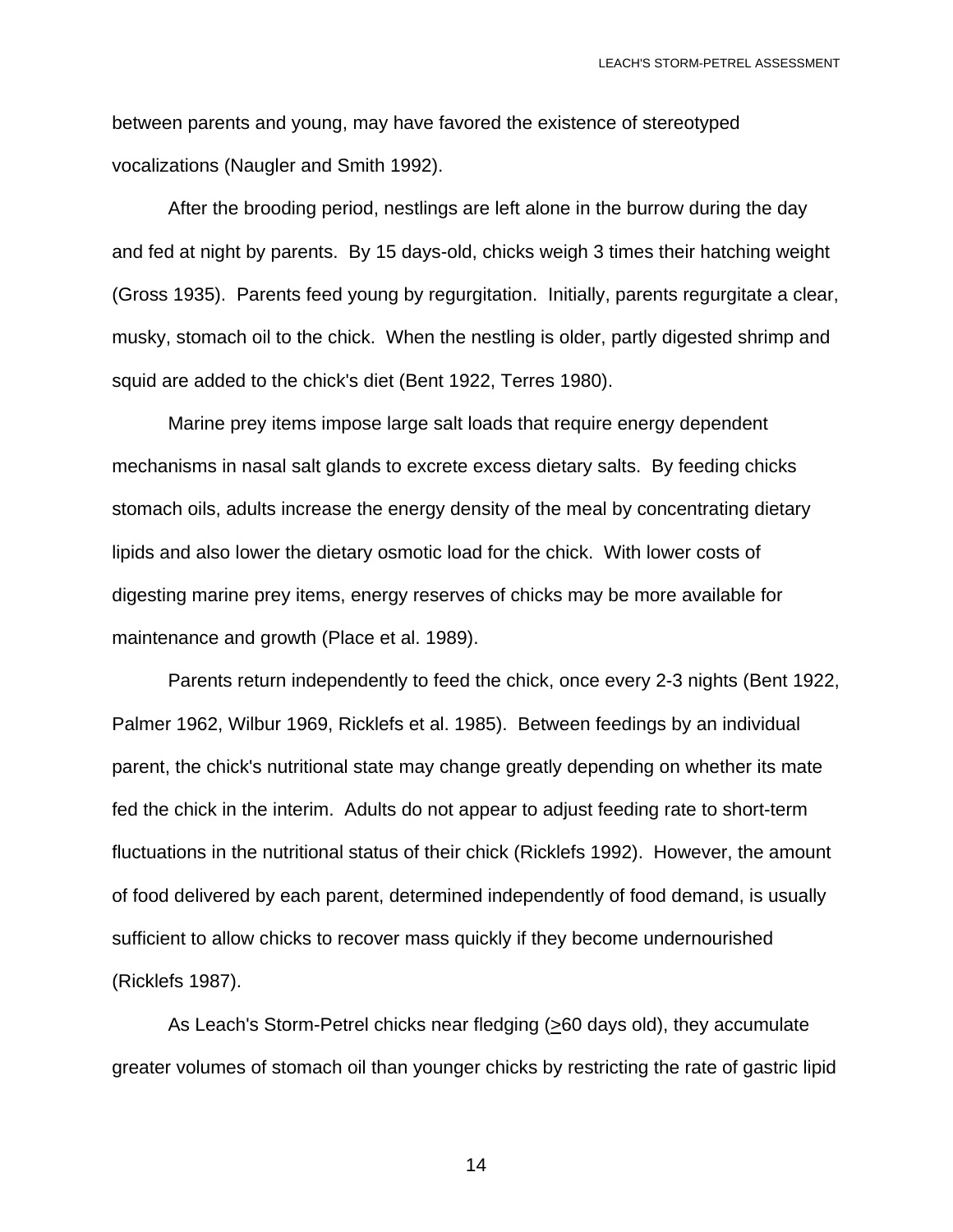emptying (Place et al. 1989). Mean weights of young Leach's Storm-Petrels drop from a peak of 73.8 g for nestlings to 53.0 g for fledglings (Vermeer et al. 1988). Stomach oils provide substantial weight savings over similar lipid stores in adipose tissue and can be jettisoned instantaneously if needed for weight reduction or protection. Stomach oils have a higher energy density than body stores, may serve as energy and water stores for fledglings during their first week at sea, and do not incur the energetic and temporal costs involved in remobilizing lipid stores (Place et al. 1991).

 In the Gulf of Maine, Leach's Storm-Petrels fledge between September and November (Gross 1935, Wilbur 1969), after being abandoned by parents (Palmer 1962). Vermeer et al. (1988) estimated 87% fledging success per hatched egg on Queen Charlotte Islands, B.C.

 Most birds spend their first 2 summers at sea (Huntington and Burtt 1972 cited in Cowger 1976*b*). Some birds may visit breeding grounds during their third summer (Huntington 1963, Morse and Buchheister 1977). Nonbreeding storm-petrels may visit or prospect at islands other than their natal island before they breed (Podolsky and Kress 1989), potentially resulting in a substantial interchange between nesting islands (Huntington 1963).

 First-time breeding Leach's Storm-Petrels are strongly attracted to burrows with smells and sounds (purr and chuckle vocalizations) typical of active petrel colonies (Grubb 1973, Podolsky and Kress 1989). Podolsky and Kress (1989) used this behavior to successfully attract prospectors to artificial burrows. The tendency of firsttime breeders to colonize close to conspecifics may reduce their individual risk of predation by associating closely with more potential prey.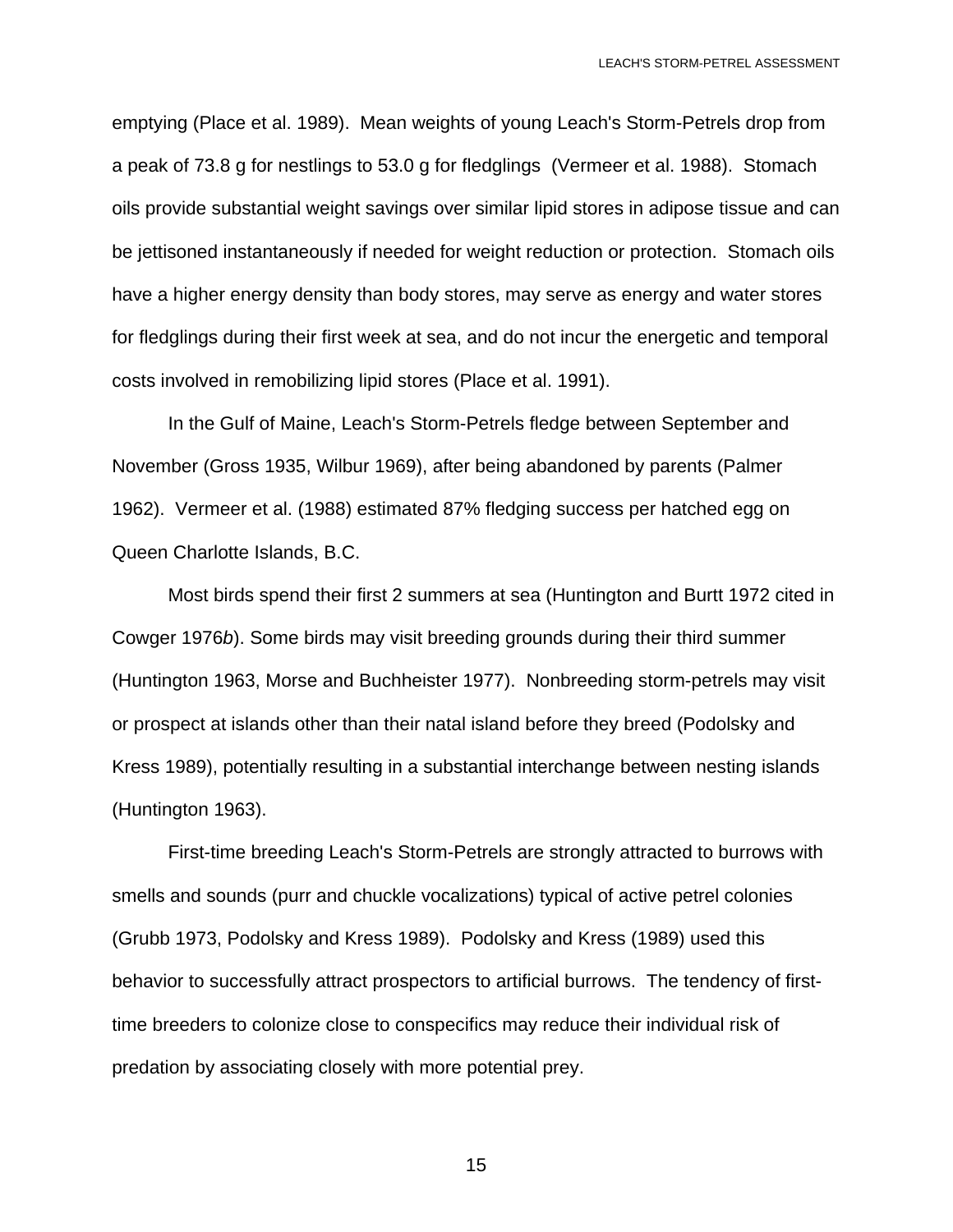## Survival and Longevity

 Leach's Storm-Petrels have long life spans with a maximum longevity of 31 years (Gross 1947, Kennard 1975, Clapp et al. 1982, Klimkiewicz and Futcher 1989). Survival rates have only been reported for adult storm-petrels (78.9-93.7%) (Morse and Buchheister 1977). However, average annual survival rates for birds with this general life history pattern (low reproductive rates, delayed onset of reproduction, and long life spans) range 0.63-0.84 for juveniles, 0.67-0.96 for subadults, and 0.78-0.97 for adults (Chilelli et al. 1992).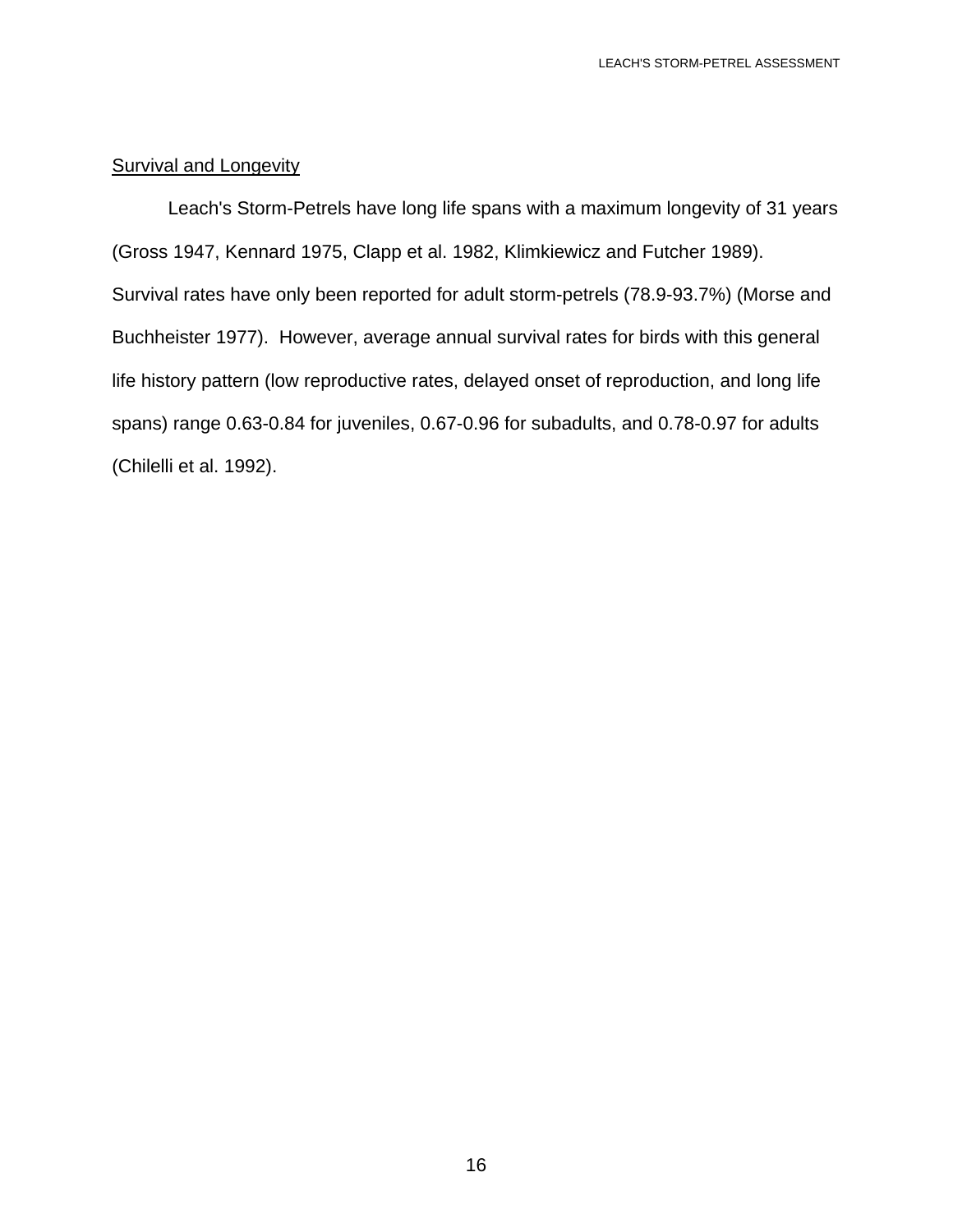#### **MANAGEMENT**

#### Regulatory Authority

 Seabirds are protected by both federal and state legislation. The Migratory Bird Treaty Act of 1918, a federal statute, provides protection from illegal take and harassment. Two federal laws provide some protection for seabird habitat. Section 404 of the federal Clean Water Act of 1977, administered jointly by the Army Corps of Engineers (permit authority) and the Environmental Protection Agency, prohibits projects that violate water quality standards or involve toxic discharges; mitigation of unavoidable impacts is required. The Coastal Zone Management Act of 1972 establishes federal assistance to coastal states for coastal resource protection programs (Senner and Howe 1984).

 In Maine, seabird nesting islands may be designated as Significant Wildlife Habitat under the Natural Resources Protection Act (NRPA) of 1988, with regulatory oversight by the Maine Department of Environmental Protection. This legislation recognizes Significant Wildlife Habitat as a state natural resource to be protected. The Maine Department of Inland Fisheries and Wildlife (MDIFW) is responsible for defining and mapping seabird nesting islands for protection under this law. In unorganized townships, the Maine Land Use Regulation Commission (LURC) provides protection (Fish and Wildlife Protection Subdistrict: P-FW; Resource Plan: P-RP) to seabird nesting islands considered essential to maintaining specific seabird species (e.g., Leach's Storm-Petrel). Additionally, Maine's Comprehensive Growth Management Act (1988) mandates MDIFW to provide information on habitats of rare species to the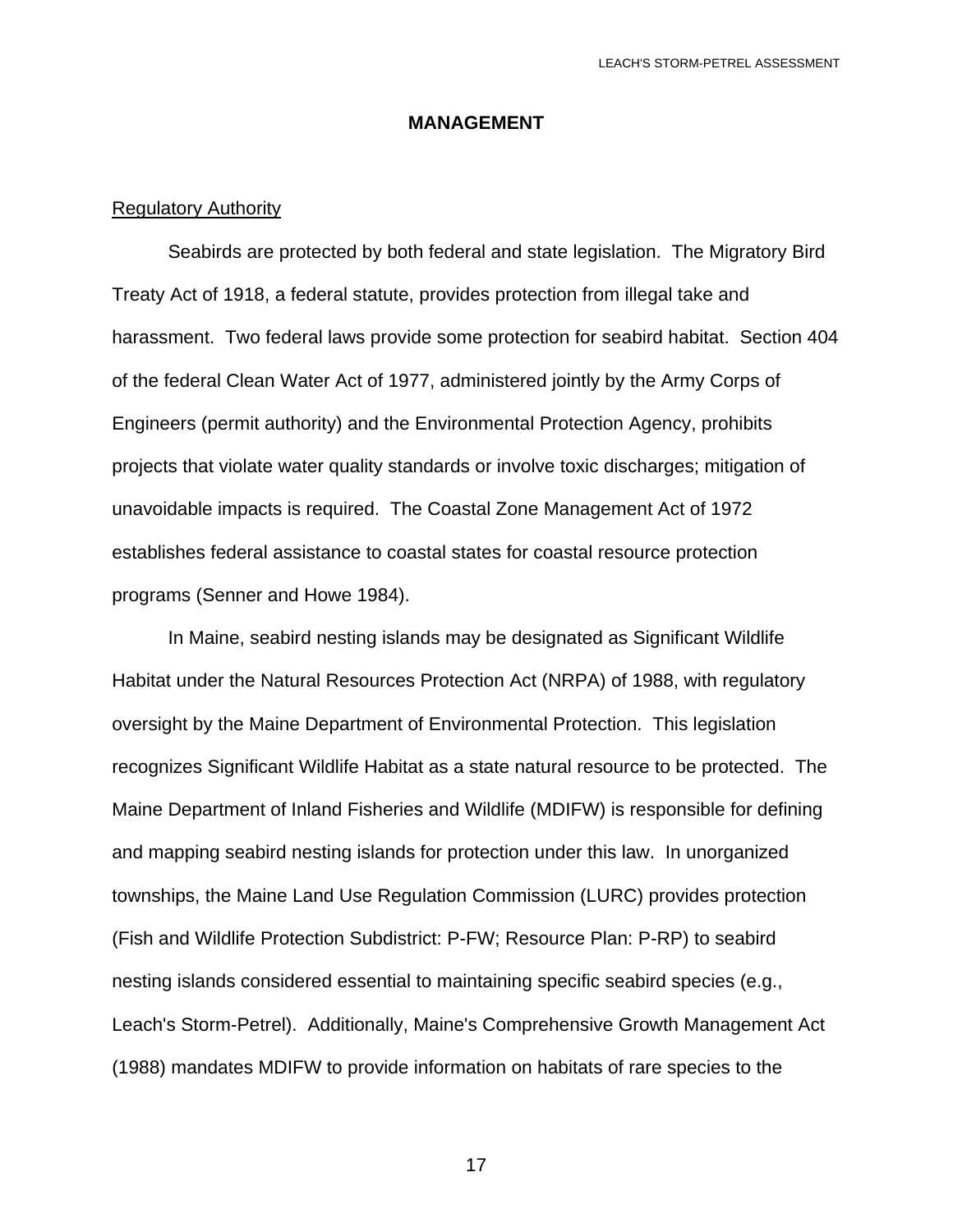Department of Economic and Community Development for towns to use for comprehensive planning purposes.

 The Leach's Storm-Petrel is classified as a Special Concern species by MDIFW. Maine's Endangered Species Act of 1975 protects Endangered and Threatened wildlife species from take or harassment. Special Concern species are an administrative category with no legal standing under Maine's Endangered Species statutes.

#### Past Goals and Objectives

 The Maine Department of Inland Fisheries and Wildlife has not established specific goals and objectives for Leach's Storm-Petrel management. The broad goal to maintain current abundance and distribution of coastal wildlife was adopted in the Coast of Maine Wildlife Management Area plan and is generally applied to Maine's seabird resource (Woodward and Hutchinson 1986, Woodward et al. 1991). The Seabird Nesting Island Management System (Allen 1994) lists general goals and objectives for island-nesting seabird management, covering species currently lacking assessments (e.g., Leach's Storm-Petrel):

 Management goal: Maintain or enhance the long-term presence, diversity, and viability of seabirds nesting on the coast of Maine.

Management objectives:

- 1. Maintain seabird nesting habitat on all coastal nesting islands (containing 1 or more nesting pairs of seabirds since 1976) through 2000.
- 2. Develop specific population goals and objectives for priority species by 2000.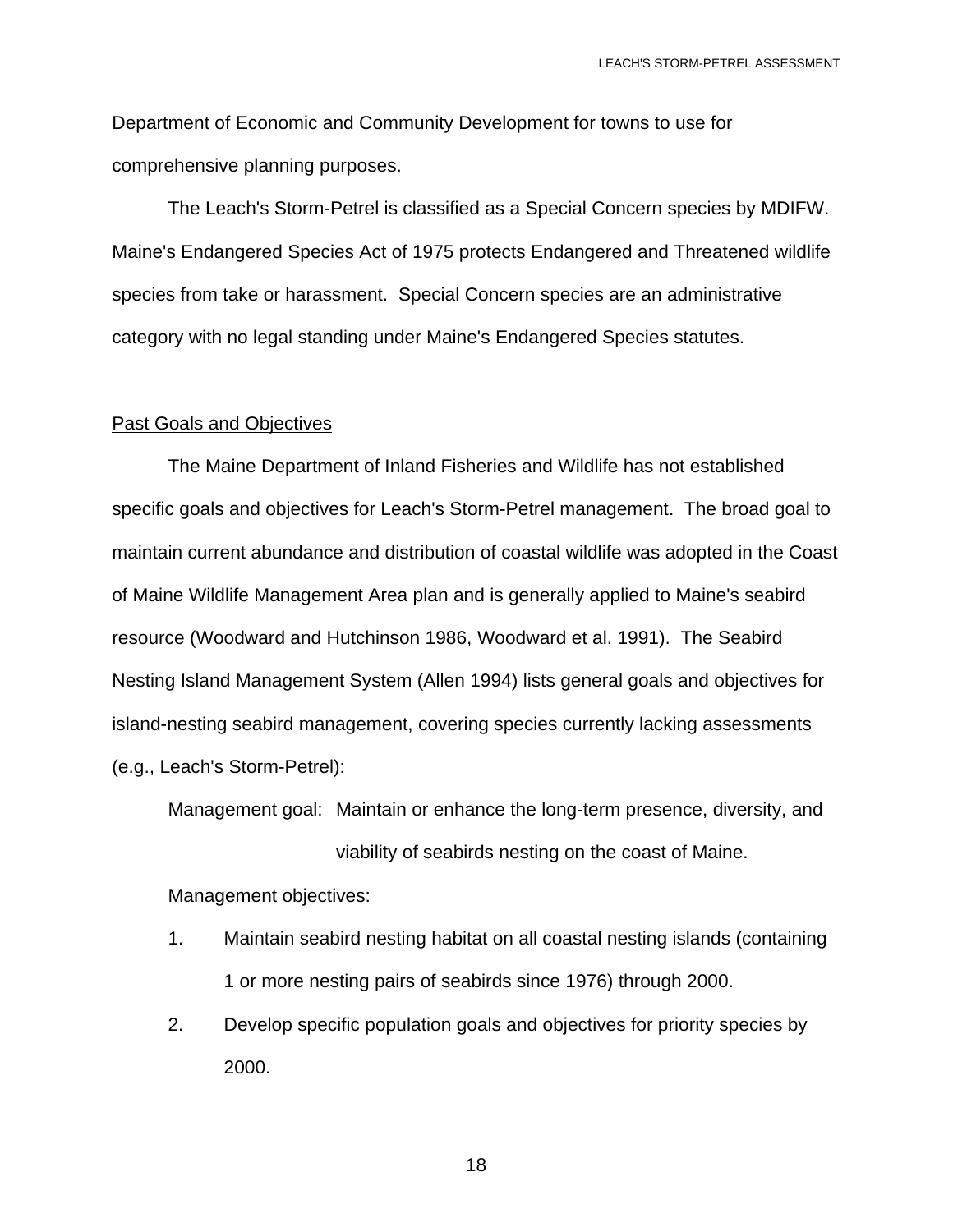#### Past and Current Management

 To date, a strategic management plan and management system have not been drafted by MDIFW for the Leach's Storm-Petrel. Seabird management pertaining to Leach's Storm-Petrels consists primarily of population monitoring and nesting island protection.

 In 1976-77, the U.S. Fish and Wildlife Service (USFWS) surveyed coastal waterbird colonies in Maine (Erwin and Korschgen 1979). Maine seabird nesting islands continue to be periodically reinventoried (most recently in 1994-96) by MDIFW with support from USFWS and private conservation agencies. These data are maintained in MDIFW's Coastal Island Database.

 Federal, state, and private conservation agencies (e.g., The Nature Conservancy, National Audubon Society, and Maine Audubon Society) have been instrumental in acquiring and managing seabird nesting islands in Maine. In 1976, the Maine Critical Areas Program recommended registering known nesting areas of Leach's Storm-Petrels; 10 areas on 8 islands were registered during 1976-1979 (Cowger 1976*b*). Seabird nesting islands have been identified and are protected as Significant Wildlife Habitat (NRPA) and P-FW or P-RP zones (LURC). Nearly 175 seabird nesting islands within the Coast of Maine Wildlife Management Area, owned or managed by MDIFW, are closed annually to trespassing from 15 April to 31 August.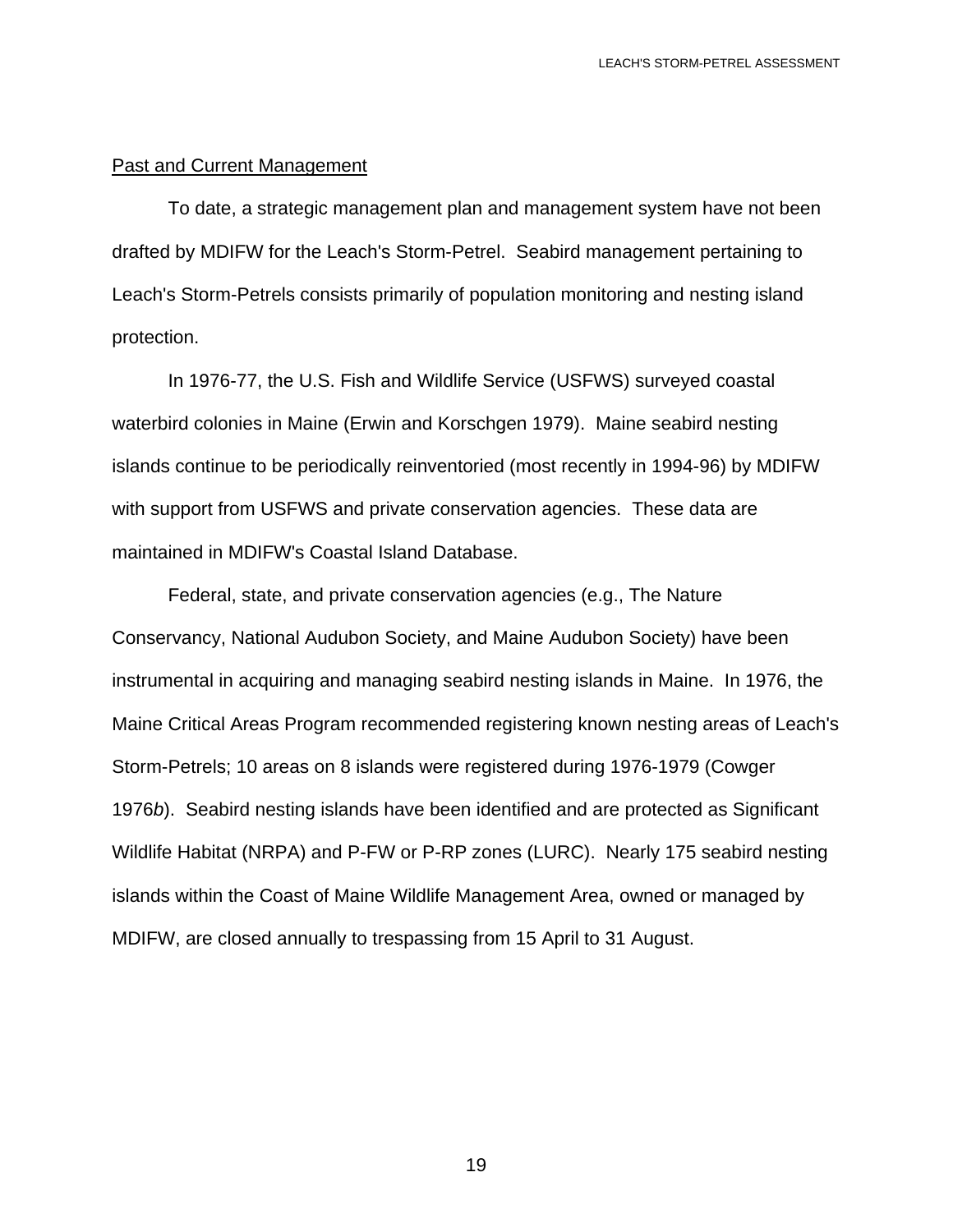#### **HABITAT ASSESSMENT**

 For nesting, Leach's Storm-Petrels require soil conditions suitable for burrowing on offshore islands. Nesting burrows may be dug in loam of barren fields, at the base of stumps, beneath boulders, and in banks along shores (Gross 1935). On several islands in Maine, burrows are located under a thick canopy of spruce, balsam fir, and mountain ash (Grubb 1979).

#### Past Habitat

 The decline in nesting habitat for Leach's Storm-Petrels in Maine began in the early 1900s. Colonies were severely reduced or completely exterminated due to predation and other human-related disturbances on their nesting islands.

 Predation by domestic dogs and cats significantly reduced functional carrying capacity of several coastal nesting islands in Maine: Wooden Ball Island, No Man's Land, Great Spoon Island, Large Green Island, Little Green Island, Metinic Green, and Seal Island (Table 1, Fig. 2). Release of red foxes on No Man's Land reduced that colony to a few burrows by 1931 (Palmer 1949). Mink preyed heavily on petrels on Western Egg Rock (Bent 1922). Predation by rats, Herring Gulls, and Black-backed Gulls also contributed to lowered functional carrying capacity of petrel nesting islands (Palmer 1949).

 Grazing by sheep severely degraded petrel nesting habitat. Habitat suitable for burrowing was transformed into unsuitable, dense grassy turf on many islands in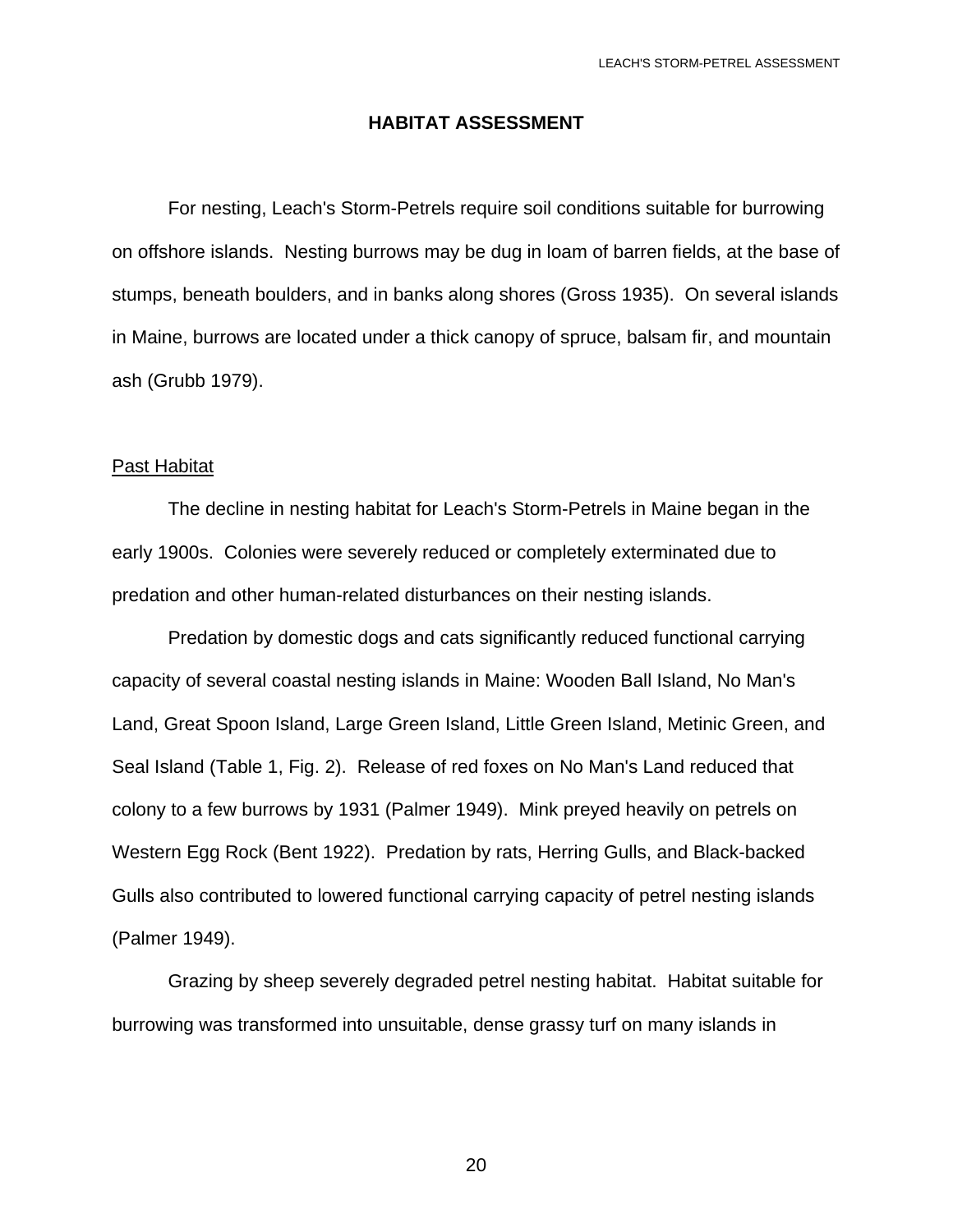Table 1. Historical records of Leach's Storm-Petrel breeding colonies in Maine, prior to 1977. Number represents burrow count, unless specified otherwise. Colony size is indicated as - (small), + (large), ++ (very large). No evidence of petrels on island is indicated as NE.

| Island |                    |                      |                      |       |                                            |                                 |       |                                      |                 |       |                   |                          |
|--------|--------------------|----------------------|----------------------|-------|--------------------------------------------|---------------------------------|-------|--------------------------------------|-----------------|-------|-------------------|--------------------------|
| Reg. # | <b>Island Name</b> |                      |                      |       |                                            |                                 |       | Breeding colony estimates by decades |                 |       |                   |                          |
|        |                    | < 1880               | 1880s                | 1890s | 1900s                                      | 1910s                           | 1920s | 1930s                                | 1940s           | 1950s | 1960s             | 1970s                    |
| 55-386 | Outer Green I      |                      |                      |       |                                            | present <sup>a</sup>            |       |                                      |                 |       |                   |                          |
| 55-486 | Junk of Pork I     | present <sup>b</sup> |                      |       |                                            |                                 |       |                                      |                 |       |                   |                          |
| 55-628 | White Bull I       |                      |                      |       |                                            | present <sup>a</sup>            |       |                                      |                 |       |                   |                          |
| 59-351 | John's I           |                      |                      |       | c                                          |                                 |       |                                      |                 |       |                   | $<$ 5 $d$                |
| 59-439 | Little Duck I      |                      |                      |       | $++^c$                                     |                                 |       |                                      |                 |       |                   | $400 - 500$ <sup>d</sup> |
| 59-440 | Great Duck I       |                      |                      |       | approx<br>$2,000^{\circ}$                  |                                 |       |                                      |                 |       |                   | $800 - 900$ <sup>d</sup> |
| 59-478 | Green I            |                      |                      |       |                                            |                                 |       |                                      |                 |       |                   | NE <sup>d</sup>          |
| 59-480 | Heron I            |                      |                      |       |                                            |                                 |       |                                      |                 |       |                   | NE <sup>d</sup>          |
| 63-174 | Roberts I (E)      |                      |                      |       |                                            |                                 |       |                                      |                 |       |                   | NE <sup>d</sup>          |
| 63-176 | <b>Brimstone I</b> |                      |                      |       |                                            |                                 |       |                                      |                 |       |                   | 10 <sup>d</sup>          |
| 63-183 | Otter              |                      |                      |       |                                            |                                 |       |                                      |                 |       |                   | NE <sup>d</sup>          |
| 63-287 | Great Spoon I      |                      |                      |       | $++^c$                                     | $\leq 50$<br>pairs <sup>e</sup> |       |                                      |                 |       |                   | $\leq 5^d$               |
| 63-289 | Little Spoon I     |                      |                      |       | $\mathbf c$                                |                                 |       |                                      |                 |       |                   | NE <sup>d</sup>          |
| 63-584 | Metinic I          |                      |                      |       | $\mathbf c$                                |                                 |       |                                      |                 |       |                   | $< 25^d$                 |
| 63-585 | Metinic Green I    |                      |                      |       | $\overline{c}$<br>$\overline{\phantom{m}}$ |                                 |       |                                      | nearly<br>gone' |       |                   | $5^d$                    |
| 63-654 | Little Green I     |                      | present <sup>a</sup> |       | $++^c$                                     | declined $\overline{9}$         |       |                                      |                 | $25h$ | $15$ <sup>t</sup> | $5^d$                    |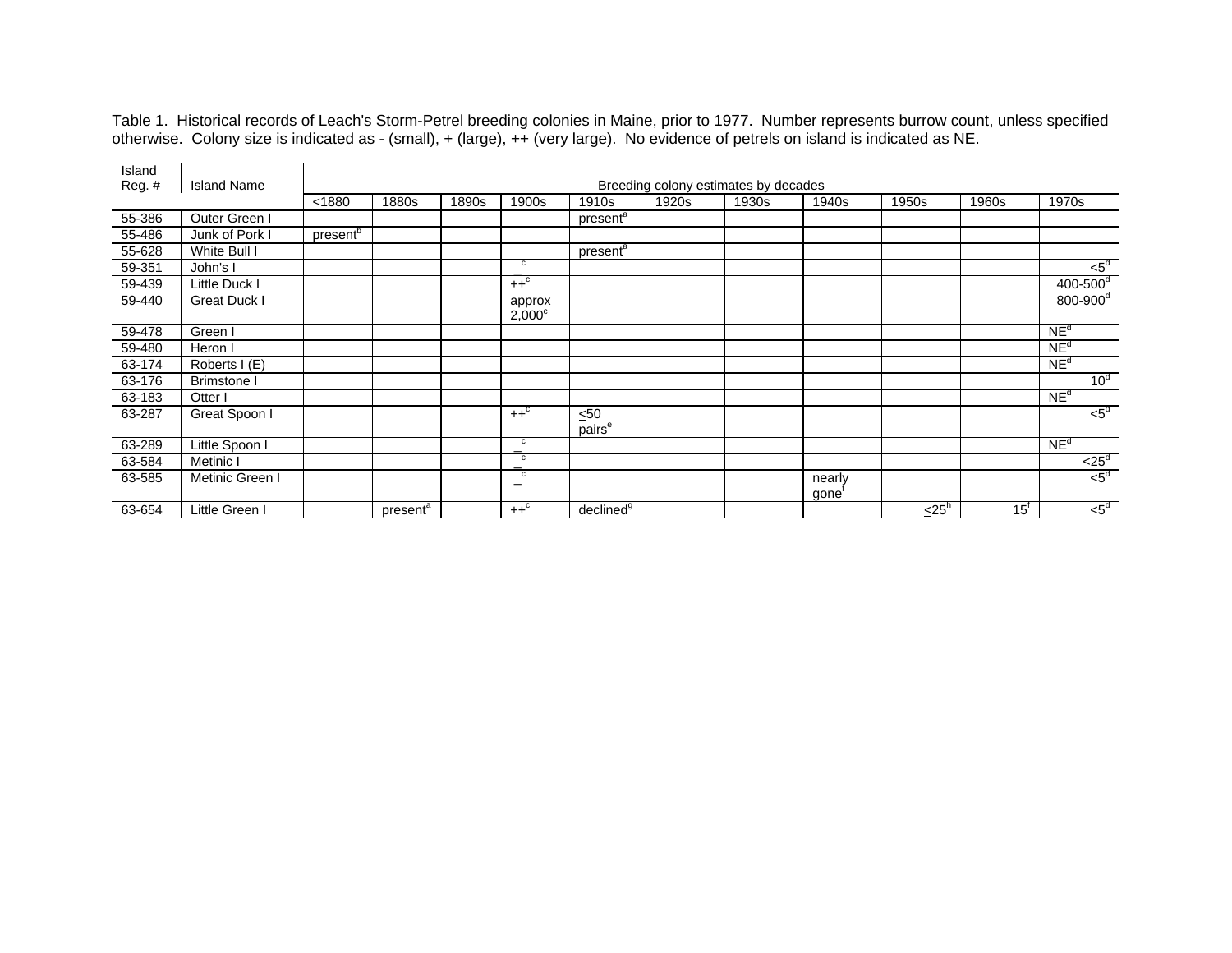#### Table 1. Continued.

| Island<br>Reg. # | <b>Island Name</b>    |        |       |       |                  |                                      |       | Breeding colony estimates by decades |           |       |                             |                        |
|------------------|-----------------------|--------|-------|-------|------------------|--------------------------------------|-------|--------------------------------------|-----------|-------|-----------------------------|------------------------|
|                  |                       | < 1880 | 1880s | 1890s | 1900s            | 1910s                                | 1920s | 1930s                                | 1940s     | 1950s | 1960s                       | 1970s                  |
| 63-655           | Large Green I         |        |       |       | $++^{\circ}$     | declined <sup>9</sup>                |       |                                      |           |       |                             | $5^d$                  |
| 63-860           | Eastern Egg Rk        |        |       |       | $+$ <sup>c</sup> |                                      |       |                                      | $12 - 20$ |       | $17 - 24$                   |                        |
| 63-875           | Shark I               |        |       |       | $+^{\circ}$      |                                      |       |                                      |           |       |                             |                        |
| 63-900           | No Mans Land          |        |       |       | c                | partly <sup>g</sup><br>destroye<br>d |       | few <sup>a</sup>                     |           |       |                             | $25 - 45^d$            |
| 63-917           | Wooden Ball I         |        |       |       | $++^c$           | trace <sup>g</sup>                   |       | few <sup>a</sup>                     |           |       |                             | $50-75$ <sup>d</sup>   |
| 63-920           | Ten Pound I           |        |       |       |                  |                                      |       |                                      |           |       |                             | NE <sup>d</sup>        |
| 63-923           | Seal I                |        |       |       | $++^c$           | severely<br>reduced <sup>e</sup>     |       |                                      |           |       |                             | $2,000 -$<br>$2,500^d$ |
| 63-940           | <b>Matinicus Rock</b> |        |       |       | c                |                                      |       |                                      |           | >65   | $300 -$<br>400 <sup>k</sup> |                        |
| 65-201           | Western Egg Rk        |        |       |       | $+^{\circ}$      | reduced <sup>e</sup>                 |       |                                      |           |       |                             |                        |
| 79-573           | The Brothers E        |        |       |       | $+$ <sup>c</sup> |                                      |       |                                      |           |       |                             |                        |
| 79-586           | The Brothers W        |        |       |       |                  |                                      |       |                                      |           |       |                             |                        |

<sup>a</sup>(Palmer 1949).<br><sup>b</sup>(Brewer 1877 cited in Palmer 1949).

c(Dutcher 1904, Norton 1925 cited in Drury 1973).<br>dDrury (1973) estimate based on transect survey that censused 10-15% of island.<br>e(Bent 1922).

 $\overline{\phantom{a}}^{\dagger}$ (Drury 1973).

g(Norton 1925 cited in Drury 1973).<br>h(Cruickshank 1952 cited in Drury 1973).<br><sup>i</sup>(Morse 1963 cited in Drury 1973).<br><sup>j</sup>(Courson 1957 cited in Drury 1973).

 $k$ (Buchheister and Buchheister 1968 cited in Drury 1973).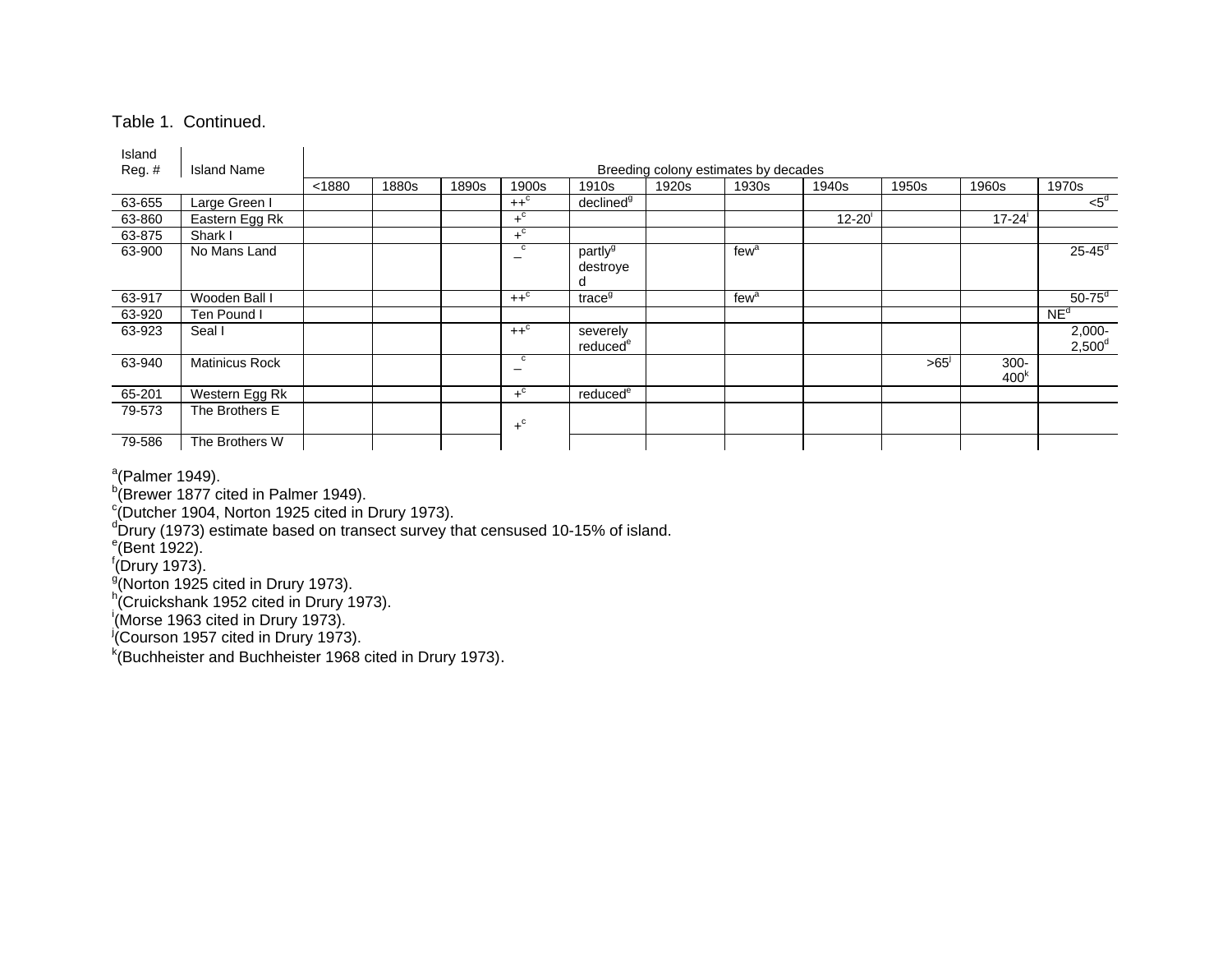

Figure 2. Location of current and historic nesting islands for Leach's Storm-Petrel along Maine's coast, by Island Registry Number. Islands with only historic nesting records (prior to 1977) are noted with asterisk.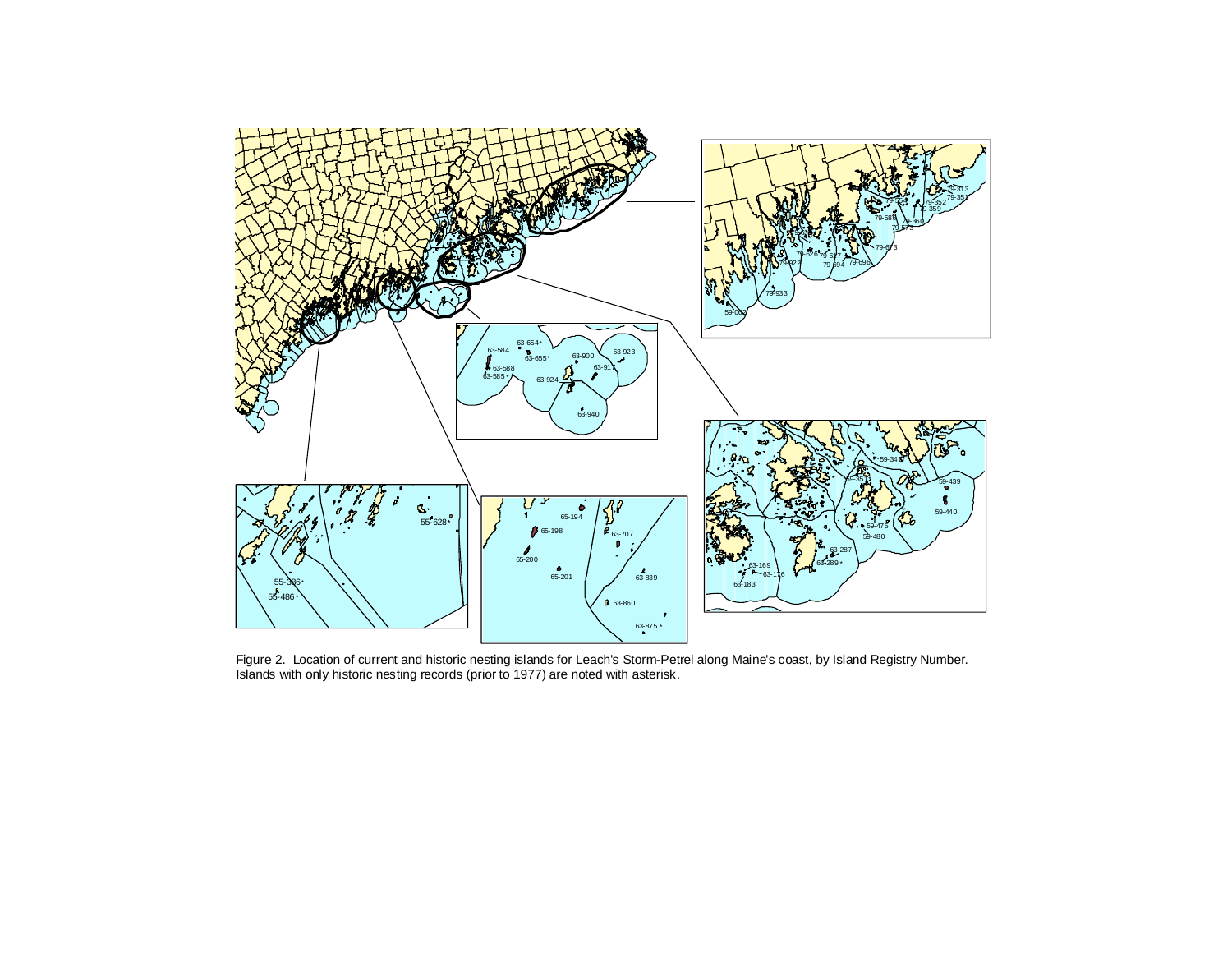Maine: Wooden Ball Island, Little and Large Green Islands, Metinic Island, No Man's Land, Ten Pound Island (Matinicus Island), Roberts Island, Otter Island, Brimstone Island (Vinalhaven), Great and Little Spoon Islands, Heron Island, John's Island (Swan's Island), Nash Island, Flat Island, Fisherman Island, Halifax Island, the Brothers, and the Libby Islands (Machias Bay) (Drury 1973).

#### Current Habitat

 The magnitude of disturbance and degradation to petrel nesting habitat has lessened since the early 1900s. However, predation (e.g., by gulls, mink, domestic pets), grazing, and human-related disturbances are still a primary concern for petrel colonies. Sheep grazing continues to degrade important nesting habitat, especially on privately owned islands (e.g., Metinic and Big Nash Islands).

 Nesting burrows are difficult to locate, and surveys for new colonies are best conducted at night with the increase in petrel activity (Cowger 1976*b*). During its periodic reinventory of Maine's seabird nesting islands, MDIFW located additional petrel colonies in 1994-96. The number of known petrel nesting islands has increased from 17 in 1977 to 35 in 1994-96 (Table 2, Fig. 2).

 Conservation ownership of petrel nesting islands has increased over the past 20 years. Of the 35 currently known petrel colonies (Table 2), 24 are owned or under management authority of a conservation agency (federal: USFWS, National Park Service; state: MDIFW; private: National Audubon Society, The Nature Conservancy). Currently, there are 7 islands under LURC zoning (P-FW or P-RP), and an additional 21 are protected as Significant Wildlife Habitat (Table 2).

<u>24</u>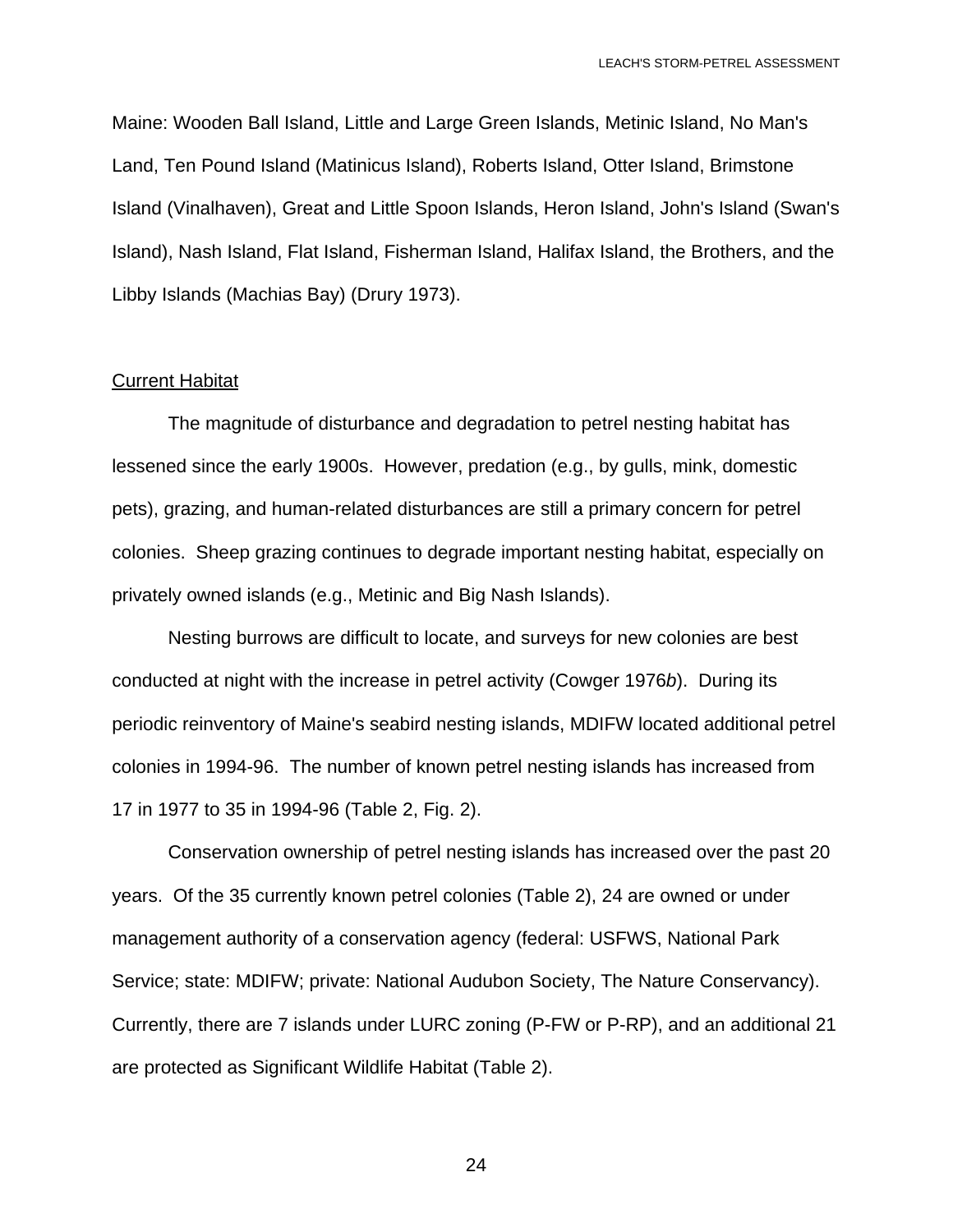| Island<br>Reg. # | <b>Island Name</b>  | Critical<br>Areas<br>Registry<br>1976-79 | Significant Wildlife<br>Area (SWH) or<br>currently under LURC<br>zoning (P-FW,P-RP) | Ownership <sup>a</sup> |                    | Estimates of nesting pairs by year |                     |  |
|------------------|---------------------|------------------------------------------|-------------------------------------------------------------------------------------|------------------------|--------------------|------------------------------------|---------------------|--|
|                  |                     |                                          |                                                                                     |                        | 1977 <sup>b</sup>  | 1984-<br>$85^{\mathrm{c,d}}$       | 1994-<br>$96^{c,d}$ |  |
| 59-062           | Schoodic I          |                                          | <b>SWH</b>                                                                          | <b>NPS</b>             | 3                  | 3                                  | 25                  |  |
| 59-341           | Ship Island         |                                          | <b>SWH</b>                                                                          | <b>FWS</b>             |                    |                                    | $\overline{2}$      |  |
| 59-439           | Little Duck I       | $\bullet$                                | <b>SWH</b>                                                                          | <b>NAS</b>             | 4.000              | 4.000                              | 2,800               |  |
| 59-440           | <b>Great Duck I</b> |                                          | <b>SWH</b>                                                                          | IFW/TNC/P              | 14,000             | 14,000                             | 5,040               |  |
| 59-475           | Scrag I             |                                          |                                                                                     | PRI                    | $[2(1976)]^c$      |                                    | unk                 |  |
| 59-480           | Heron Island        |                                          | SWH                                                                                 | <b>NPS</b>             |                    |                                    | present             |  |
| 59-483           | John's Island       |                                          | SWH                                                                                 | PRI                    |                    |                                    | 0                   |  |
| 63-166           | Carver's Island     |                                          | SWH                                                                                 | IFW*                   |                    |                                    | $\mathbf 0$         |  |
| 63-169           | Hay I               |                                          | <b>SWH</b>                                                                          | PRI                    |                    | $[4(1986)]^c$                      | 3                   |  |
| 63-170           | Deadman Ledge       |                                          |                                                                                     | IFW*                   |                    |                                    | $\pmb{0}$           |  |
| 63-174           | Roberts I (E)       |                                          | SWH                                                                                 | <b>FWS</b>             |                    |                                    | $\mathbf 0$         |  |
| 63-176           | <b>Brimstone I</b>  | $\bullet$                                | SWH                                                                                 | <b>TNC</b>             | 34                 | 34                                 | 88                  |  |
| 63-179           | Little Brimstone    |                                          | SWH                                                                                 | <b>TNC</b>             |                    |                                    | $\mathbf 0$         |  |
| 63-183           | Otter I             |                                          | SWH                                                                                 | IFW/VLT                |                    |                                    | 15                  |  |
| 63-287           | Great Spoon I       |                                          | <b>SWH</b>                                                                          | <b>IFW/ANPE</b>        | present            | present                            | 20                  |  |
| 63-289           | Little Spoon I      |                                          | <b>SWH</b>                                                                          | PRI/ANPE               |                    |                                    | $\mathbf 0$         |  |
| 63-518           | Little Hurricane    |                                          |                                                                                     | PRI                    |                    |                                    | $\mathbf{0}$        |  |
| 63-584           | Metinic I           |                                          | P-RP                                                                                | PRI(L)/FWS             |                    |                                    | 50                  |  |
| 63-585           | Metinic Green I     |                                          | P-FW                                                                                | PRI(L)                 | $[0]$ <sub>c</sub> |                                    | unk                 |  |
| 63-588           | Hog I               |                                          | P-FW                                                                                | PRI(L)                 |                    |                                    | present             |  |
| 63-652           | Little Two Bush     |                                          |                                                                                     | $IFW^*(L)$             |                    |                                    | $\Omega$            |  |
| 63-654           | Little Green I      |                                          | P-FW                                                                                | PRI(L)                 | $[0]$ <sub>c</sub> |                                    | unk                 |  |
| 63-707           | Franklin I          |                                          | <b>SWH</b>                                                                          | <b>FWS</b>             | 12                 | 12                                 | 12                  |  |
| 63-839           | Old Hump Ld S       |                                          | <b>SWH</b>                                                                          | <b>IFW</b>             |                    | present <sup>e</sup>               | 3                   |  |
| 63-860           | Eastern Egg Rk      | $\bullet$                                | SWH                                                                                 | IFW*                   | 50                 | present                            | 114                 |  |
| 63-900           | No Mans Land        |                                          | P-FW                                                                                | IFW(L)                 | 20                 | 50                                 | 20                  |  |

## Table 2. Breeding population estimates of Leach's Storm-Petrels in Maine, since 1976.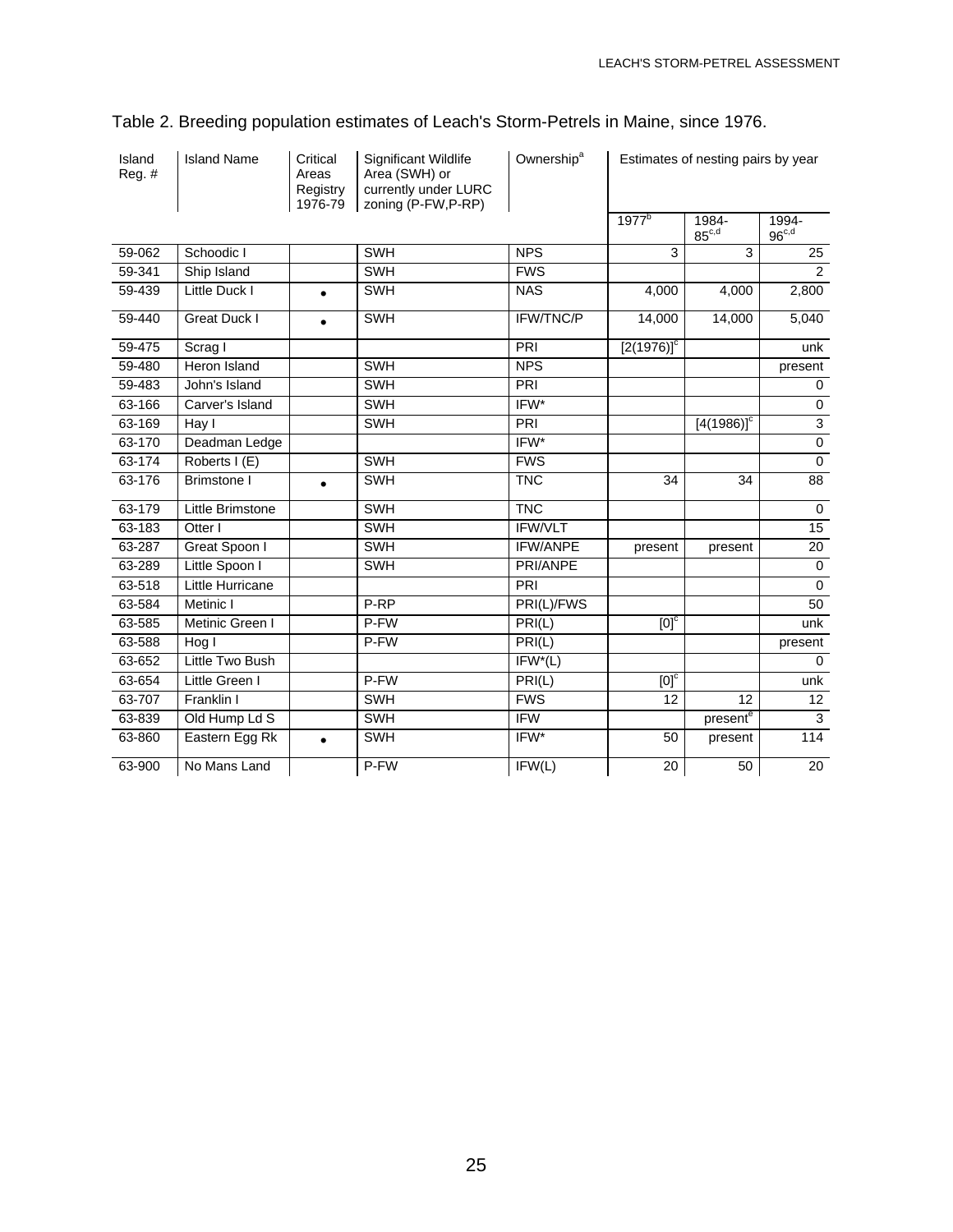## Table 2. Continued

| Island<br>Reg. # | <b>Island Name</b>         | Critical<br>Areas<br>Registry<br>1976-79 | Significant Wildlife Area<br>(SWH) or currently<br>under LURC zoning (P-<br>FW,P-RP) | Ownership <sup>a</sup>     | Estimates of nesting pairs by year |                              |                     |
|------------------|----------------------------|------------------------------------------|--------------------------------------------------------------------------------------|----------------------------|------------------------------------|------------------------------|---------------------|
|                  |                            |                                          |                                                                                      |                            | 1977 <sup>b</sup>                  | 1984-<br>$85^{\mathrm{c,d}}$ | 1994-<br>$96^{c,d}$ |
| 63-917           | Wooden Ball I              | $\bullet$                                | P-FW                                                                                 | PRI(L)                     | 25                                 | 25                           | 50                  |
| 63-920           | <b>Ten Pound</b><br>Island |                                          | P-FW                                                                                 | NAS(L)                     |                                    |                              | $\Omega$            |
| 63-923           | Seal I                     | $\bullet$                                | P-FW                                                                                 | FWS(L)                     | 335                                | 335                          | 724                 |
| 63-924           | Pudding I                  |                                          | P-FW                                                                                 | $IFW^*(L)$                 | 2                                  | $\overline{2}$               | $\mathbf 0$         |
| 63-940           | <b>Matinicus Rock</b>      |                                          | P-FW                                                                                 | USCG/NAS(L)                | 550                                | 550                          | 706                 |
| 65-194           | Wreck I                    |                                          |                                                                                      | $IFW^*(L)$                 |                                    | present <sup>e</sup>         | unk                 |
| 65-198           | Ross I                     |                                          | P-FW                                                                                 | NAS(L)                     |                                    | present <sup>e</sup>         | unk                 |
| 65-200           | Haddock I                  |                                          | P-FW                                                                                 | PRI(L)                     | 12                                 | 12                           | 12                  |
| 65-201           | Western Egg Rk             |                                          | P-FW                                                                                 | $\overline{\text{NAS}}(L)$ | 3                                  | 3                            | $\mathbf 0$         |
| 79-277           | Chance I                   |                                          |                                                                                      | PRI                        |                                    |                              | $\mathbf 0$         |
| 79-313           | Old Man (E)                |                                          | SWH                                                                                  | <b>FWS</b>                 |                                    |                              | 400                 |
| 79-351           | Double Hdsht N             |                                          |                                                                                      | <b>FWS</b>                 |                                    |                              | $\overline{2}$      |
| 79-352           | Double Hdsht S             |                                          | <b>SWH</b>                                                                           | <b>FWS</b>                 |                                    |                              | $\mathbf{1}$        |
| 79-359           | Big Libby I                |                                          | SWH                                                                                  | <b>IFW</b>                 |                                    |                              | $\overline{4}$      |
| 79-360           | Little Libby I             |                                          |                                                                                      | <b>USCG</b>                |                                    |                              | present             |
| 79-496           | Seguin I                   |                                          |                                                                                      | PRI                        |                                    |                              | $\mathbf 0$         |
| 79-551           | Foster I                   |                                          | <b>SWH</b>                                                                           | PRI                        |                                    |                              | $\mathbf 0$         |
| 79-552           | Ram I                      |                                          | SWH                                                                                  | PRI                        |                                    |                              | $\Omega$            |
| 79-554           | Scabby I (S)               |                                          | <b>SWH</b>                                                                           | PRI                        |                                    |                              | present             |
| 79-561           | Hickey I                   |                                          |                                                                                      | PRI                        |                                    |                              | $\mathbf 0$         |
| 79-570           | Halifax I                  |                                          |                                                                                      | <b>FWS</b>                 |                                    |                              | $\mathbf 0$         |
| 79-573           | The Brothers E             |                                          | <b>SWH</b>                                                                           | <b>FWS</b>                 | 25                                 | 25                           | $\overline{8}$      |
| 79-586           | The Brothers W             |                                          |                                                                                      | <b>IFW</b>                 | 10                                 | 10                           | $\overline{7}$      |
| 79-614           | Inner Sand I               |                                          | <b>SWH</b>                                                                           | PRI                        |                                    |                              | $\mathbf 0$         |
| 79-617           | Outer Sand I               |                                          |                                                                                      | PRI                        |                                    |                              | $\overline{4}$      |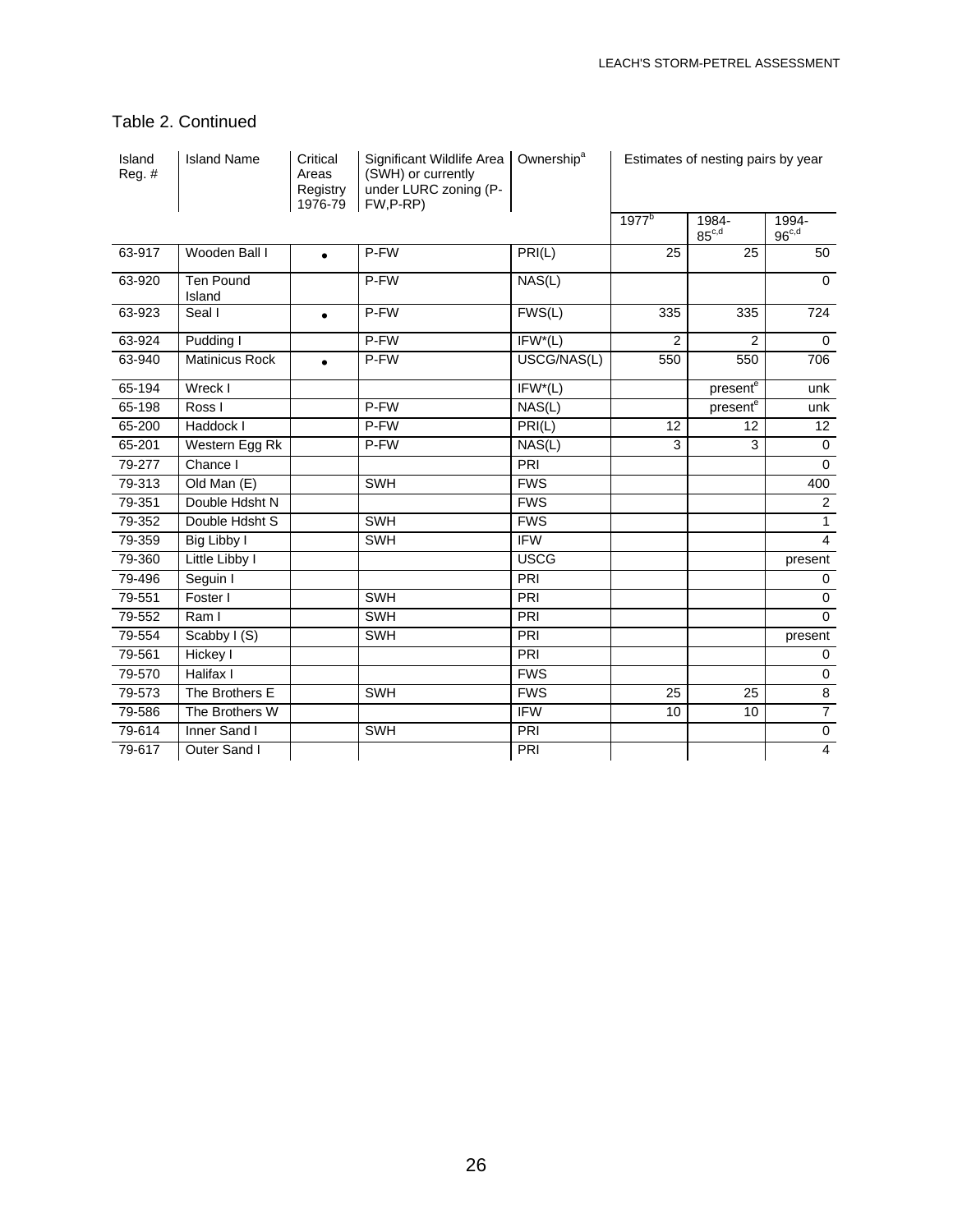### Table 2. Continued

| Island<br>Reg. # | <b>Island Name</b>                                          | Critical<br>Areas<br>Registry<br>1976-79 | Significant Wildlife<br>Area (SWH) or<br>currently under LURC<br>zoning (P-FW,P-RP) | Ownership <sup>a</sup>                 |                                              | Estimates of nesting pairs by year |                            |
|------------------|-------------------------------------------------------------|------------------------------------------|-------------------------------------------------------------------------------------|----------------------------------------|----------------------------------------------|------------------------------------|----------------------------|
|                  |                                                             |                                          |                                                                                     |                                        | 1977 <sup>b</sup>                            | 1984-<br>$85^{\text{c,d}}$         | 1994-<br>96 <sup>c,d</sup> |
| 79-621           | Flat I                                                      |                                          | <b>SWH</b>                                                                          | PRI                                    |                                              |                                    | 0                          |
| 79-624           | Green I                                                     |                                          |                                                                                     | PRI                                    |                                              |                                    | $\mathbf 0$                |
| 79-626           | Big Nash I                                                  |                                          | <b>SWH</b>                                                                          | PRI                                    |                                              |                                    | present                    |
| 79-627           | Nash I                                                      |                                          | SWH                                                                                 | <b>PRI/FWS</b>                         |                                              |                                    | $\Omega$                   |
| 79-632           | The Ladle                                                   |                                          | SWH                                                                                 | PRI                                    |                                              |                                    | present                    |
| 79-671           | Water I                                                     |                                          |                                                                                     | <b>TNC</b>                             |                                              |                                    | $\Omega$                   |
| 79-673           | Mistake I                                                   |                                          |                                                                                     | <b>TNC</b>                             |                                              |                                    | present                    |
| 79-694           | Fisherman I                                                 |                                          |                                                                                     | PRI                                    |                                              |                                    | present                    |
| 79-696           | Crumple I                                                   |                                          |                                                                                     | <b>TNC</b>                             |                                              |                                    | 6                          |
| 79-748           | Nightcap I                                                  |                                          | <b>SWH</b>                                                                          | <b>IFWE</b>                            |                                              |                                    | $\mathbf 0$                |
| 79-922           | Jordans Delight                                             | $\bullet$                                | <b>SWH</b>                                                                          | PRI                                    | 50                                           | 50                                 | 200                        |
| 79-927           | Egg Rock (S)                                                |                                          | <b>SWH</b>                                                                          | IFW*                                   |                                              |                                    | $\mathbf 0$                |
| 79-933           | Petit Manan I                                               |                                          | <b>SWH</b>                                                                          | <b>FWS</b>                             |                                              |                                    | 50                         |
|                  | Number of nesting colonies                                  |                                          |                                                                                     |                                        | 17                                           | 20                                 | 35                         |
|                  |                                                             |                                          |                                                                                     |                                        |                                              |                                    |                            |
|                  |                                                             |                                          |                                                                                     |                                        |                                              |                                    |                            |
|                  | Estimated number of                                         |                                          |                                                                                     |                                        | 19,131                                       |                                    | 10,366                     |
| nesting pairs    | <sup>a</sup> Codes for Ownership of islands are as follows: |                                          |                                                                                     |                                        |                                              |                                    |                            |
| <b>FWS</b>       |                                                             | U.S. Fish and Wildlife Service           |                                                                                     | IFW/VLTJoint ownership:IFW, Vinalhaven |                                              |                                    |                            |
| FWS(L)           |                                                             | FWS; in LURC Jurisdiction                |                                                                                     |                                        | <b>Land Trust</b>                            |                                    |                            |
|                  |                                                             | (an unorganized town)                    |                                                                                     | <b>NAS</b>                             |                                              | National Audubon Society           |                            |
| <b>IFW</b>       |                                                             |                                          | Maine Department of Inland Fisheries                                                | NAS(L)                                 |                                              | NAS; in LURC Jurisdiction          |                            |
| IFW*             | and Wildlife                                                |                                          |                                                                                     | <b>NPS</b><br>PRI                      | <b>National Park Service</b><br>Private      |                                    |                            |
|                  |                                                             |                                          | Owned by BPL but IFW has management                                                 | PRI/ANPE                               |                                              |                                    |                            |
| <b>IFW/ANPE</b>  |                                                             | authority for the island                 | Owned by IFW with an easement to                                                    |                                        | Acadia National Park                         | Privately owned with easement to   |                            |
|                  |                                                             | <b>Acadia National Park</b>              |                                                                                     | PRI/FWS                                |                                              | Joint ownership: Private, FWS      |                            |
| <b>IFWE</b>      | easement to IFW                                             |                                          |                                                                                     | PRI(L)                                 |                                              | Private; in LURC Jurisdiction      |                            |
| IFW(L)           |                                                             | IFW; in LURC Jurisdiction                |                                                                                     | PRI(L)/FWS                             |                                              | Joint ownership: PRI(L), FWS       |                            |
| $IFW^*(L)$       |                                                             |                                          | Owned by BPL, IFW has management                                                    | <b>TNC</b>                             |                                              | The Nature Conservancy             |                            |
| <b>IFW/TNC/P</b> |                                                             | authority; in LURC Jurisdiction          | Joint ownership: IFW, TNC, Private                                                  | <b>USCG</b><br>USCG/NAS(L)             | U.S. Coast Guard<br><b>LURC Jurisdiction</b> | Joint ownership: USCG, NAS; in     |                            |
|                  | <sup>c</sup> Maine Dept. Inland Fish. and Wildl. files.     |                                          | <sup>b</sup> from Korschgen (1979), except where noted otherwise.                   |                                        |                                              |                                    |                            |

<sup>d</sup>These population estimates are a compilation of census data since 1977; they do not reflect any single

year census.<br><sup>e</sup>Population estimate taken during time period (1980-82) of colonization experiments of Podolsky and Kress (1989).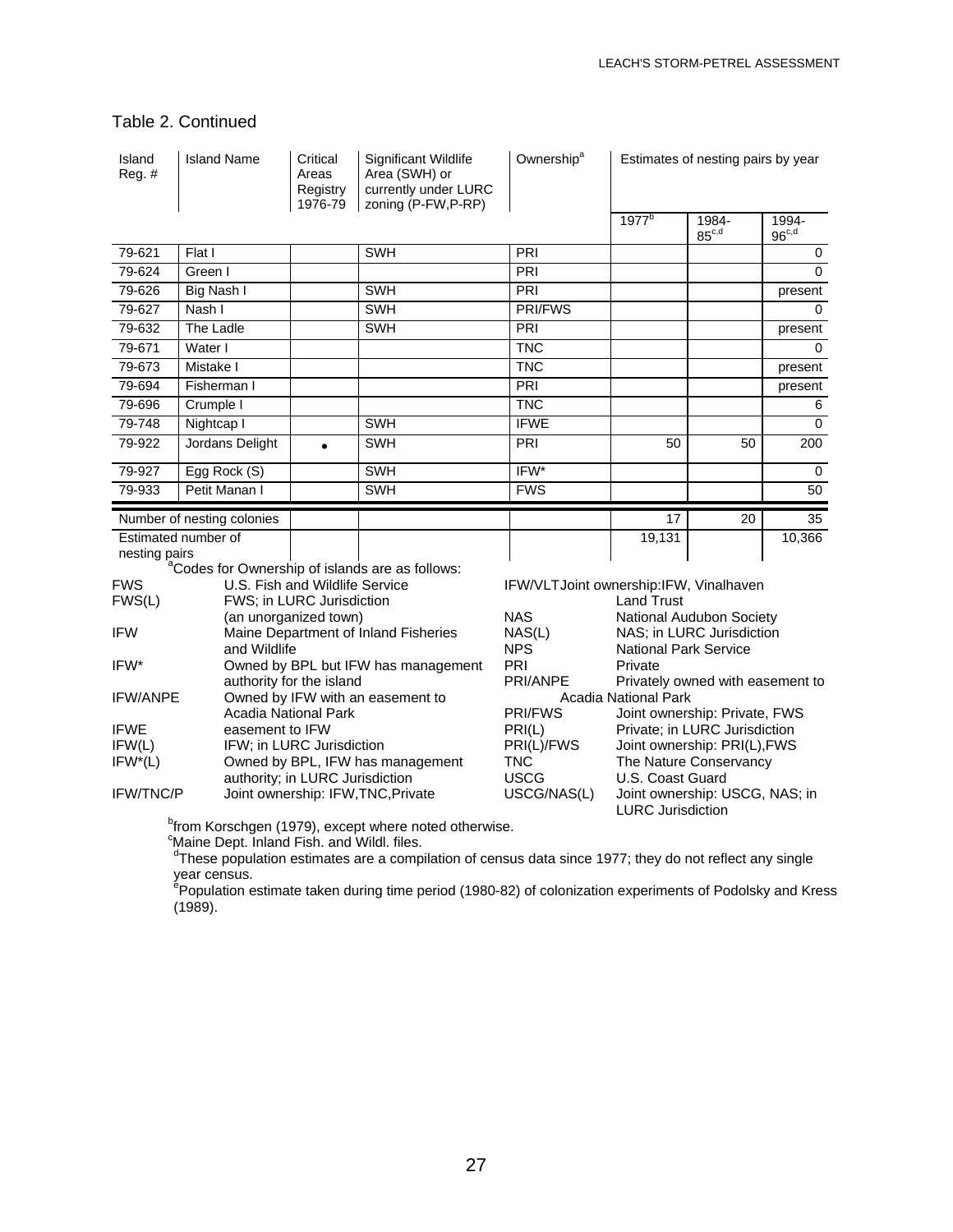Leach's Storm-Petrel habitat in the Atlantic has been contaminated with toxic chemicals, with DDE and PCBs present in birds. However, there have been no reports of evident effects on the petrels (Drury 1974).

#### **Habitat Projection**

 As future seabird inventories place additional emphasis on Leach's Storm-Petrels, a more accurate distribution of petrels in Maine will be known. The majority of currently known petrel colonies in Maine (18 of 35) are small (<10 nesting pairs) or of unknown size (Table 2). Any additional colonies located will probably be small, being especially vulnerable to severe reduction or eradication by a predator or human-related disturbances.

 The distribution of Leach's Storm-Petrel habitat in Maine is dependent on continuing habitat protection (from disturbance and degradation). With the vulnerable status of small petrel colonies, currently unoccupied islands with suitable habitat may be vital to maintaining or enhancing petrel distribution, as petrels are either displaced from current nesting islands or attempt to colonize new areas.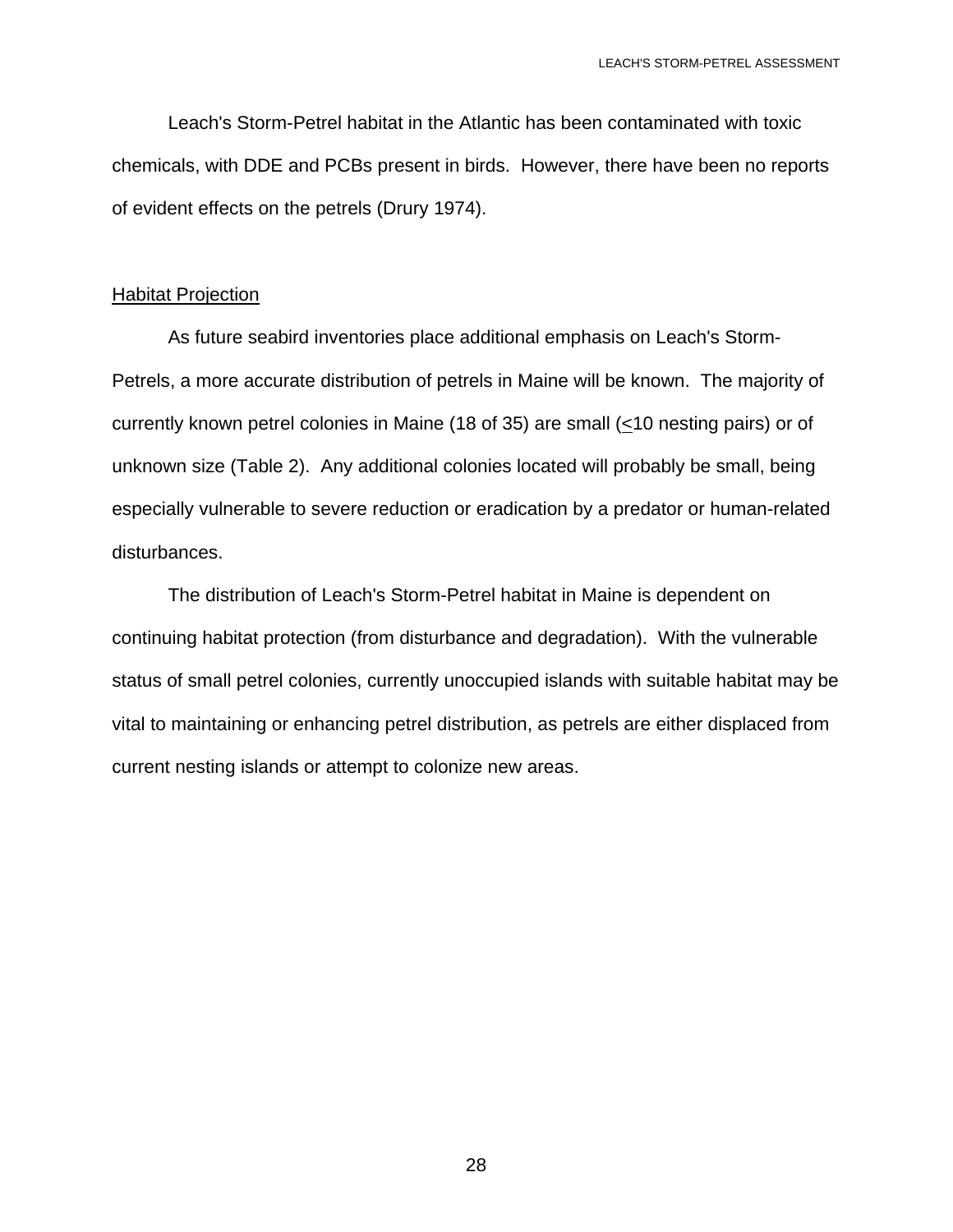#### **POPULATION ASSESSMENT**

#### Past Populations

During the 18<sup>th</sup> and 19<sup>th</sup> centuries, Leach's Storm-Petrel populations remained large while other seabird populations were nearly eliminated along the New England coast by market hunters for the meat and millinery trade (Drury 1973). Since 1900, Leach's Storm-Petrel populations in Maine began to steadily decline due to destruction at breeding islands, with some colonies completely eliminated (Table 1). Petrel colonies were severely reduced on islands inhabited by domestic dogs and cats, and other predators introduced by man (Bent 1922, Palmer 1949, Drury 1973). Predation by gulls and mink also reduced colonies. Petrel colonies were either severely reduced or eliminated from Maine coastal islands due to habitat degradation from sheep grazing (Drury 1973).

 The breeding range of Leach's Storm-Petrels in Maine once extended westward into Casco Bay, with the last recorded occurrence on Outer Green Island in 1914 and White Bull Island in 1918 (Table 1). With a declining population, Palmer (1949) identified Muscongus Bay as the western limit of Maine's breeding range, with one isolated colony located on Penikese Island, Massachusetts. Of the petrel colonies persisting in Maine, Great Duck Island has continued to be the most important (Gross 1935, Drury 1973).

<u>29 and 29</u>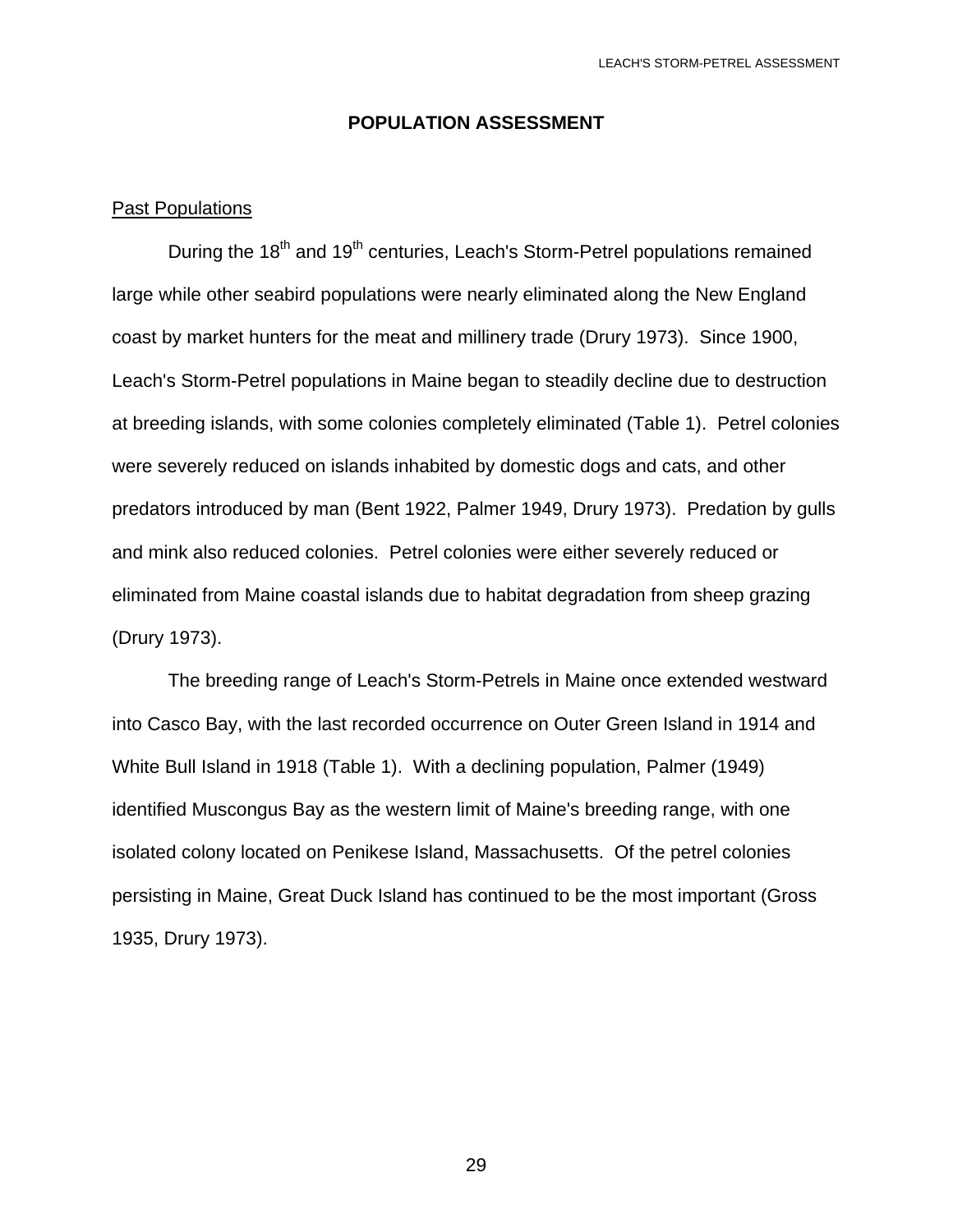#### Current Population

 Approximately 10% of the total U.S. breeding population of Leach's Storm-Petrels occurs along the New England coast, with all but one colony located in Maine (Spendelow et al. 1988). Petrel colonies in Maine are on the southern edge of the species breeding range and tend to be small and isolated (Cowger 1976*b*, Korschgen 1979).

 The 1977 survey of coastal waterbird colonies in Maine (Korschgen 1979) is used as a baseline for assessing current population levels. Of the 17 petrel colonies located in Maine, with approximately 19,131 nesting pairs, >90% of the known statewide population nested on Great Duck and Little Duck Islands in 1977 (Table 2).

 An accurate population estimate for Leach's Storm-Petrels is difficult to determine due to their nocturnal habits at nesting sites. The best method to census petrel populations is a systematic count and inspection of all burrows to determine the number of occupied burrows. When colonies are large, as on Great Duck and Little Duck Islands, petrel abundance is determined by sampling the total area. Different census takers often use different sampling methods resulting in a considerable range in population estimates. These various methodologies may partly explain the large difference in the breeding petrel populations estimated on these 2 islands between 1976 and 1996 (Table 2).

 Approximately 10,366 petrel pairs are currently nesting on 35 coastal islands in Maine (Table 2). Morse and Buchheister (1977) attributed the relative stability of the petrel population on Matinicus Rock to the low historic use by livestock and the small number of gulls present on the island.

<u>30</u>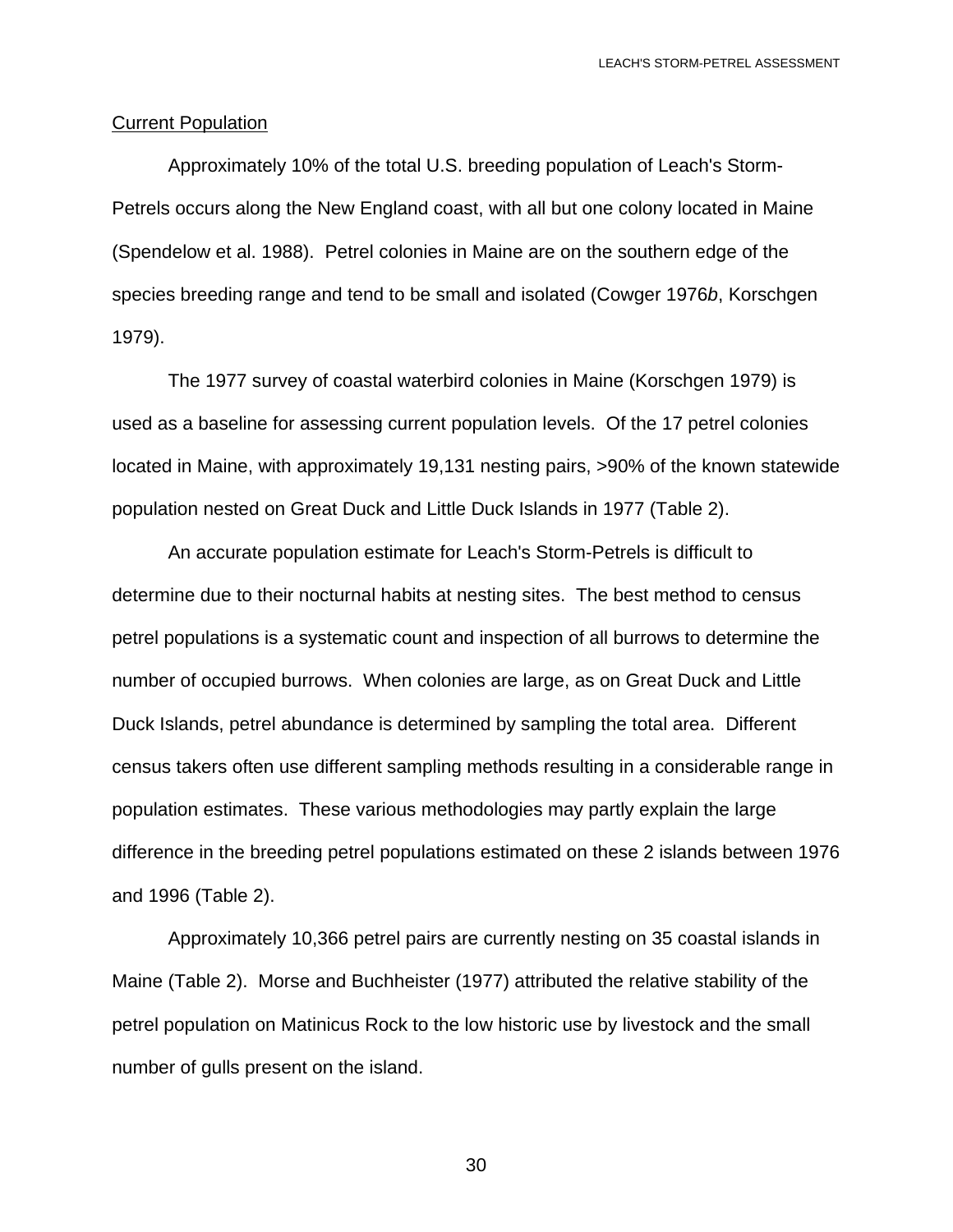#### Population Projections

 Data are inadequate to ascertain whether the decline in the Leach's Storm-Petrel population in Maine since 1900 has continued, lessened, or been reversed (Drury 1974). Population trends for this species cannot be projected based on available data. However, on 18 of 35 currently known petrel colonies, the size of the breeding population is either unknown or estimated at <10 pairs (Table 2). The viability of these small colonies is tenuous, being extremely susceptible to eradication by predation or habitat disturbance.

 Human-induced negative influences on breeding colonies could be greatly offset by increased habitat protection and acquisition initiatives, management, and increased public education. Chapdelaine and Brousseau (1991) suggest that improved enforcement of conservation measures and increased conservation education have contributed to the increase in seabird numbers in bird sanctuaries along the north shore of the Gulf of St. Lawrence, 1982-88 (39.8% increase in Leach's Storm-Petrel). Leach's Storm-Petrel population levels in Maine are also dependent upon the future trend of gull populations on petrel breeding colonies.

#### Limiting Factors

 The current distribution of active nesting colonies of Leach's Storm-Petrels (Fig. 2), availability of offshore islands with soil conditions suitable for burrowing, and nesting habitat further reduced by predation, disturbance from human activities, and habitat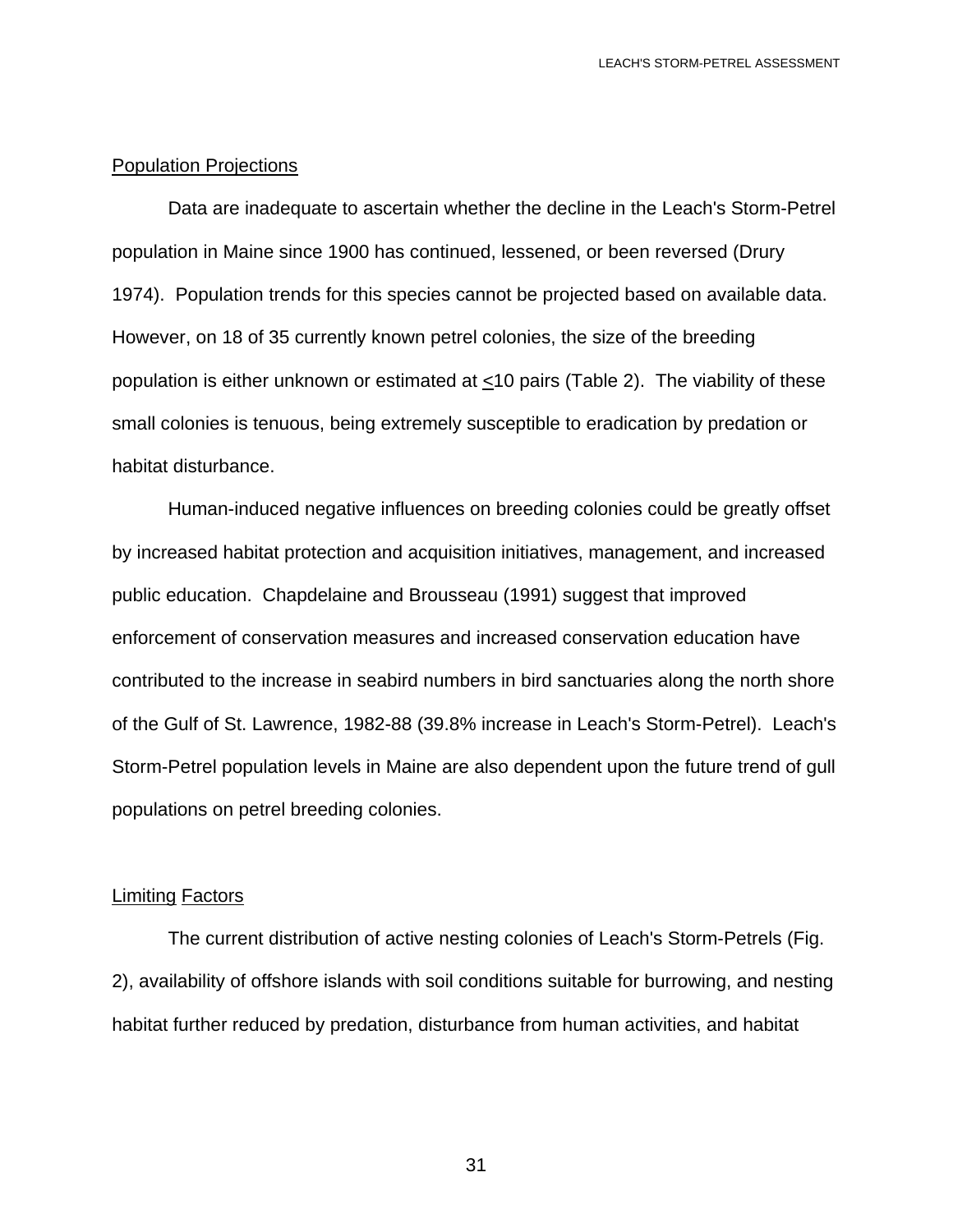degradation are the most important factors limiting distribution, abundance, and productivity of these seabirds in Maine.

 Leach's Storm-Petrels demonstrate a high site tenacity not only to a breeding colony, but to a particular burrow (Morse and Buchheister 1979, Morse and Kress 1984). First-time breeders are strongly attracted to burrows within an active petrel colony (Podolsky and Kress 1989). The distribution of existing nesting colonies limit breeding distribution of these birds in Maine.

 At nesting colonies, Great Black-backed Gulls and Herring Gulls are serious predators of adult petrels as they return to their burrows at night (Gross 1935, Palmer 1962). Harassment by gulls may also reduce the number of petrels attracted to a nesting island (Gross 1935). Other native predators occurring on nesting islands include mink, crows, river otters, Short-eared Owls, and Peregrine Falcons (Bent 1922, Palmer 1949, Holt 1987, Vermeer et al. 1988, Paine et al. 1990). Domestic dogs and cats, norway rats, and red foxes, introduced by man on islands, have seriously reduced petrel colonies (Bent 1922; Gross 1935; Palmer 1949; Drury 1973; Cowger 1976*a*,*b*). Currently, predation by Great Black-backed Gulls and mink limit petrels on Little and Great Duck Islands, East Brothers, Old Man Island, and Roberts Island (R. B. Allen, MDIFW, personal communication).

 Leach's Storm-Petrels are very sensitive to changes in their nesting environment. Burrows are easily damaged by trampling and grazing. Human visitation, especially during nesting (Apr-Nov), adversely affect populations with their heavy use of turf areas where petrel burrows are located (Cowger 1976*b*). Sheep grazing is detrimental to nesting petrels by promoting the development of a thick grassy turf, limiting or

<u>32</u>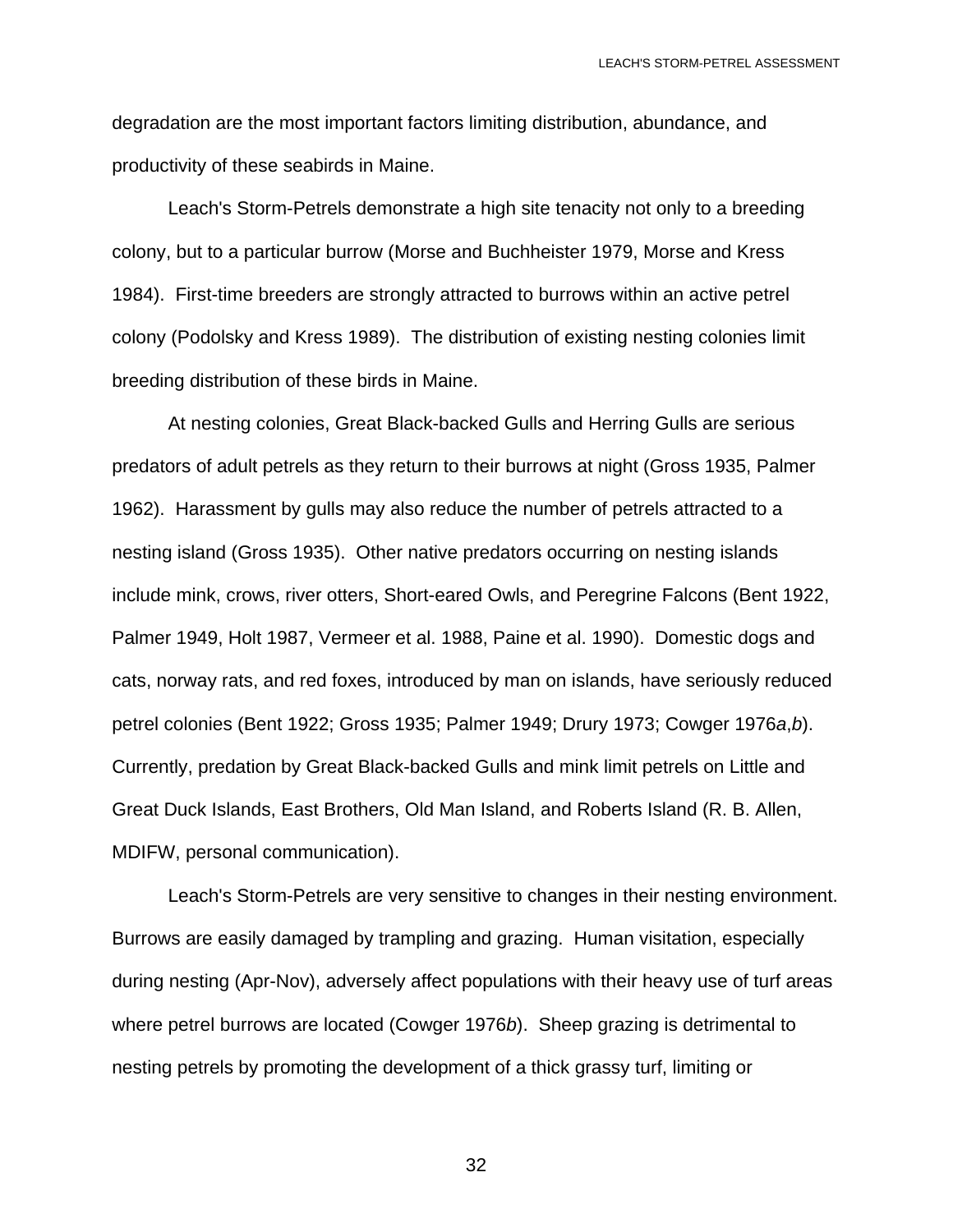eliminating further use by nesting petrels (Drury 1973). Petrel colonies are small or lacking on islands with past records of sheep presence (Little and Large Green Islands, No Man's Land, Ten Pound Island, Roberts Island, Otter Island, Great and Little Spoon Islands, Heron Island, John's Island, Nash Island, Flat Island, Fisherman Island, Halifax Island, the Brothers, and the Libby Islands (Drury 1973)).

 Besides the physical damage to nesting sites, severe disturbances may cause birds to shift to new sites. Nesting pairs may breakup with a consequence of lowered reproductive success for newly established pairs (independent of age) (Morse and Kress 1984).

 At the ocean surface, Leach's Storm-Petrels are vulnerable to predation by fish, gray seals, cetaceans, and Peregrine Falcons (Craddock and Carlson 1970, Morse and Buchheister 1977, Rogers and Leatherwood 1981, Lucas and McLaren 1988). Huntington (1963) suggested that petrels may be limited by a decrease in copepod food supply. One of the most serious environmental hazards to pelagic seabirds are oil spills (Drury 1973, Cowger 1976*b*). Storm-petrels feed at the air-water interface, potentially at risk to exposure from floating oil. In addition to increased heat loss from external oiling, ingested oil may temporarily increase adult metabolic rate and impair the ability of oildosed adults to provide food for young (Trivelpiece et al. 1984, Butler et al. 1986).

<u>33 and 2012 and 2013</u>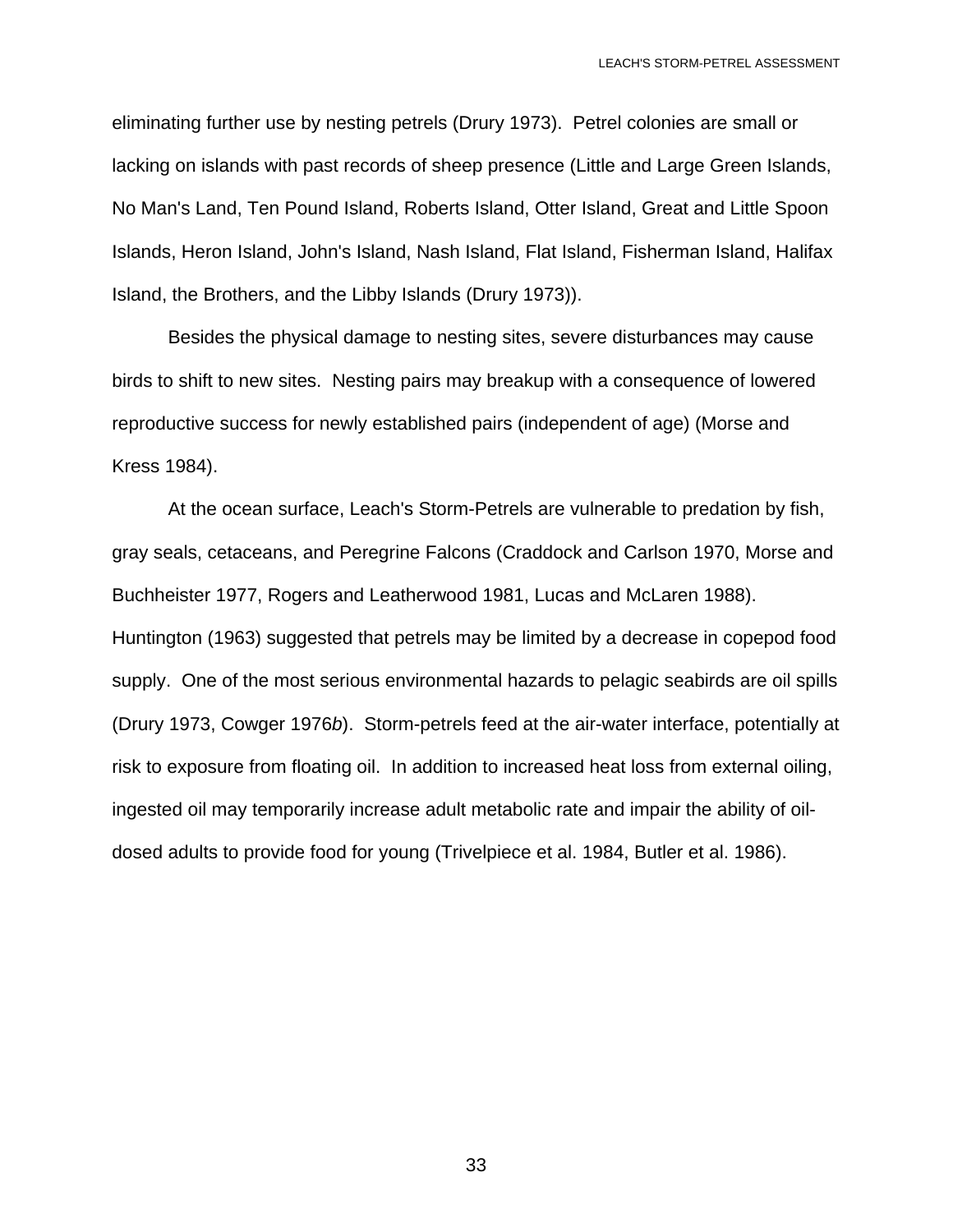#### **USE AND DEMAND ASSESSMENT**

 The demand to conserve rare fauna and the ecosystems they depend upon is declared in Maine's Endangered Species Act. Accordingly, MDIFW is entrusted with preserving the diversity of all wildlife in the state.

 Leach's Storm-Petrels contribute to the biological diversity of Maine, and their presence adds to the ecological value of Maine's marine ecosystem. Protecting and gaining ecological understanding of species (e.g., Leach's Storm-Petrel) are essential to effective ecosystem management and to preserving Maine's natural heritage.

 As the popularity of photography, nature study and appreciation, and awareness of Maine's wildlife resource grows, the demand for observation and photographic use of rare species (e.g., Leach's Storm-Petrel) will increase.

 Boyle et al. (1990) estimated 90% of the state's adult population participate in nonconsumptive use of wildlife. Thirty-five percent of households in Maine made trips annually to view wildlife and >80% valued the opportunity to view wildlife in Maine.

 This high public demand for nonconsumptive use of wildlife is of considerable value to Maine's economy. A minimum estimate of the nonconsumptive value of wildlife in Maine is \$55.4 million annually (Boyle et al. 1990), comparable to the economic contribution of resident hunting.

 Increasing numbers of citizens desire to preserve the greatest diversity of species possible, at state, national, and global levels (Kellert 1980). These desires are based on increasing public perception of scientific, utilitarian, and cultural values of biological diversity, as well as ethical arguments for conserving plant and animal

<u>34 and 34</u>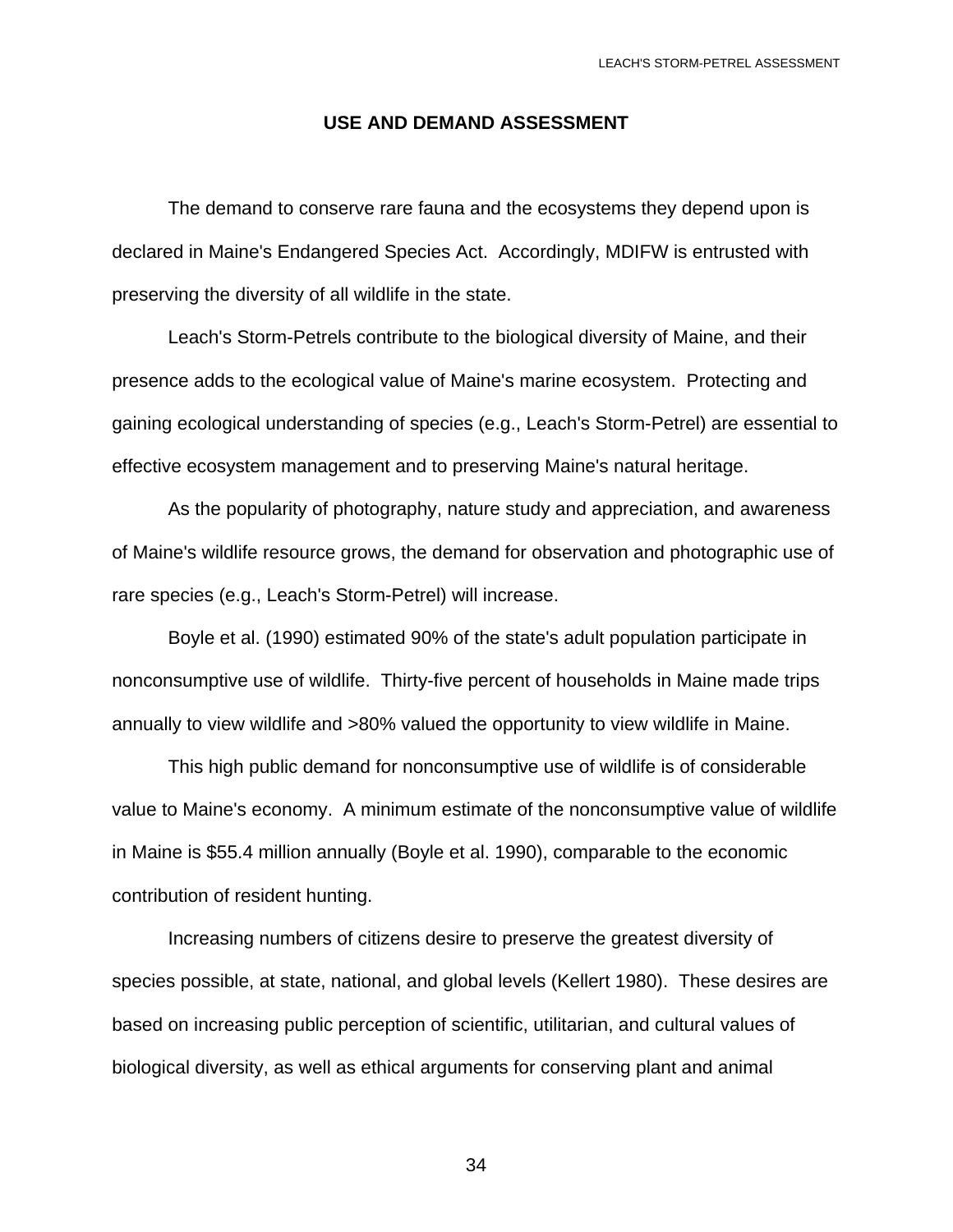species. At the state level, public support for preserving wildlife diversity in Maine is present.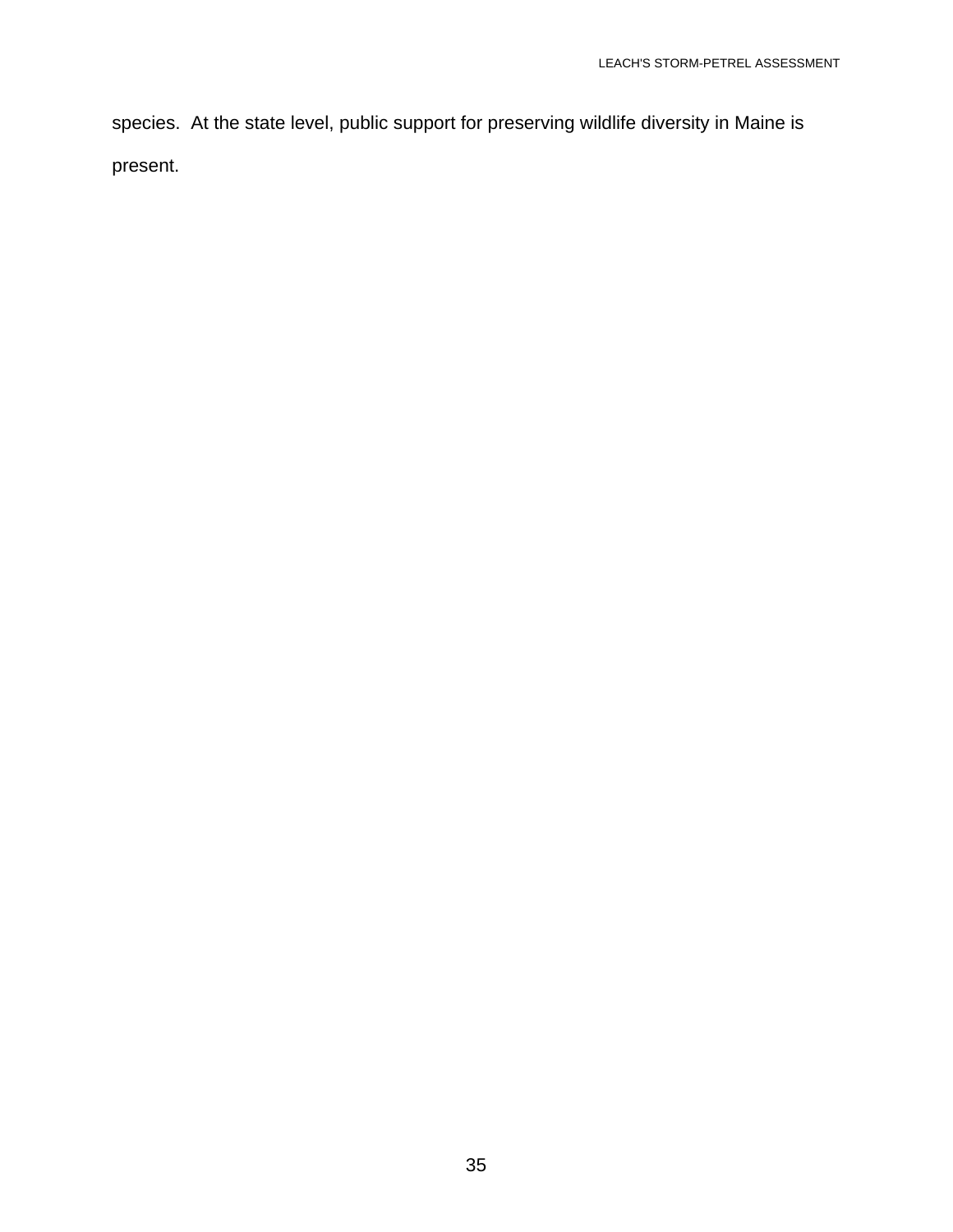#### **SUMMARY AND CONCLUSIONS**

 Nearly all of the U.S. breeding population of Leach's Storm-Petrels along the Atlantic coast nest on Maine's coastal islands. Beginning in 1900, petrel populations in Maine began to steadily decline due to predation and habitat degradation. Predation by domestic dogs and cats significantly reduced functional carrying capacity of many coastal nesting islands. Gulls and mink are a continual threat to petrel colonies. Sheep grazing severely degrades nesting habitat, making it unsuitable for burrowing. The effects of sheep grazing on nesting habitat remains long after sheep are removed from the island.

 Habitat protection, although improving, is a primary concern for petrel colonies. The viability of many colonies in Maine is tenuous, due to their small size. Because of the extended breeding season of Leach's Storm-Petrels, breeding colonies need continued protection from trespassing through October or November. Habitat protection should be extended to currently unoccupied islands with suitable habitat to aid in maintaining or enhancing petrel habitat distribution.

 With increased emphasis on locating petrel colonies, the number of known petrel nesting islands has increased from 17 in 1977 to 35 in 1994-96, with approximately 10,366 nesting pairs. However, because Leach's Storm-Petrels are difficult to census, data are inadequate to ascertain the current population trend. An improved survey methodology is needed to increase the accuracy of petrel population estimates. The Leach's Storm-Petrel is classified as a Special Concern species in Maine.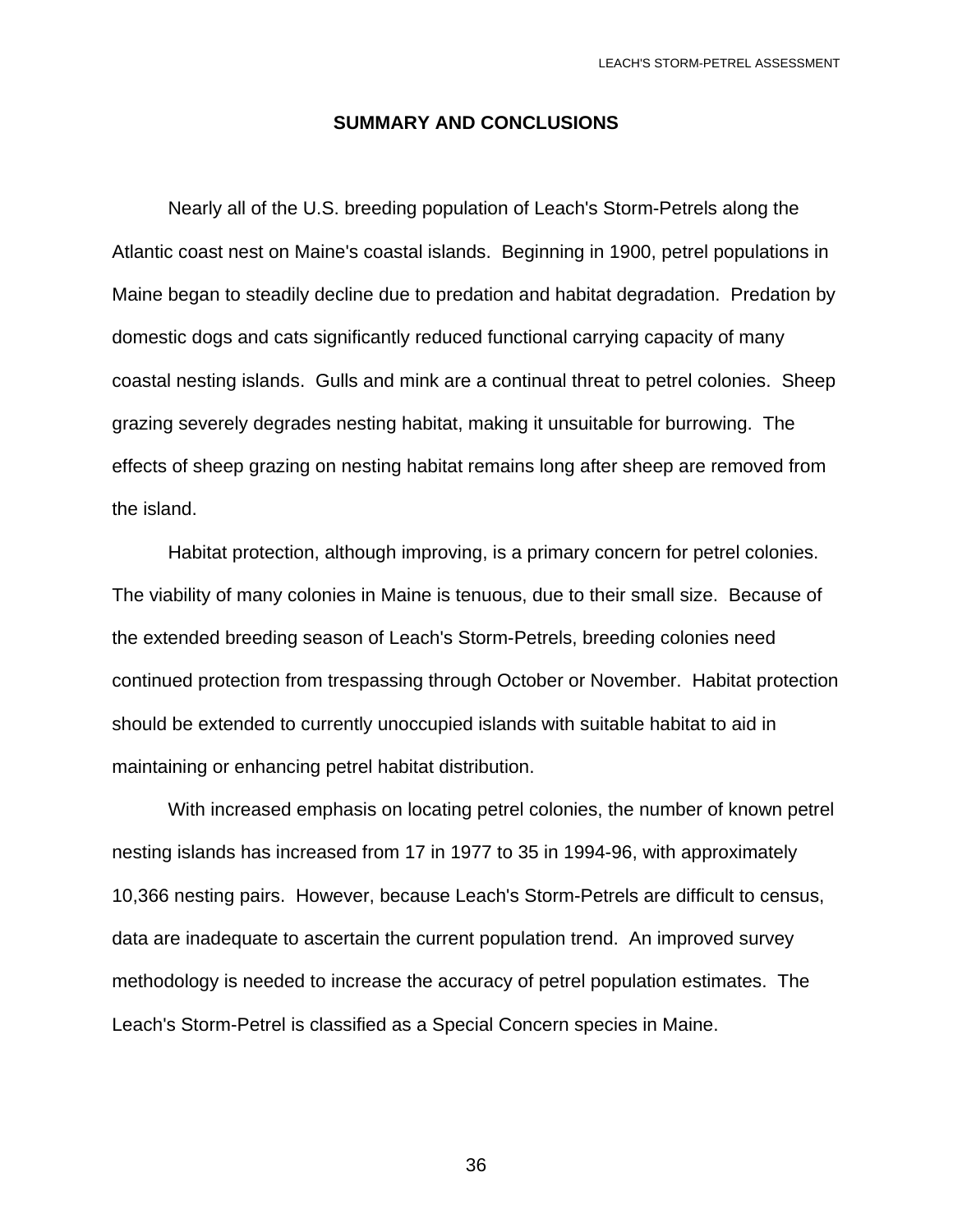## **LITERATURE CITED**

- Ainley, D. G. 1983. Further notes on variation in Leach's Storm-Petrel. Auk 100:230- 233.
- , S. Morrell, and T. J. Lewis. 1975. Patterns in the life histories of storm-petrels on the Farallon Islands. Living Bird 13:295-312.
- Allen, R. B. 1994. Seabird nesting island management system and database. Maine Dep. Inland Fish. and Wildl., Augusta, ME. 130pp.
- Bent, A. C. 1922. Life histories of North American petrels and pelicans and their allies. U.S. Natl. Mus. Bull. 121, Washington, DC. 335pp.
- Billings, S. M. 1968. Homing in Leach's Petrel. Auk 85:36-43.
- Boyle, K. J., S. D. Reiling, M. Teisl, and M. L. Phillips. 1990. A study of the impact of game and non-game species on Maine's economy. Dep. Agric. and Resour. Econ., Univ. Maine, Orono. 119pp.
- Brewer, T. M. 1877. Breeding of Leach's Petrel on the coast of Maine. Bull. Nuttall Ornithol. Club 2:80-81.
- Brown, R. G. B. 1988. The influence of oceanographic anomalies on the distributions of storm-petrels (Hydrobatidae) in Nova Scotian waters. Colonial Waterbirds 11:1-8.
- Buchheister, C. W., and H. Buchheister. 1968. Report on visits at the Matinicus Rock Light Station, Maine in June and July 1968. Rep. to First U. S. Coast Guard Dist. and Reg. 5, U. S. Fish and Wildl. Serv. 12pp.
- Butler, R. G., D. B. Peakall, F. A. Leighton, J. Borthwick, and R. S. Harmon. 1986. Effects of crude oil exposure on standard metabolic rate of Leach's Storm-Petrel. Condor 88:248-249.
- Chapdelaine, G., and P. Brousseau. 1991. Thirteenth census of seabird populations in the sanctuaries of the north shore of the Gulf of St. Lawrence, 1982-1988. Can. Field-Nat. 105:60-66.
- Chilelli, M., B. Griffith, and J. R. Gilbert. 1992. Analysis of factors affecting population viability of birds. Final report to U.S. Fish and Wildlife Service, Cooperative Research Units Center, Region 8, Washington, DC. 97pp.
- Clapp, R. B., M. K. Klimkiewicz, and J. H. Kennard. 1982. Longevity records of North American birds: Gaviidae through Alcidae. J. Field Ornithology 53:81-124.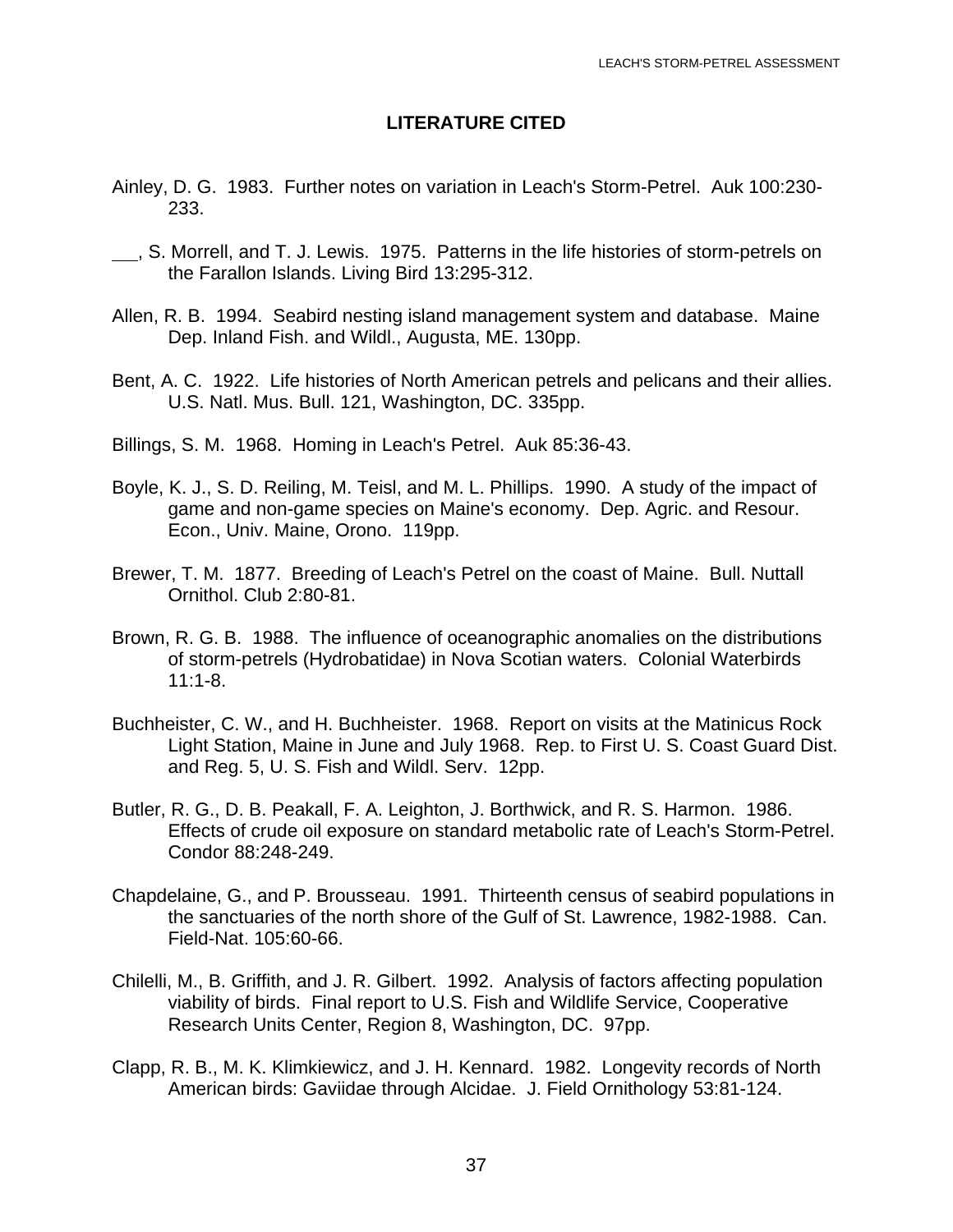Courson, R. F., Jr. 1957. Martinicus (*sic*) Rock. Maine Field Nat. 13:70-74.

- Cowger, J. 1976*a*. Alcid nesting habitat on the Maine Coast and its relevance to the Critical Areas Program. copyright 1979. Executive Dept., Maine Critical Areas Program. Planning Report No. 5. 22pp.
- . 1976*b*. The nesting habitat of the Leach's Storm-Petrel in Maine and its relevance to the Critical Areas Program. Maine State Planning Office, August. Rep. No. 6. 13pp.
- Craddock, D. R., and R. D. Carlson. 1970. Peregrine Falcon observed feeding far at sea. Condor 72:375-76.

Cruickshank, A. D. 1952. Little Green Island. Bull. Maine Audubon Soc. 8:90. Drury, W. 1973. Population changes in New England seabirds. Bird-banding 44:267- 313.

 . 1974. Population changes in New England seabirds. Bird-banding 45:1-15. Dutcher, W. 1904. Report of the A.O.U. committee on the protection of North American birds for the year 1903. Auk 21(suppl):97-208.

- Erwin, R. M., and C. E. Korschgen. 1979. Coastal waterbird colonies: Maine to Virginia, 1977. An atlas showing colony locations and species composition. U.S. Fish Wildl. Serv., Biol. Serv. Program, FWS/OBS-79/08. 647pp.
- Griffin, D. R. 1940. Homing experiments with Leach's Petrels. Auk 57:61-74.
- Gross, W. A. O. 1935. The life history cycle of Leach's Petrel (*Oceanodroma leucorhoa leucorhoa*) on the outer sea islands of the Bay of Fundy. Auk 52:382-399.
- . 1947. Recoveries of banded Leach's Petrels. Bird-Banding 18:117-26.
- Grubb, T. C. 1970. Burrow digging techniques of Leach's Petrel. Auk 87:587-588.
- . 1973. Colony location by Leach's Storm Petrel Auk 90:78-82
- . 1974. Olfactory navigation to the nesting burrow in Leach's Petrel (*Oceanodroma leucorhoa*). Anim. Behav. 22:192-202.
- . 1979. Olfactory guidance of Leach's Storm Petrel to the breeding island. Wilson Bull. 91:141-143.
- Haney, J. C. 1985. Band-rumped Storm-Petrel occurrences in relation to upwelling off the coast of the southeastern United States. Wilson Bull. 97:543-547.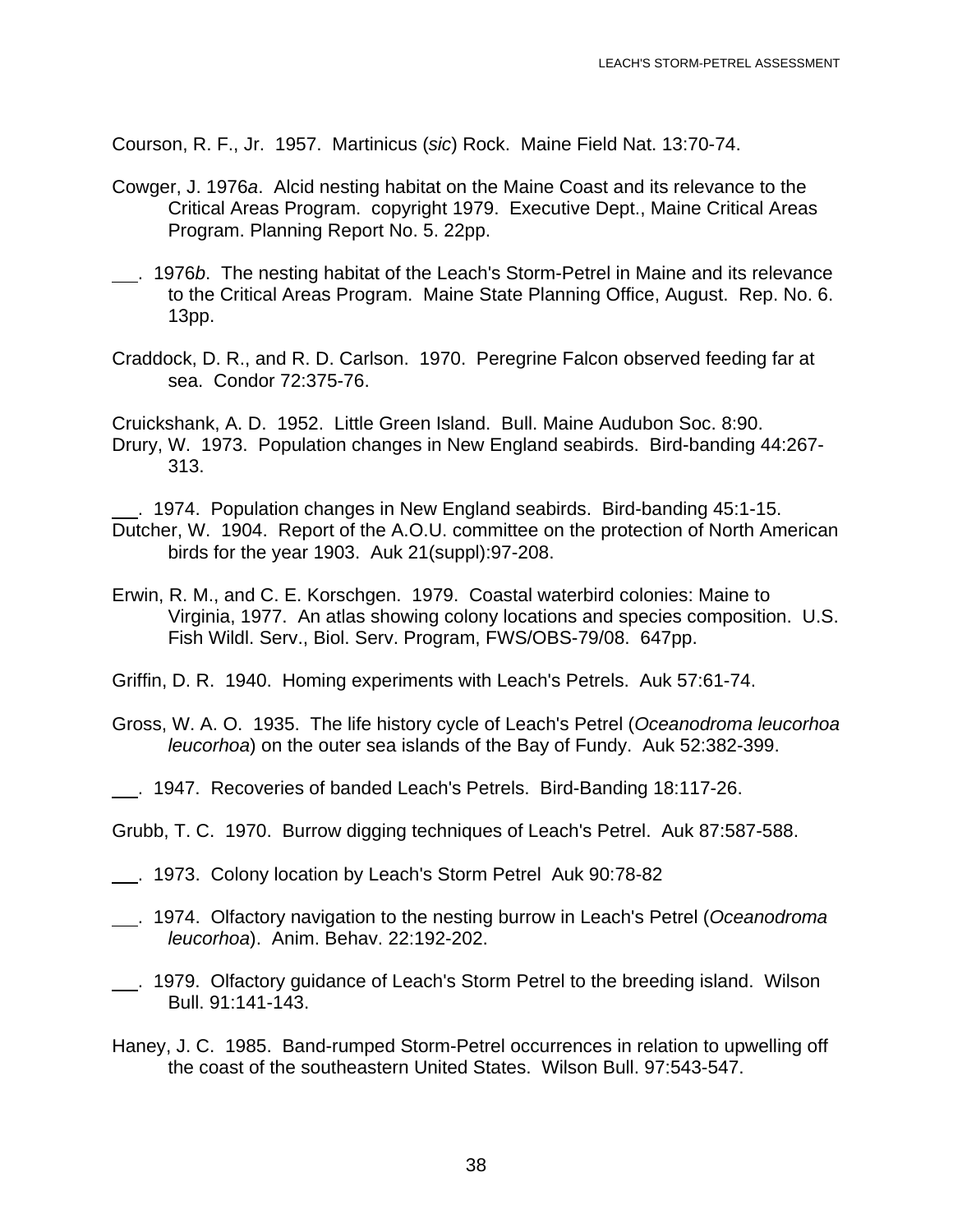- Harrison, P. 1983. Seabirds: an identification guide. Houghton Mifflin Co., Boston. 446pp.
- Hatch, S. A., and M. A. Hatch. 1990. Breeding seasons of oceanic birds in a subarctic colony. Can. J. Zool. 68:1664-1679.
- Holt, D. W. 1987. Short-eared Owl, *Asio flammeus*, predation on Leach's Storm-Petrels, *Oceanodroma leucorhoa*, in Massachusetts. Can. Field-Nat. 101:448- 450.
- Huntington, C. 1963. Population dynamics of Leach's Petrel, *Oceanodroma leucorhoa*. Proc. Intern. Ornithol. Congr. 13:701-705.
- <sub>1,</sub> and E. H. Burtt. 1972. Breeding age and longevity in Leach's Storm Petrel (*Oceanodroma leucorhoa*). Abstr. Intern. Ornithol. Congr. 15:653.
- Hutchison, L. V., and B. M. Wenzel. 1980. Olfactory guidance in foraging by Procellariiforms. Condor 82:314-319.
- Kellert, S. R. 1980. Public attitudes toward critical wildlife and natural habitat issues. U. S. Gov. Printing Off., Washington, DC.
- Kennard, J. H. 1975. Longevity records of North American birds. Bird-Banding 46:55- 73.
- Klimkiewicz, M. K., and A. G. Futcher. 1989. Longevity Records of North American Birds Supplement 1. Journal of Field Ornithology 60:469-494.
- Knight, O. W. 1908. The birds of Maine. Charles H. Glass Co., Bangor, ME. 691pp.
- Korschgen, C. E. 1979. Coastal waterbird colonies: Maine. U.S. Fish Wildl. Serv. Biol. Serv. Prog. FWS/OBS-79/09. 83pp.
- Lack, D. 1968. Ecological adaptations for breeding in birds. Methuen & Co., Ltd. 409pp.
- Lucas, Z., and I. A. McLaren. 1988. Apparent predation by grey seals, *Halichoerus grypus*, on seabirds around Sable Island, Nova Scotia. Can. Field-Nat. 102:675- 678.
- Montevecchi, W. A., V. L. Birt-Friesen, and D. K. Cairns. 1992. Reproductive energetics and prey harvest of Leach's Storm-Petrels in the northwest Atlantic. Ecology 73:823-832.
- Morse, D. H. 1963. Muscongus Bay area notes for June-August 1962. Maine Field Nat. 19:35-38.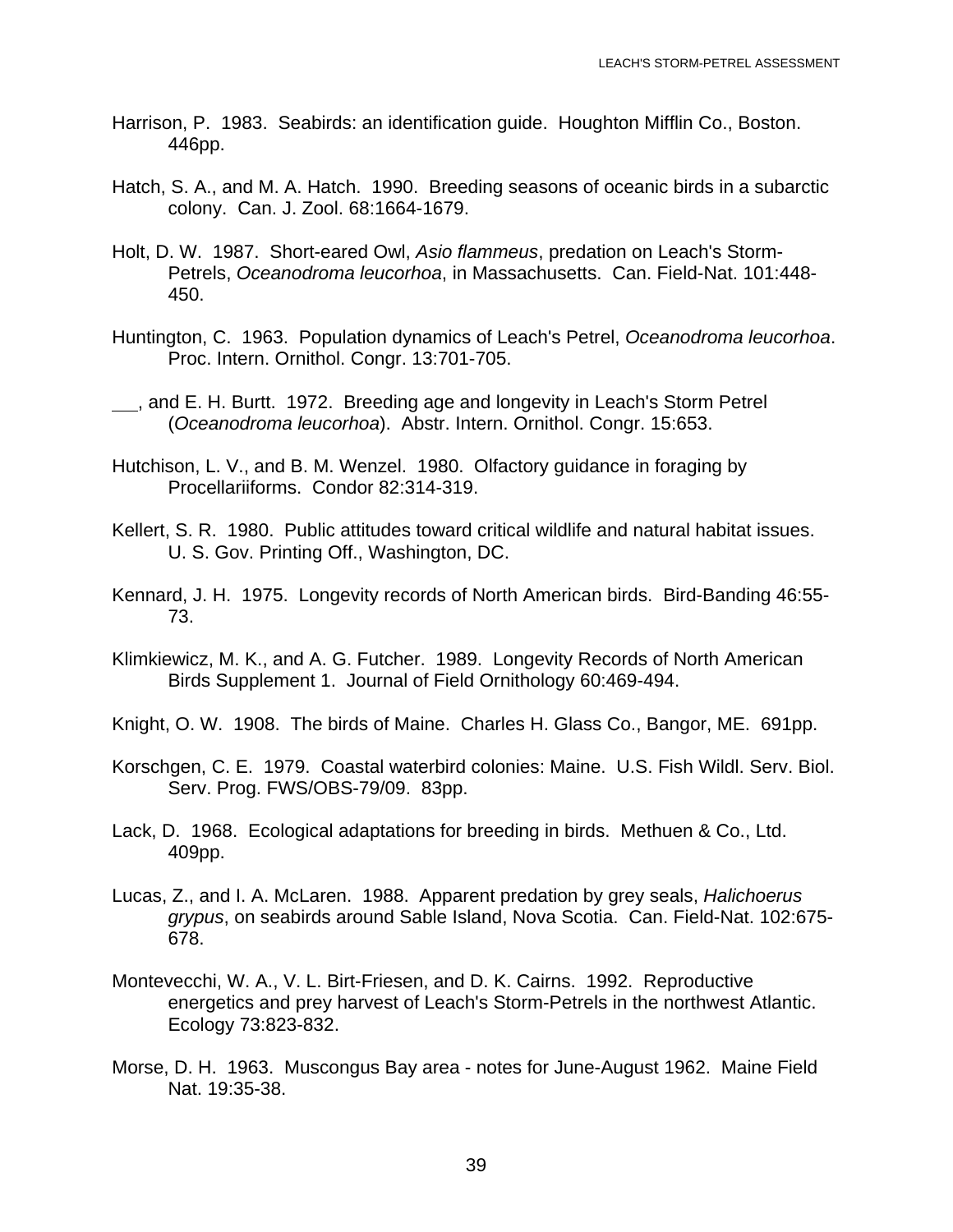- <sub>1,</sub> and C. W. Buchheister. 1977. Age and survival of breeding Leach's Storm-Petrels in Maine. Bird-Banding 48:341-349.
- <sub>\_\_</sub>, and C. W. Buchheister. 1979. Nesting patterns of Leach's Storm-Petrels on Matinicus Rock, Maine. Bird-Banding 50:145-158.
- <sub>1</sub>, and S. W. Kress. 1984. The effect of burrow loss on mate choice in Leach's Storm Petrel. Auk 101:158-160.
- Naugler, C. T., and P. C. Smith. 1992. Vocalizations of nestling Leach's Storm-Petrels. Condor 94:1002-1006.
- Norton, A. H. 1925. Notes on birds of the Knox County region. Maine Nat. 5:46-56.
- Paine, R. T., J. T. Wootton, and P. D. Boersma. 1990. Direct and indirect effects of peregrine falcon predation on seabird abundance. Auk 107:1-9.
- Palmer, R. S. 1949. Maine Birds. Bull. Mus. Comp. Zool. Vol. 102. Harvard College, Cambridge, MA. 656pp.
- . 1962. Handbook of North American birds. Vol. 1. Yale Univ. Press, New Haven, CT. 567pp.
- Peterson, R. T. 1980. A field guide to the birds. Houghton, Mifflin Co., Boston. 376pp.
- Pierson, E. C. 1978. Leach's Storm-Petrel. Critical Areas Program, Natural Resource Planning Division, Me. State Planning Office, Augusta. 1p.
- L., C. E. Huntington, and N. T. Wheelwright. 1989. Homing experiment with Leach's Storm-Petrels. Auk 106:148-150.
- Place, A. R., P. Sievert, and R. G. Butler. 1991. The volume of stomach oils increases during prefledging weight loss in Leach's Storm-Petrel (*Oceanodroma leucorhoa*) chicks. Auk 108:709-711.
- , N. C. Stoyan, R. E. Ricklefs, and R. G. Butler. 1989. Physiological basis of stomach oil formation in Leach's Storm-Petrel (*Oceanodroma leucorhoa*). Auk 106:687-699.
- Podolsky, R. H., and S. W. Kress. 1989. Factors affecting colony formation in Leach's Storm-Petrel. Auk 106:332-336
- Power, D. M., and D. G. Ainley. 1986. Seabird geographic variation: similarity among populations of Leach's Storm-Petrel. Auk 103:575-585.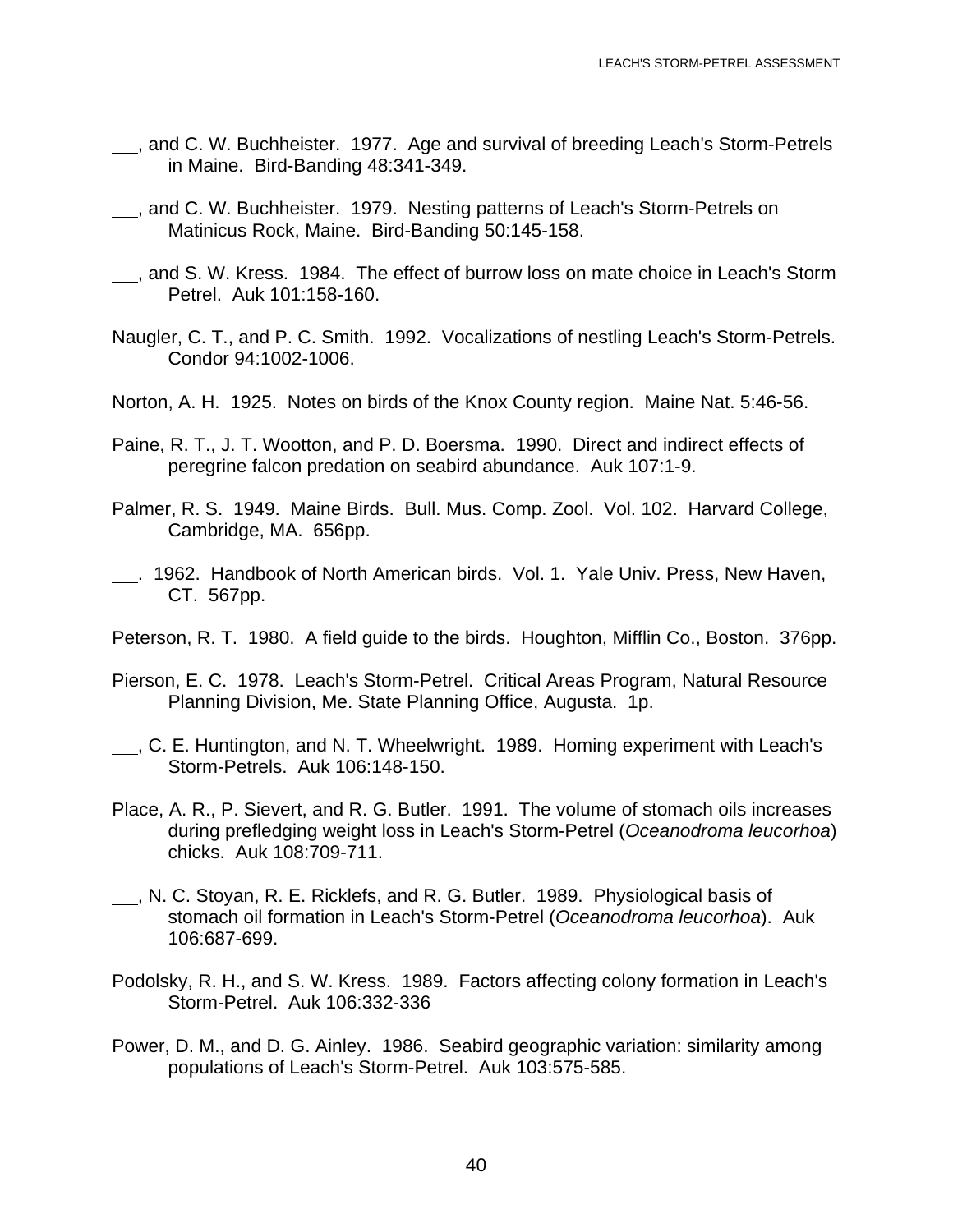- Ricklefs, R. E. 1987. Response of adult Leach's Storm-Petrels to increased food demand at the nest. Auk 104:750-756.
- . 1990. Seabird life histories and the marine environment: some speculations. Colonial Waterbirds 13(1):1-6.
- . 1992. The roles of parent and chick in determining feeding rates in Leach's Storm-Petrel. Anim. Behav. 43:895-906
- , C. H. Day, C. E. Huntington, and J. B. Williams. 1985. Variability in feeding rate and meal size of Leach's Storm Petrel at Kent Island, New Brunswick. J. Anim. Ecol. 54:883-898.
- , S. C. White, and J. Cullen. 1980. Postnatal development of Leach's Storm-Petrel. Auk 97:768-781.
- Rogers, W., and S. Leatherwood. 1981. Observations of feeding at sea by a Peregrine Falcon and an Osprey. Condor 83:89-90.
- Senner, S. E., and M. A. Howe. 1984. Conservation of nearctic shorebirds. Behav. Mar. Organ. 5:379-421.
- Spendelow, J.A., S.R. Patton, C.L. Cordes. 1988. National atlas of coastal waterbird colonies in the contiguous United States: 1976-82. USFWS Biol. Rept 88(5).
- Taoka, M., and H. Okumura. 1990. Sexual differences in flight calls and the cue for vocal sex recognition of Swinhoe's Storm-Petrels. Condor 92:571-575.
- , T. Sato, T. Kamada, and H. Okumura. 1989. Sexual dimorphism of chatter-calls and vocal sex recognition in Leach's Storm-Petrels (*Oceanodroma leucorhoa*). Auk 106:498-501.
- Terres, J. K. 1980. The Audubon Society encyclopedia of North American birds. Alfred A. Knopf, N.Y. 1109pp.
- Trivelpiece, W. Z., R. G. Butler, D. S. Miller, and D. B. Peakall. 1984. Reduced survival of chicks of oil-dosed adult Leach's Storm Petrels. Condor 86:81-82.
- Verheyden, C., and P. Jouventin. 1994. Olfactory behavior of foraging Procellariiforms. Auk 111:285-291.
- Vermeer, K., K. Devito, and L. Rankin. 1988. Comparison of nesting biology of Forked-Tailed and Leach's Storm-Petrels. Colonial Waterbirds 11:46-57.
- Watanuki, Y. 1985. Food of breeding Leach's Storm-Petrels (*Oceanodroma leucorhoa*). Auk 102:884-886.